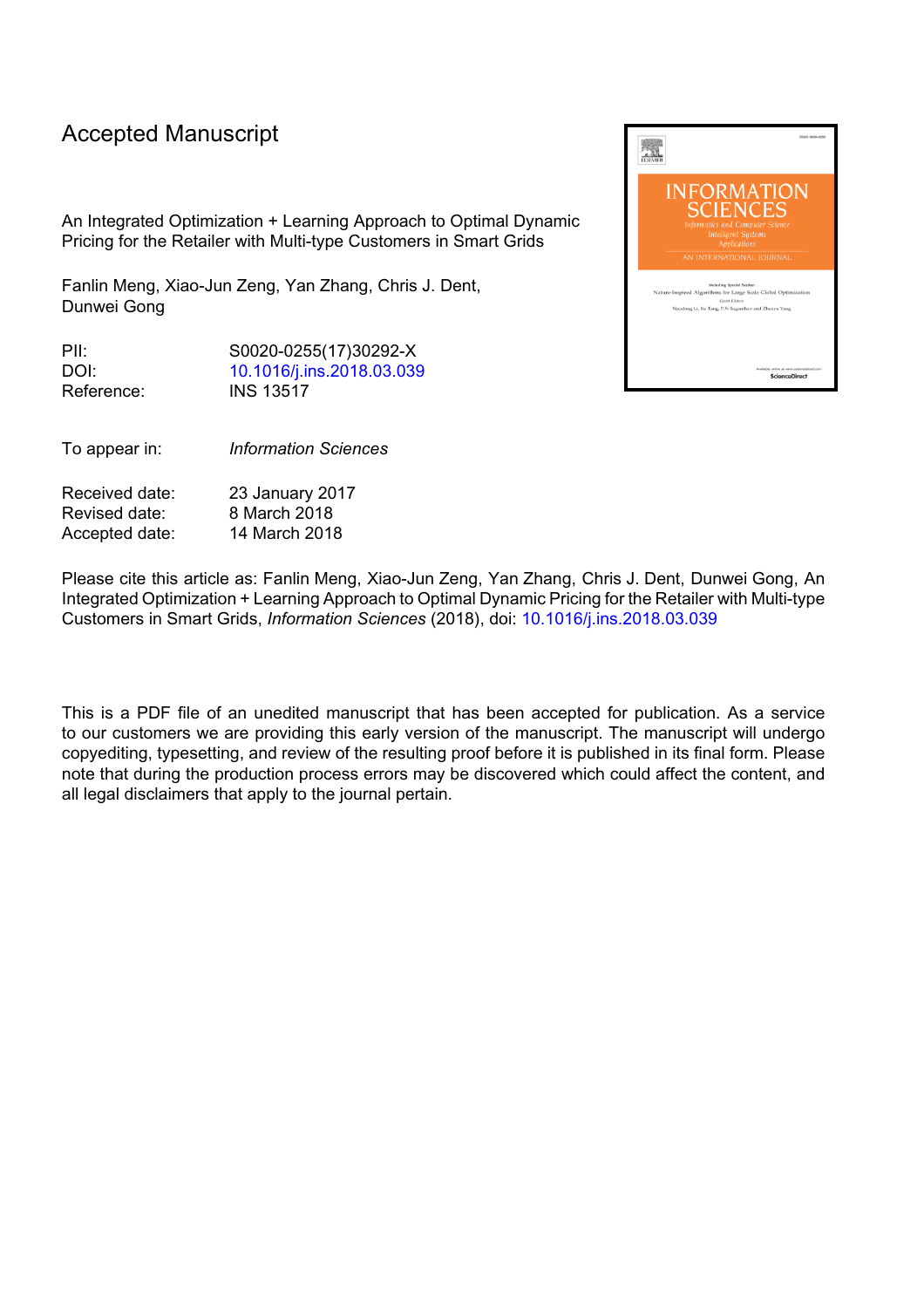# An Integrated *Optimization + Learning* Approach to Optimal Dynamic Pricing for the Retailer with Multi-type Customers in Smart Grids

Fanlin Meng<sup>a,d,∗</sup>, Xiao-Jun Zeng<sup>b</sup>, Yan Zhang<sup>c</sup>, Chris J. Dent<sup>d</sup>, Dunwei Gong<sup>e</sup>

*<sup>a</sup>School of Engineering and Computing Sciences, Durham University, Durham DH1 3LE, UK <sup>b</sup>School of Computer Science, The University of Manchester, Manchester M13 9PL, UK <sup>c</sup> College of Information System and Management, National University of Defense Technology, Changsha 410073, China <sup>d</sup>School of Mathematics, University of Edinburgh, Edinburgh EH9 3FD, UK <sup>e</sup>School of Information and Control Engineering, China University of Mining and Technology, Xuzhou 221116, China*

#### **Abstract**

Findin Mangada, Xiao-Jan Zenge, Yan Zhang', Chris. 1. Danit<sup>4</sup>, Unanvei Group"<br>
"Since of Byginstring and Company Sciences, Derham Materials, Daniel 1380 of Company Sciences (Spinostic Tele Linear Company Since of The Hig In this paper, we consider a realistic and meaningful scenario in the context of smart grids where an electricity retailer serves three different types of customers, i.e., customers with an optimal home energy management system embedded in their smart meters (C-HEMS), customers with only smart meters (C-SM), and customers without smart meters (C-NONE). The main objective of this paper is to support the retailer to make optimal day-ahead dynamic pricing decisions in such a mixed customer pool. To this end, we propose a two-level decision-making framework where the retailer acting as upper-level agent firstly announces its electricity prices of next 24 hours and customers acting as lower-level agents subsequently schedule their energy usages accordingly. For the lower level problem, we model the price responsiveness of different customers according to their unique characteristics. For the upper level problem, we optimize the dynamic prices for the retailer to maximize its profit subject to realistic market constraints. The above two-level model is tackled by genetic algorithms (GA) based distributed optimization methods while its feasibility and effectiveness are confirmed via simulation results.

*Keywords:*

*Preprint submitted to Elsevier* March 15, 2018

<sup>∗</sup>Corresponding author. Tel.: +44 131 650 5069; Email: Fanlin.Meng@ed.ac.uk.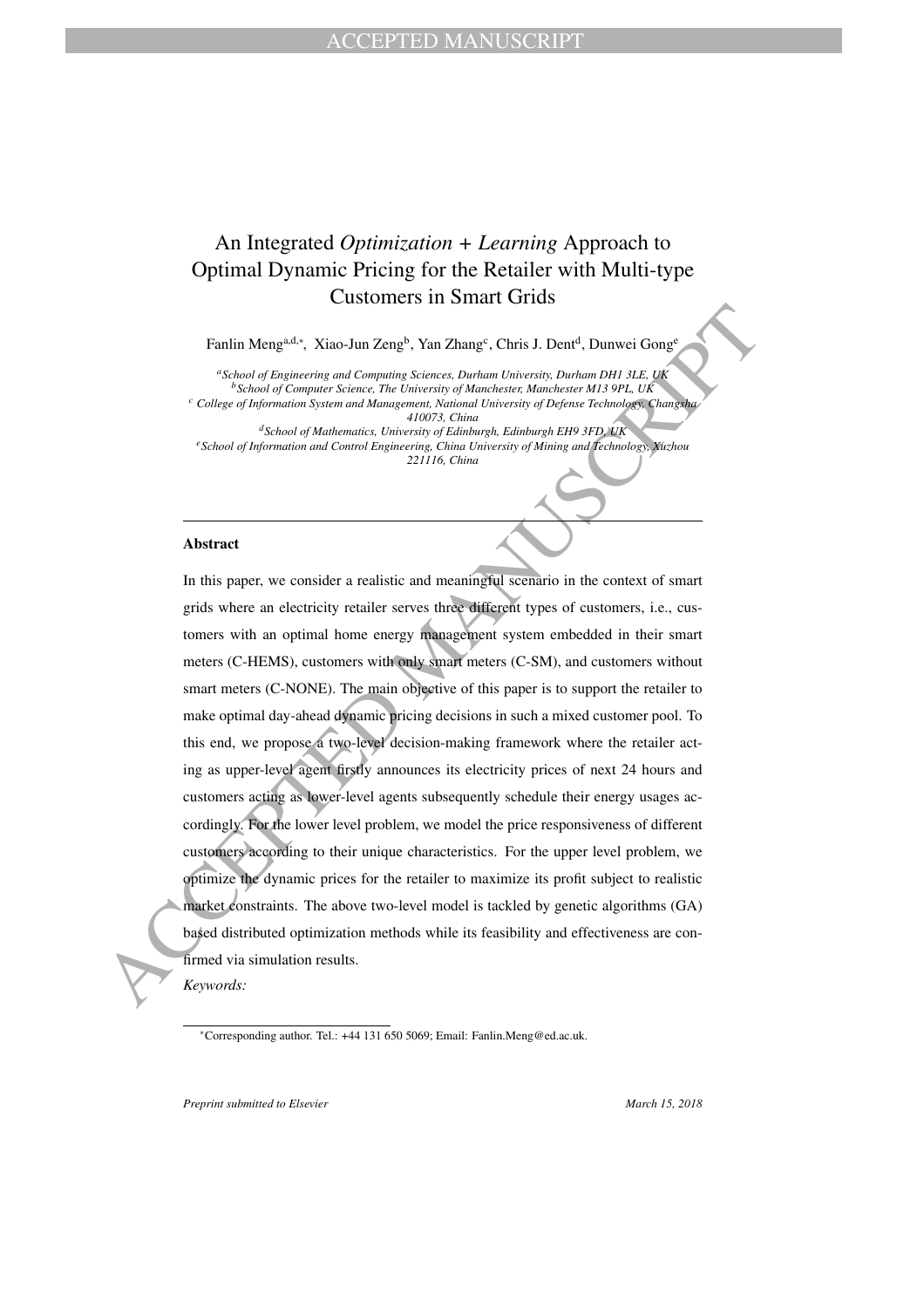Bilevel Modelling, Genetic Algorithms, Machine Learning, Dynamic Pricing, Demand-side Management, Demand Response, Smart Grids

#### **1. Introduction**

**1. Introduction**<br>With the large-scale deployment of smart meters and two-way communication in<br>frastructures, dynamic pricing based demand response and demand-side management<br>programs [37] [12] lave attracted enormous att With the large-scale deployment of smart meters and two-way communication infrastructures, dynamic pricing based demand response and demand-side management programs [37] [12] have attracted enormous attentions from both academia and industry and are expected to bring great benefits to the whole power system. For dynamic pricing, price changes between different time segments. Real-time pricing (RTP), timeof-use pricing (ToU) and critical-peak pricing (CPP) are commonly used dynamic pricing strategies [20]. There are emerging studies on how to design optimal dynamic pricing strategies within the last decade. For instance, a residential implementation of CPP was investigated in [18] and an optimal ToU pricing for residential load control was proposed in [10]. An optimal RTP algorithm based on utility maximization for smart grid was proposed in [36]. More recently, a game theory based dynamic pricing method for demand-side management was proposed in [39] where different pricing strategies such as RTP and ToU are evaluated for the residential and commercial sectors.

Many existing studies on dynamic pricing based demand response and demandside management assume that customers are installed with home energy management systems (HEMS) in their smart meters, i.e. an optimization software which is able to help customers maximize their benefits such as minimizing their payment bills. For instance, references [5, 30–32, 44, 48] propose different HEMS for customers to help them deal with the dynamic pricing signals. Instead of focusing on the single level customer-side optimization problems, references [9, 28, 33, 43, 45, 46, 49] deal with how a retailer determines retail electricity prices based on the expected responses of customers where they model the interactions between a retailer and its customers as a Stackelberg game or bilevel optimization problem where HEMS are assumed to have been installed for all customers.

In contrast, [19] [29] investigate the electricity consumption behavior of customers who have installed smart meters without HEMS embedded (C-SM). Even without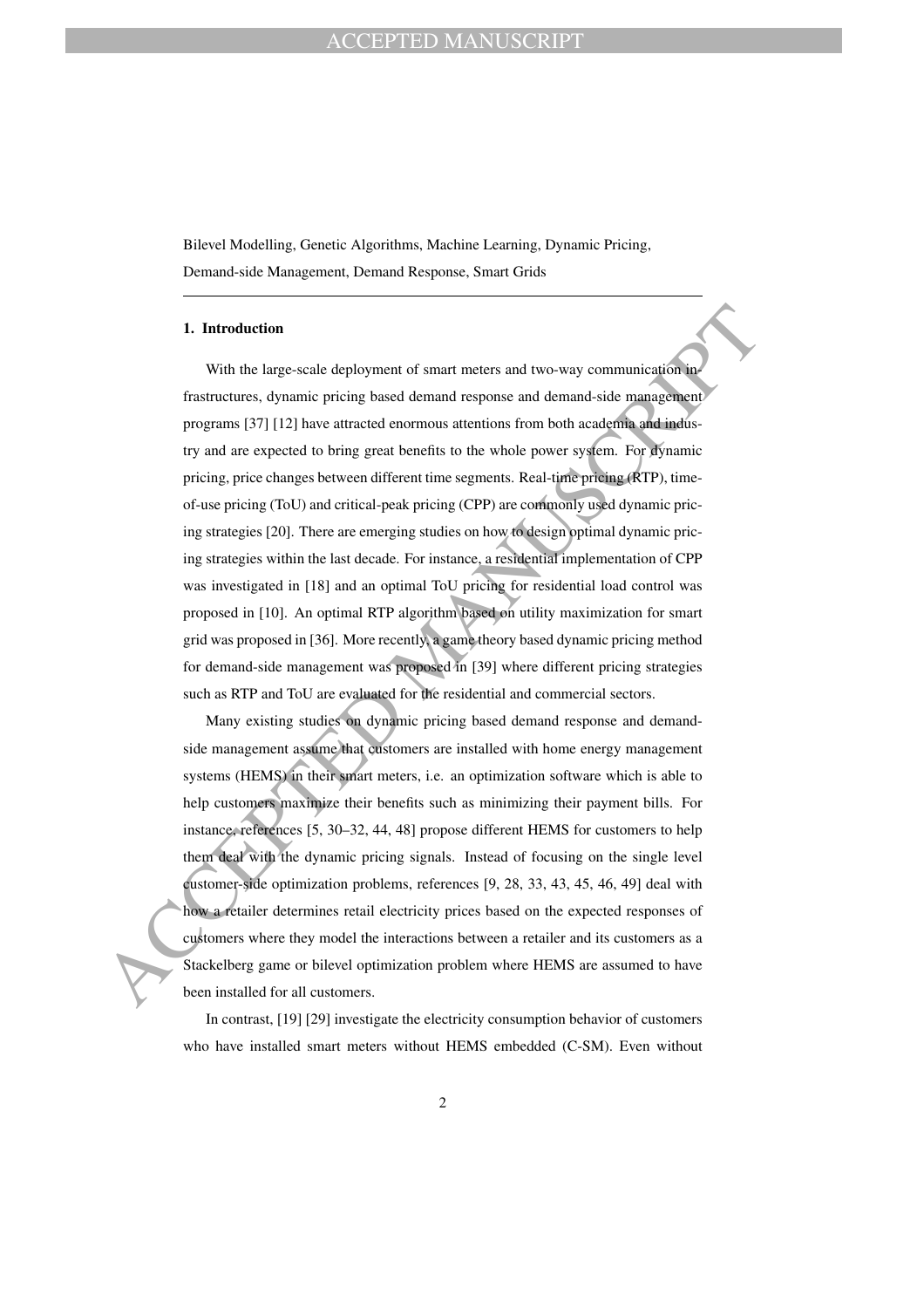HEMS installed, these customers can easily get access to price information and their electricity consumption data through smart meters, and are likely to respond to dynamic price signals. On the other hand, with smart meters and two-way communication, the retailer is able to identify each customer's energy consumption patterns based on history smart meter data. For instance, [19] presents a stochastic regression based approach to predict the hourly electricity consumption of each residential customer from historical smart meter data in the context of dynamic pricing. [29] proposes two appliance-level electricity consumption behavior models for each customer in the context of dynamic pricing with the premise that appliance-level electricity consumption data at each hour can be disaggregated from household-level smart meter data using non-intrusive appliance load monitoring (NILM) [17].

tion, the retailer is able to identify each customer's energy consumption patterns based<br>on history smart meter data. For instance, [19] presents a stochastic regression based<br>approach to predict the hourty electricity co In addition to C-HEMS and C-SM, it is also unavoidable that some customers do not have smart meters installed (C-NONE). Therefore, these customers do not have *direct access* to electricity prices<sup>1</sup> and their history consumption, and are more likely to have a relatively low demand elasticity. On the other hand, without smart meters, the retailer does not have accurate consumption data of each individual customer but only the aggregated demand data of all customers. As a result, an aggregated demand model is needed to forecast the total demand of C-NONE. Existing research on aggregated demand modelling in the context of dynamic pricing include artificial intelligence based approaches [21, 35, 47] and demand elasticity based approaches [15, 22, 26, 40].

Although the above and other unlisted studies have provided valuable insights on how to model customers' demand patterns in the context of dynamic pricing and smart grids, they all consider scenarios where only one single type of customers exist. However, there will be situations when several types of customers with different level of demand elasticity (e.g., C-HEMS, C-SM, and C-NONE) coexist in the market, especially during the transition phase of smart metering and smart grids (e.g., the smart meter roll-out in UK is expected to finish by 2020 [2]). Considering customer seg-

<sup>&</sup>lt;sup>1</sup>Although customers of this type could not receive price signals directly due to the unavailability of smart meters, the electricity price information is usually open to the public through other sources (e.g., their retailer's website) and customers of this type might take advantage of this.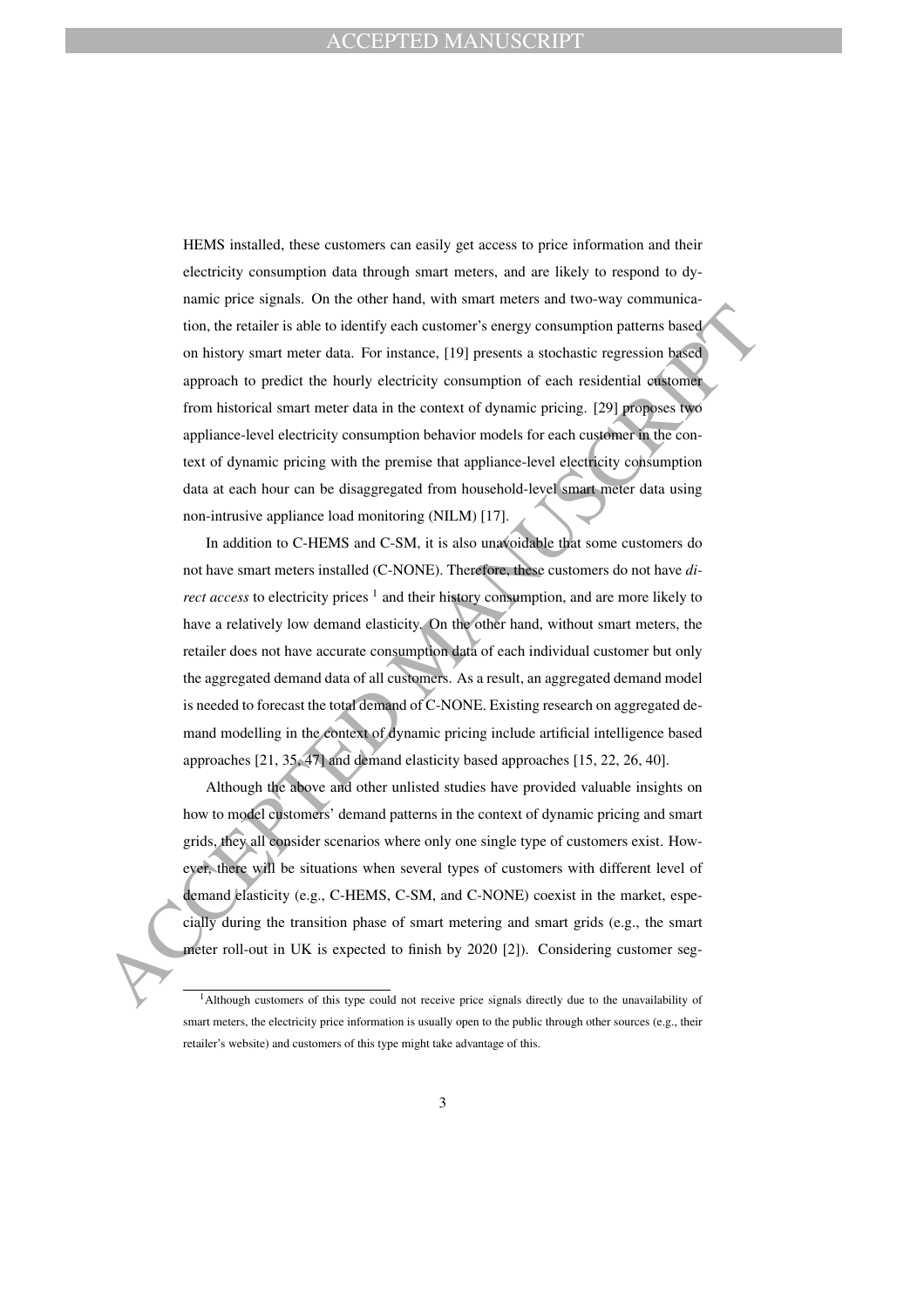mentation and differences in pricing has been extensively studied in retail sectors such as broadband and mobile phone industry [14], but has not received much attention in energy and power system sector mainly due to the flat price regulation in the electricity retail market and lack of demand flexibility among customers. Nonetheless, with the liberalization of retail market and the development of smart grids and demand side management, situations start changing recently. For instance, the importance of considering customer segments has been demonstrated in some recent studies [13] [7]. More specifically, the benefit of capturing different customer groups with distinctive energy consumption patterns to the electricity tariff design was firstly described in [13]. Further, [7] proposed an approach to group customers into different clusters (types) based on their demand elasticity with the aim to design effective demand response programs.

ity retail market and lack of demand describtivy among customers. Nonetheless, with<br>the liberalization of retail market and the development of smart grids and demand solid<br>management, sinuations start than princ grounds. F When dealing with a customer pool consisting of different types of customers, the aggregated demand behavior is a combination of behaviors from distinctive energy user groups (e.g. C-HEMS, C-SM, and C-NONE considered in our paper) and will be very complicated. For instance, there will be a lot of energy switch behaviors from C-HEMS and C-SM who are very sensitive to price changes (i.e. the demand would be an implicit discontinuous function of prices) whereas the demand of C-NONE is much less sensitive to price signals. Therefore, it is very difficult for existing demand modelling approaches which are mainly developed for a single type of users to handle the complicated demand behaviors of such a customer pool. To this end, in this paper we propose a hybrid demand modelling approach by considering the behavior differences among customers explicitly (i.e. customers of similar behavior patterns are categorized in the same group). Our proposed approach, which captures more detailed utility information of a mixed customer pool, can better reflect the demand behaviours in reality, and thus provide more accurate and well-behavioural demand models for the retailer to make right pricing decisions.

In terms of bilevel optimization, there are many existing solution methods such as the commonly used single level reduction method which converts the bilevel problem into a single level problem by replacing the lower level optimization problem with its Karush–Kuhn–Tucker (KKT) conditions [24, 38]. However, for bilevel problems that have non-convex and discontinuous lower level problems such as our considered hybrid

4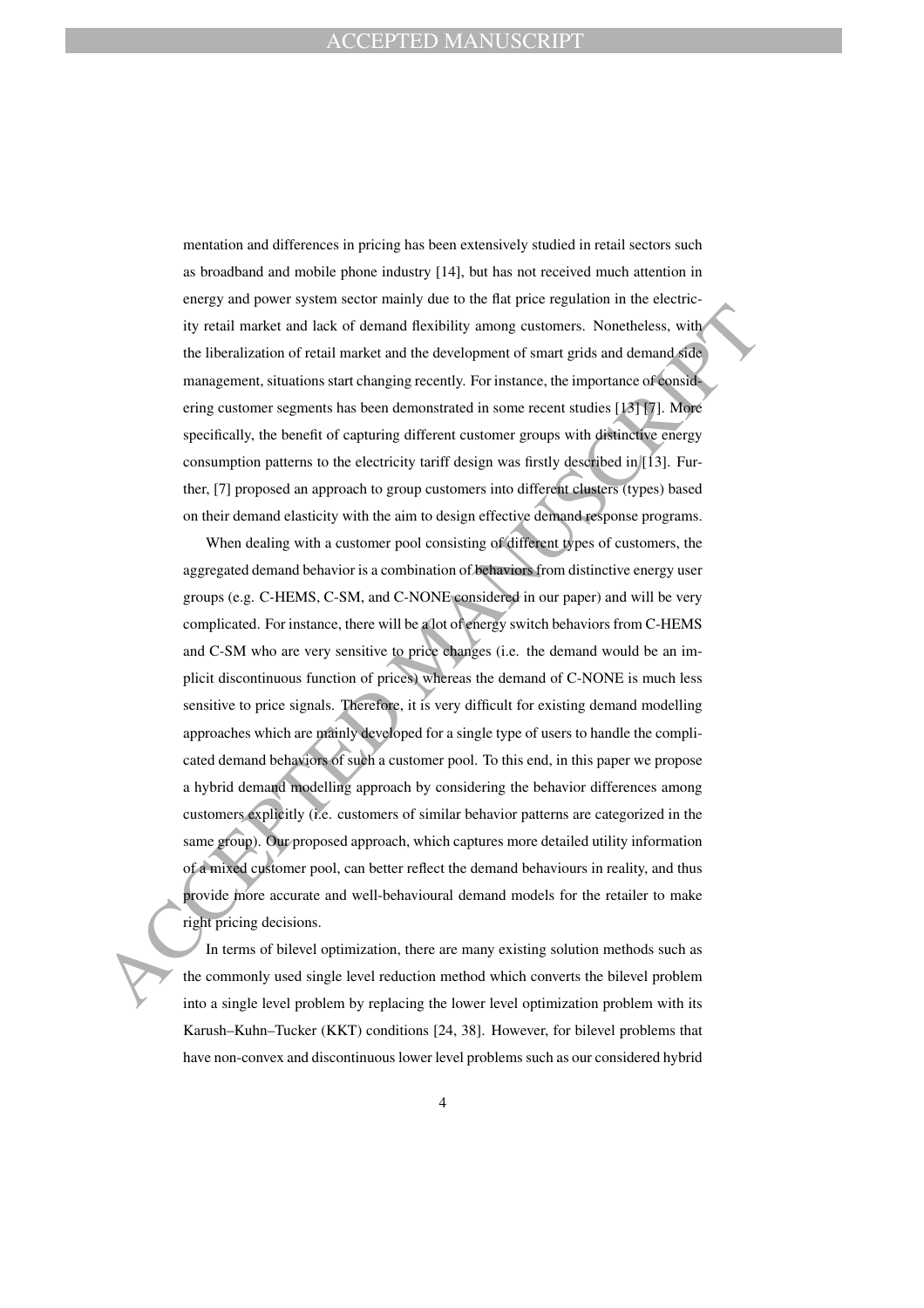In such cases, metaheuristic optimization methods such as genetic algorithms, which<br>are easy to implement and do not require derivative information, are often employed<br>and have been widely used in energy system modelling optimization+ machine learning problem with mixed (both integer and continuous) decision variables, the above conventional bilevel methods are infeasible [38] due to the unavailability of derivative information and the non-convexity of lower level problems. In such cases, metaheuristic optimization methods such as genetic algorithms, which are easy to implement and do not require derivative information, are often employed and have been widely used in energy system modelling studies [6, 25, 34, 41]. In addition, the intrinsic parallelism of genetic algorithms could be exploited in our future investigations e.g. by developing parallel genetic algorithms based solutions to take advantage of distributed and parallel computing facilities. To this end, in this paper we propose a GA-based two-level solution framework to solve the problem in a distributed and coordinated manner.

The main objective of this paper is to support the retailer to make best dynamic pricing decisions in such a mixed customer pool which takes all different types of customers (i.e., C-HEMS, C-SM, and C-NONE) into account at the same time. To the best of our knowledge, this is the first paper to tackle such a realistic and meaningful demand response problem by considering potential responses of different types of customers. The main contributions of this paper can be summarized as follows:

• We propose an integrated *optimization+ learning* to optimal dynamic pricing for the retailer with a mixed customer pool by considering potential responses of different types of customers.

• A genetic algorithm (GA) based two-level distributed pricing optimization framework is proposed for the retailer to determine optimal electricity prices.

The rest of this paper is organized as follows. The system model framework is presented in Section 2. An optimal home energy management system for C-HEMS is given in Section 3 while two appliance-level learning models for C-SM are presented in Section 4. In Section 5, an aggregated demand model for C-NONE is presented. A pricing optimization model for the retailer is provided in Section 6 and GA based twolevel distributed pricing optimization algorithms are presented in Section 7. Numerical results are presented in Section 8. This paper is concluded in Section 9.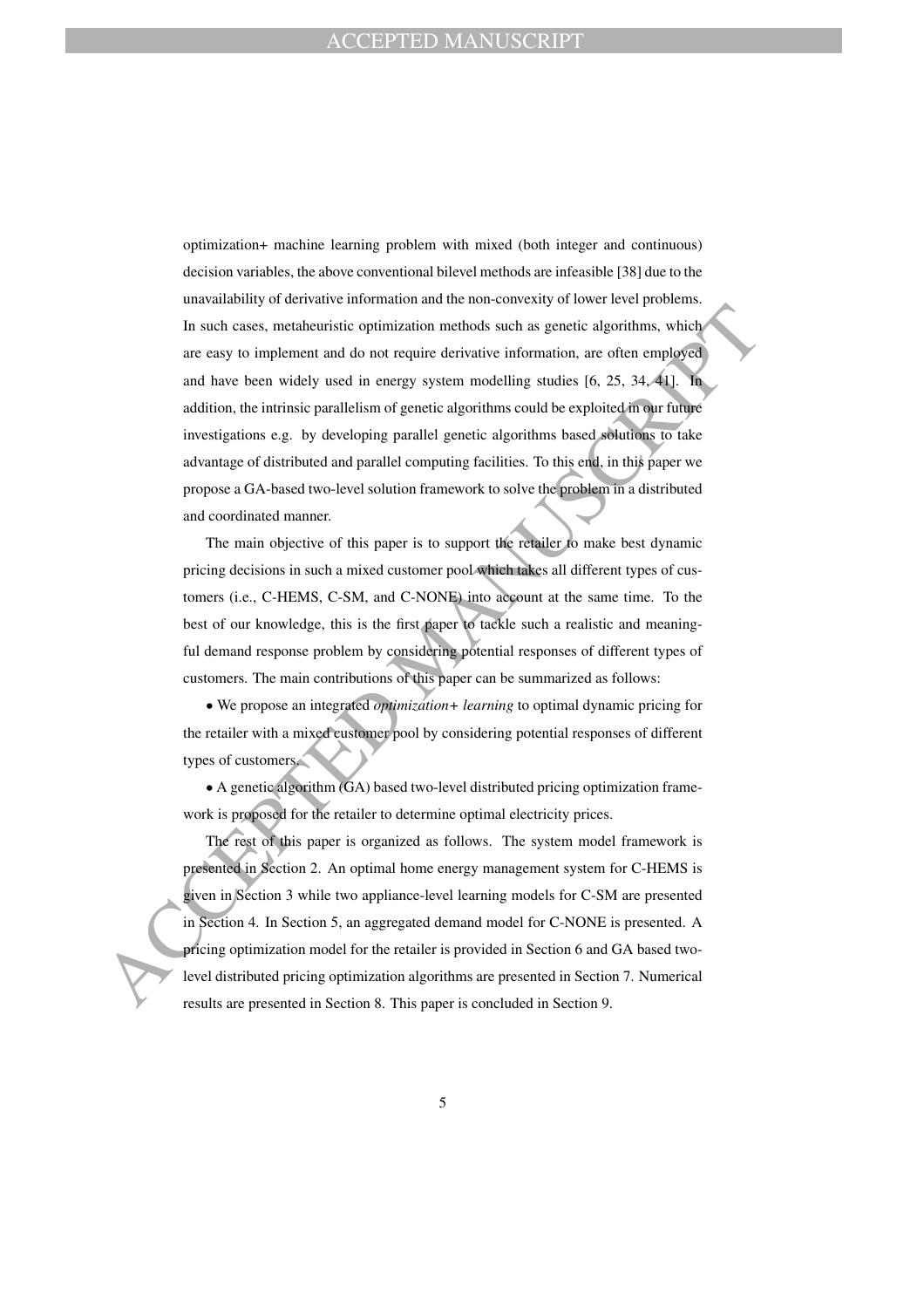

Figure 1: Two-level pricing optimization framework with the retailer and its customers.

#### **2. System Model**

In this paper, we consider a practical situation where a retailer serves three different groups of customers (i.e., C-HEMS, C-SM, and C-NONE). The number of above three groups of customers is denoted as  $N_1$ ,  $N_2$ , and  $N_3$  respectively with the total number of customers denoted as  $N = N_1 + N_2 + N_3$ . The retailer procures electricity from the wholesale market, and then determines optimal retail dynamic prices based on the potential responses (when and how much is the energy consumption) of customers, which can be cast as a two-level decision making framework. The above interactions between the retailer and its customers is further depicted in Figure 1.

As aforementioned, at the customer-side, for C-HEMS, their installed HEMS represents some optimization software such as to minimize customers' bills or maximize their comforts. With the help of two-way communication infrastructure, the retailer is able to know these customers' energy consumption responses to dynamic price signals by interacting with the installed HEMS. As a result, for illustration purposes, we formulate the energy management optimisation problem for C-HEMS by modifying [28]. In [28], we only consider shiftable and curtailable appliances where the scheduling problem of shiftable appliances is formulated as a linear program, and that of curtailable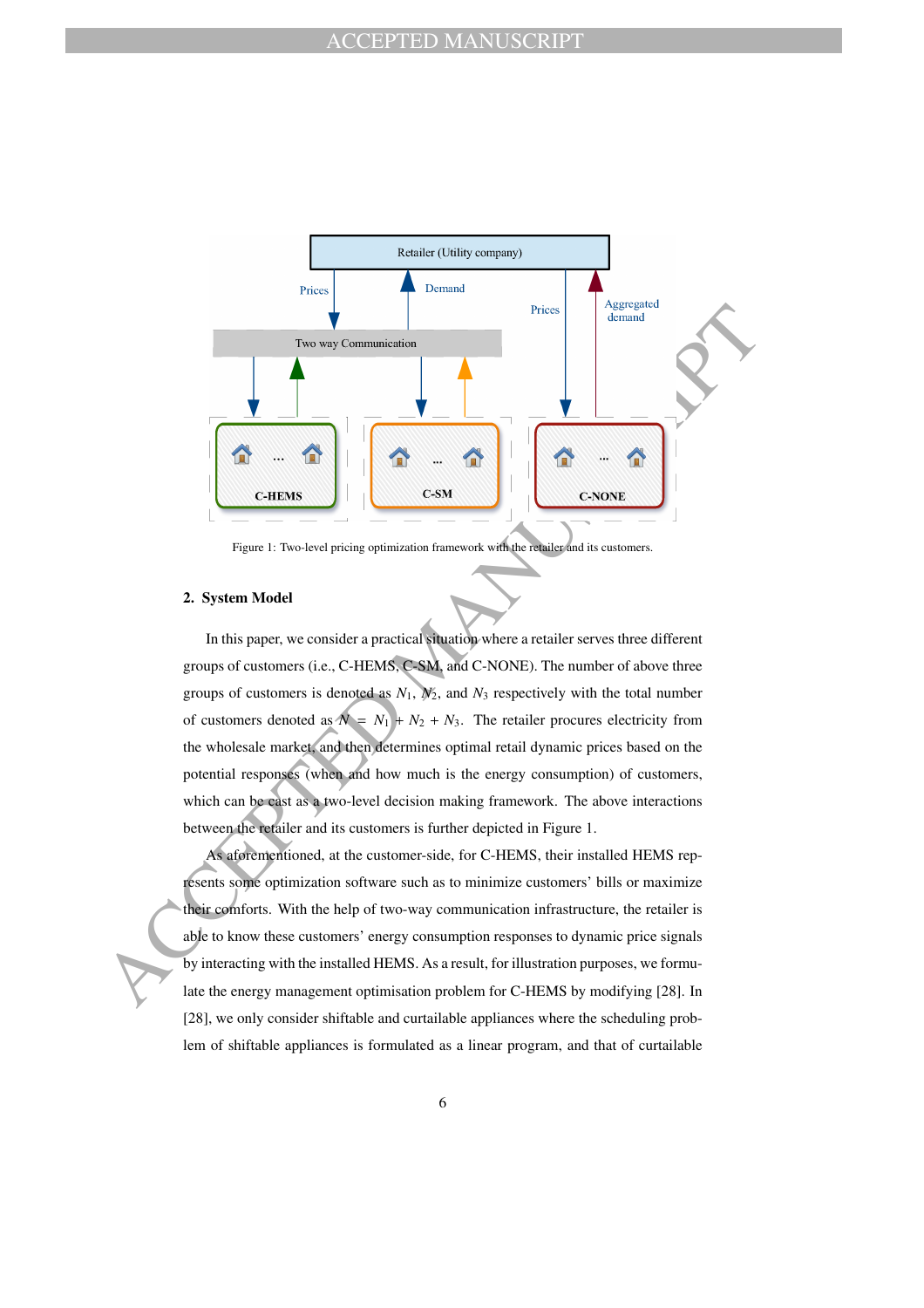appliances is represented by a predefined linear demand function. However, in this paper we consider three types of appliances (i.e. interruptible, non-interruptible and curtailable appliances), with a more detailed problem formulation where the consumption scheduling problems of interruptible and non-interruptible appliances are formulated as integer programming problems, while that of curtailable appliances is formulated as a linear program. Nevertheless, other existing HEMS methods such as [32][48] in the literature should work equally well in this context.

Scheduling problems of interruptible and non-interruptible appliances are formulated<br>as integer programming problems, while that of curtailable appliances is formulated<br>as integer programming problems, while that of curtai For C-SM, they cannot always find the best energy usage scheduling without the help of HEMS. However, with the help of non-intrusive appliance load monitoring techniques (NILM) [17], hourly or even minutely appliance-level energy consumption data of each appliance can be disaggregated from household-level smart meter data with high accuracy. As a result, appliance-level energy consumption patterns of each C-SM can be identified from history price and consumption data using machine learning algorithms. To this end, we modify [29] to identify appliance-level energy consumption patterns for each C-SM. More specifically, in this paper we have removed the price elasticity of demand constraints considered in [29] for the learning model of curtailable appliances to simplify the model implementation, as such constraints seem to make no difference in this particular study.

For C-NONE, they usually manifest a relatively low demand elasticity due to lack of direct access to real-time price signals. On the other hand, the retailer is unable to know the accurate energy consumption information of each individual C-NONE. As a result, to identify the electricity consumption patterns for the pool of C-NONE, an aggregated demand model is needed. To this end, we adopt the approach proposed in [26] to identify the aggregated energy consumption patterns of the whole C-NONE. Different from [26], in this paper we have added a detailed analysis of the adopted aggregated demand model such as its capability of ensuring a basic market behavior and enabling the market operator or retailers to see the cross effect of usage switching. At the retailer-side, with the demand modelling for different types of consumers established, the pricing optimization problem for the retailer is formulated so as to maximize its profit. Such a two-level interaction model with hybrid optimization (such as integer programming for C-HEMS) and machine learning problems (such as proba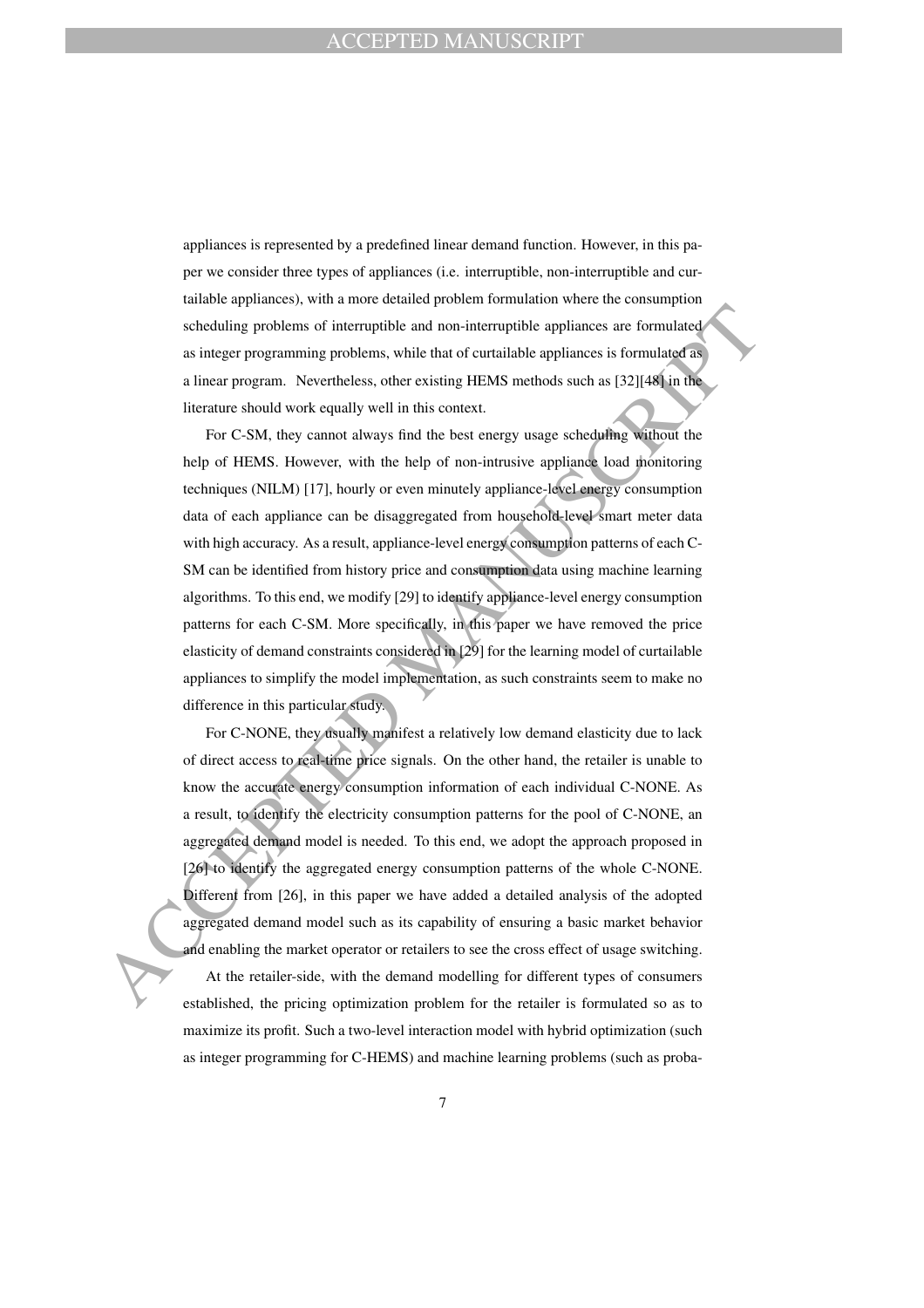bilistic Bayesian learning) at the customer-side and a quadratic programming problem at the retailer-side is non-convex and discontinuous. To this end, we propose a GA based solution framework to solve the retailer-side and customer-side problems in a distributed and coordinated manner.

It is worth mentioning that we mainly focus on the pricing optimization problem<br>
It is worth mentioning that we mainly focus on the pricing optimization problem<br>
from the prespective of remistric in this paper. As a resul It is worth mentioning that we mainly focus on the pricing optimization problem from the perspective of retailer in this paper. As a result, the benefits of customers are not discussed to depth in this specific study and readers are referred to our previously published works for more information [28, 29] [26]. Furthermore, it should be noted that the obtained optimal dynamic prices will be applied to all types of customers. A possible extension to the present work is to introduce a differential pricing framework for the retailer to offer individualized prices to each type of customers. However, to determine the 'right' pricing strategies for different types of customers requires further research and substantial numerical experiments, which is part of our future work.

# **3. HEMS Optimization Model for C-HEMS**

In this section, we provide the mathematical representation of the optimization model for customers with HEMS. We define  $N_1 = \{1, 2, ..., N_1\}$  as the set of such consumers.

For each customer  $n \in \mathcal{N}_1$ , we denote the set of all the considered appliances as  $A_n$ , interruptible appliances (e.g., electric vehicles) as *In*, non-interruptible appliances (e.g., washing machine) as  $NI_n$ , and curtailable appliances (e.g., air conditioners) as  $C_n$ . As a result, we have  $A_n = I_n \cup NI_n \cup C_n$ . Since both interruptible and non-interruptible appliances can be regarded as shiftable appliances,  $S_n$  is used to represent such an union set, i.e.,  $S_n = I_n \cup NI_n$ .

We define  $H = \{1, 2, ..., H\}$ , where *H* is the scheduling horizon for appliance operations. Further, let  $p^h$  denote the electricity price announced by the retailer at  $h \in \mathcal{H}$ . For each appliance  $a \in A_n$ , a scheduling vector of energy consumption over *H* is denoted as  $x_{n,a} = [x_{n,a}^1, ..., x_{n,a}^h, ..., x_{n,a}^H]$  where  $x_{n,a}^h \ge 0$  represents the *n*-th customer's energy consumption of appliance *a* at time *h*.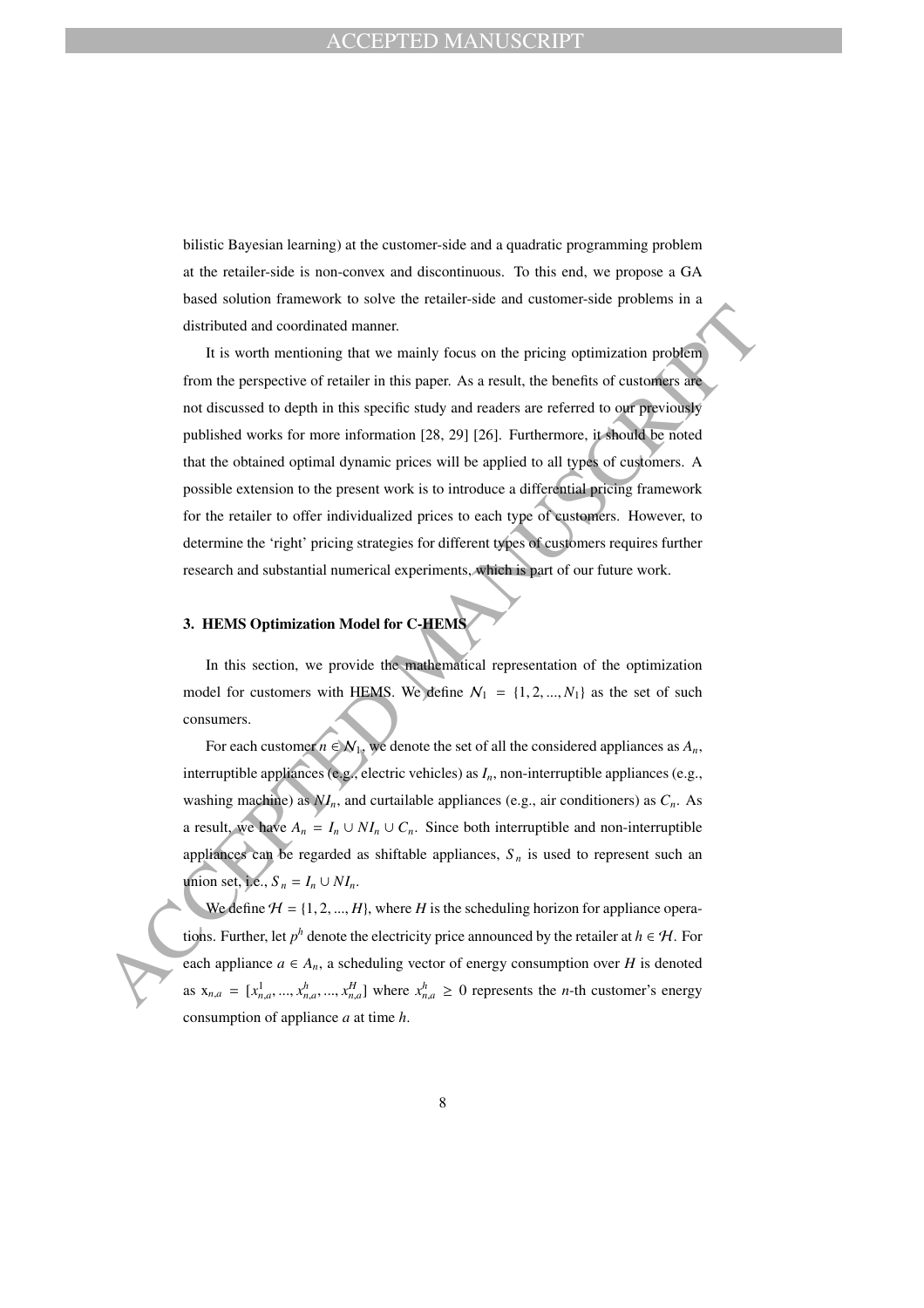#### *3.1. Interruptible Appliances*

For each interruptible appliance  $a \in I_n$ , the scheduling window for each appliance *a* can be set by each customer according to his/her preference and is defined as  $\mathcal{H}_{n,a} \triangleq$  $\{\alpha_{n,a}, \alpha_{n,a} + 1, ..., \beta_{n,a}\}.$  Note that the operations of these appliances can be discrete, i.e., it is possible to charge the EVs for one hour, then stop charging for one or several hours and then complete the charging after that. It is further assumed that the appliances consume a constant amount of energy (denoted as  $x_{n,a}^{rated}$ ) for each running time period.

Finally, the payment minimization problem of each interruptible appliance is modelled as follows, which can be solved using existing integer linear programming solvers.

$$
\min J_{I_n(a)} = \min_{x_{n,a}^h} \sum_{h=\alpha_{n,a}}^{\beta_{n,a}} p^h \times x_{n,a}^h
$$
 (1)

$$
\sum_{h=\alpha_{n,a}}^{\beta_{n,a}} x_{n,a}^h = E_{n,a},
$$
\n(2)

$$
x_{n,a}^h \in \{0, x_{n,a}^{rated}\}, \forall h \in \mathcal{H}_{n,a}.\tag{3}
$$

*C* ( $h_{x_0} = \sum_{n=1}^{\infty} h_{x_0} = E_{n,x}$ <br>
( $h_{x_0} = \sum_{n=1}^{\infty} h_{x_0} = E_{n,x}$ <br>
( $h_{x_0} = \sum_{n=1}^{\infty} h_{x_0} = \sum_{n=1}^{\infty} h_{x_0} = \sum_{n=1}^{\infty} h_{x_0} = \sum_{n=1}^{\infty} h_{x_0} = \sum_{n=1}^{\infty} h_{x_0} = \sum_{n=1}^{\infty} h_{x_0} = \sum_{n=1}^{\infty} h_{x_0} = \sum_{$ Constraint (2) represents that, for each appliance *a*, the total energy consumption to accomplish the operations within the scheduling window is fixed, which can be found from the technical specification of the appliance and is denoted as  $E_{n,a}$ . Constraint (3) represents that appliance *a* consumes a constant amount of energy for each running time period, i.e.,  $x_{n,a}^{rated}$ . Note that the actual running time period of an appliance *a* can be derived from the vector of optimal energy consumptions, i.e. the appliance is 'on' at hour *h* if the corresponding optimal energy consumption is  $x_{n,a}^{rated}$ . Otherwise, the appliance is 'off'.

# *3.2. Non-interruptible Appliances*

For each non-interruptible appliance  $a \in NI_n$ , the scheduling window is defined as  $\mathcal{H}_{n,a} \triangleq {\alpha_{n,a}, \alpha_{n,a}+1, ..., \beta_{n,a}}$ . Different from interruptible appliances, the operations of each non-interruptible appliance must be continuous, i.e., once the appliance starts, it must operate continuously till complete its task. Further, the appliances are assumed to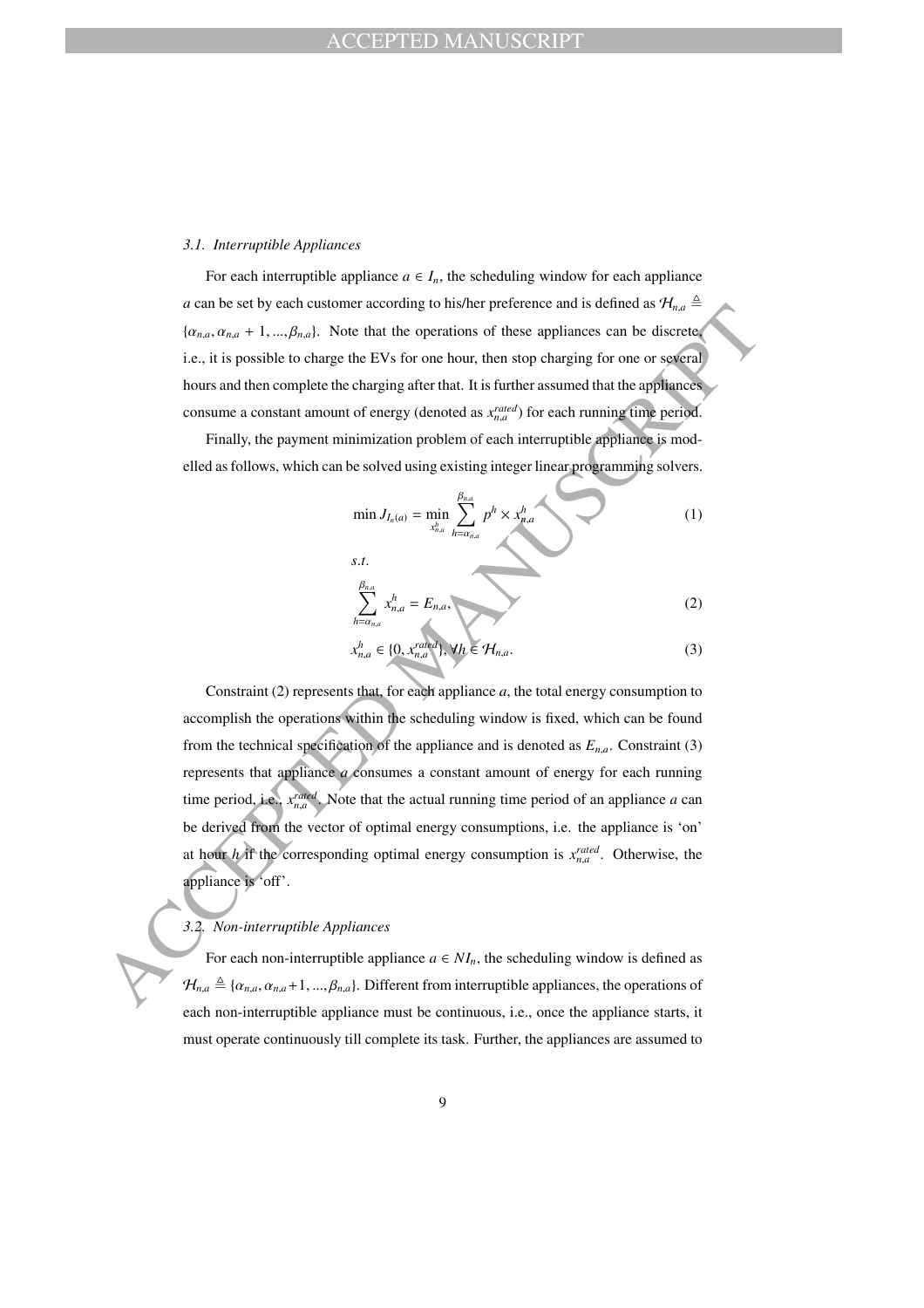consume a constant amount of energy (denoted as  $x_{n,a}^{rated}$ ) for each running time period. The length of operations for each no-interruptible appliance is denoted as  $L_{n,a}$ .

Finally, the bill minimization problem of each non-interruptible appliance is modelled as follows, which can be solved using existing integer linear programming solvers.

ACCEPTED MANUSCRIPT min *JN In*(*a*) = min δ *h n*,*a* X β*n*,*<sup>a</sup> h*=α*n*,*<sup>a</sup> p <sup>h</sup>* <sup>×</sup> *<sup>x</sup> rated <sup>n</sup>*,*<sup>a</sup>* × δ *h n*,*a* (4) *s*.*t*. X β*n*,*<sup>a</sup> h*=α*n*,*<sup>a</sup>* δ *h <sup>n</sup>*,*<sup>a</sup>* = *L<sup>n</sup>*,*a*, (5) δ *h <sup>n</sup>*,*<sup>a</sup>* ∈ {0, 1}, ∀*h* ∈ H*<sup>n</sup>*,*a*, (6) δ α*n*,*a*−1 *<sup>n</sup>*,*<sup>a</sup>* = 0, (7) δ *h <sup>n</sup>*,*<sup>a</sup>* − δ *h*−1 *<sup>n</sup>*,*<sup>a</sup>* ≤ δ τ *n*,*a* , τ = *h*, ..., *h* + *L<sup>n</sup>*,*<sup>a</sup>* − 1; ∀*h* ∈ {α*<sup>n</sup>*,*<sup>a</sup>*, ..., β*<sup>n</sup>*,*<sup>a</sup>* − *L<sup>n</sup>*,*<sup>a</sup>* + 1}. (8)

Constraint (5) represents that the total time required to accomplish the operations of each non-interruptible appliance is predetermined and denoted as *L<sup>n</sup>*,*<sup>a</sup>*. (6) indicates that the decision variable is a 0/1 variable representing the on/off operations of the appliance and (7) illustrates that the initial state of the appliance is 'off'. (8) is adopted to guarantee the continuous operations of the appliance.

# *3.3. Curtailable Appliances*

For each curtailable appliance  $a \in C_n$ , we define the scheduling window  $\mathcal{H}_{n,a} \triangleq$  $\{\alpha_{n,a}, \alpha_{n,a}+1, ..., \beta_{n,a}\}.$  The key characteristics which make curtailable appliances fundamentally different from interruptible and non-interruptible appliances are: 1) their energy demand cannot be postponed or shifted; 2) but their energy consumption level can be adjusted.

In view of this, we define the energy consumption at time slot *h* for each curtailable appliance  $x_{n,a}^h$ . The minimum acceptable and maximum affordable consumption levels, which can be set in advance according to each individual customer's preferences, are defined as  $\underline{u}_{n,a}^h$  and  $\overline{u}_{n,a}^h$  respectively.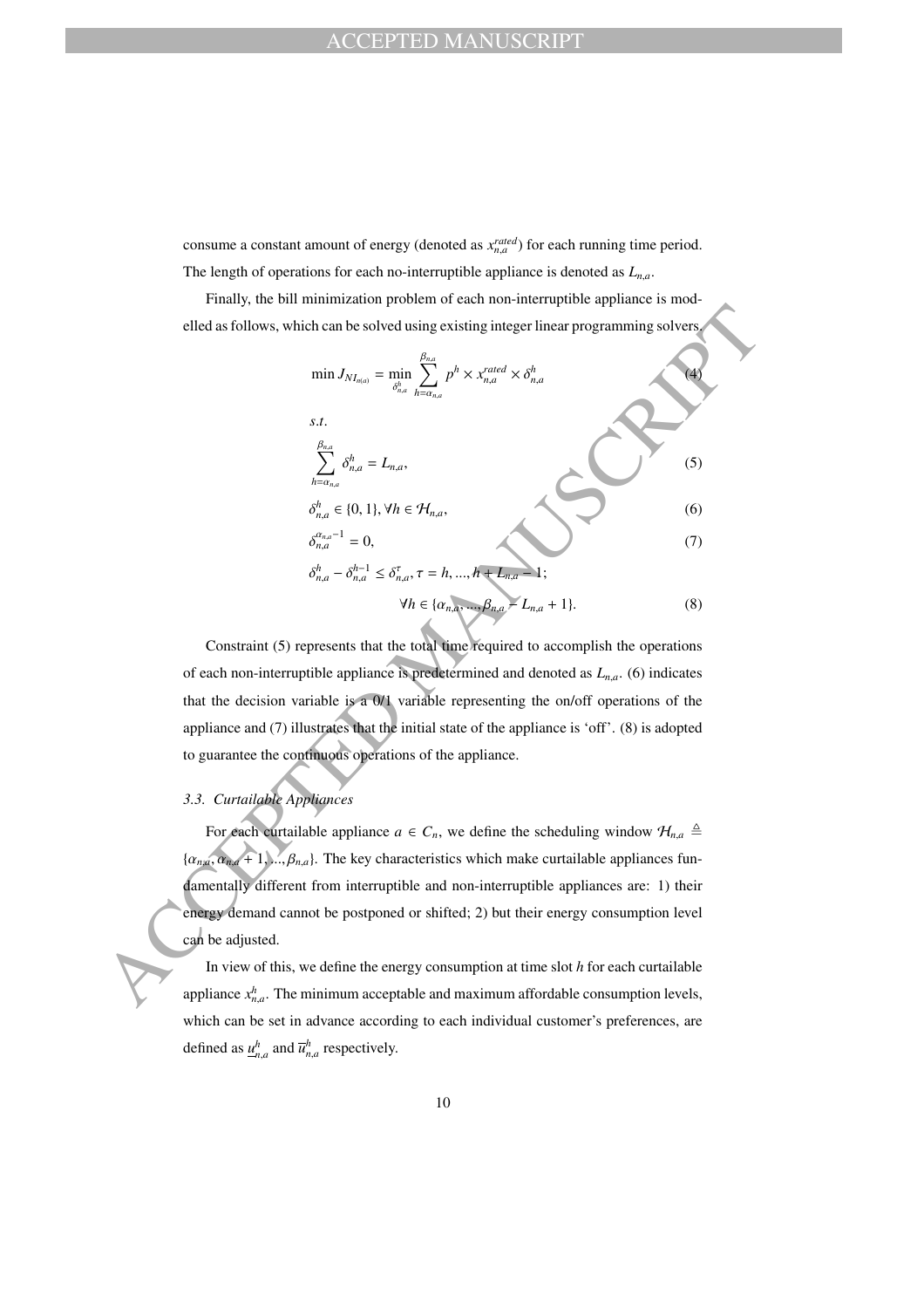Finally, the optimization problem of each curtailable appliance is proposed for each customer to minimize his/her payment bill subject to an acceptable total energy consumption, which can be solved via existing linear programming solvers.



Constraint (10) enforces that the energy consumption at each time slot is within the minimum acceptable consumption level  $\underline{u}_{n,a}^h$  and maximum affordable consumption level  $\overline{u}_{n,a}^h$ . Constraint (11) indicates that for each curtailable appliance, there is a minimum acceptable total energy consumption during the whole operation periods that must be satisfied.

# **4. Appliance-level Learning Models for C-SM**

For each customer  $n \in \mathcal{N}_2$ , we define the set of shiftable appliances  $S_n$  and curtailable appliances *Cn*.

For notation simplicity, we use *s* to denote each shiftable appliance and *c* for each curtailable appliance. Further, subscript *n* is omitted in the rest of this section.

## *4.1. Shiftable Appliances*

Denote the scheduling window for each shiftable appliance *s* as  $\mathcal{H}_s \triangleq \{a_s, ..., b_s\}$ , where  $a_s$  is the earliest possible time to switch on the appliance *s* and  $b_s$  is the latest possible time to switch off. Let  $T_s = b_s - a_s + 1$  denote the length of the scheduling window for *s*. Assume the available historical smart data for appliance *s* are electricity consumption scheduling vectors  $x_s(d) = [x_s^{a_s}(d), x_s^{a_s+1}(d), ..., x_s^{b_s}(d)]$  (*d* = 1, 2, ..., *D*), where  $x_s^h$ (*d*) (*h* = *a<sub>s</sub>*, *a<sub>s</sub>* + 1, ..., *b<sub>s</sub>*) represents the electricity consumption during time slot *h* by appliance *s* on day *d*. Suppose each shiftable appliance runs at a constant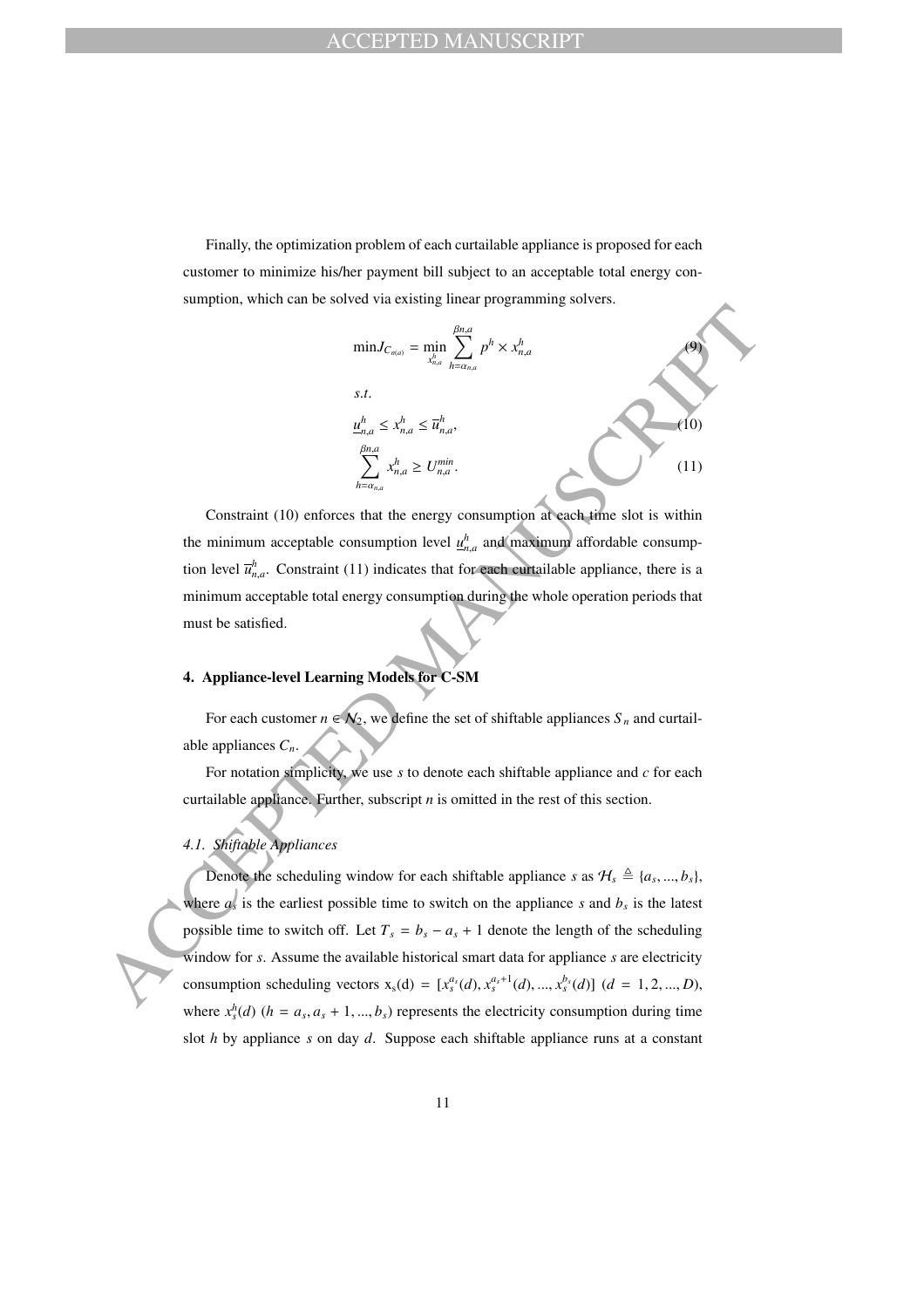power rate, and the total running time and electricity taken for appliance *s* to accomplish the operations are denoted as  $L<sub>s</sub>$  and  $E<sub>s</sub>$  respectively.

Based on the above historical data of a given customer showing when appliance *s* has been used and the corresponding dynamic prices, the basic idea behind this appliance-level learning model is to calculate the probabilities that appliance *s* was used at the cheapest, second cheapest,..., or most expensive price. The above insights can be represented as (12).

$$
P_i^s(d) = \frac{f_i(d)}{d} \quad d = 1, 2, ...D \tag{12}
$$

where *fi*(*d*) represents the number of days when appliance *s* is used i-th cheapest within the past *d* days. Note that the superscript *s* at the right hand side of the equation has been omitted for notation simplicity. Let the current day be *d* and then  $f_i(d)$  and  $P_i^s(d)$ can be derived based on historical data up to day *d* and (12) respectively.

Further, let  $\delta_i(d+1)$  (taking value as 1 or 0) represent the probability that appliance *s* is used i-th cheapest on day  $d + 1$  and then it becomes a new piece of information to be used to obtain  $P_i^s(d + 1)$ . As a result, (12) can be rewritten in a recursive way as follows:

$$
P_i^s(d+1) = \frac{f_i(d+1)}{d+1}
$$
  
=  $P_i^s(d) + \frac{1}{d+1}[\delta_i(d+1) - P_i^s(d)].$  (13)

s has been used and the corresponding dynamic prices, the basic idea behind this appliance level learning model is to calculate the probabilities that appliance s was used at the changest, second cheapes, we are copensive The above recursive formula shows that when a new piece of information  $\delta_i(d+1)$ is received, the updated probability,  $P_i^s(d+1)$ , is equal to the existing probability  $P_i^s(d)$ plus an adjusting term. The adjusting term includes the adjusting coefficient  $1/(d + 1)$ and the prediction error term  $[\delta_i(d+1) - P_i^s(d)]$ . Recall that  $\delta_i(d)$  only takes its value as 1 or 0 in (13), which also means the cost (sum of hourly electricity prices) of each possible operation schedule for appliance *s* is different with each other. However, under some circumstances, many hourly prices are the same within a day and possibly for many days, which could result in two or more operation schedules having the same costs such that there are more than one *i*-th cheapest operation schedules. To overcome such uncertainties in the price signals, a systematic framework for obtaining  $\delta_i(d+1)$ under different cases is to be given below.

Firstly, suppose that there are in total *k* possible operation schedules for appliance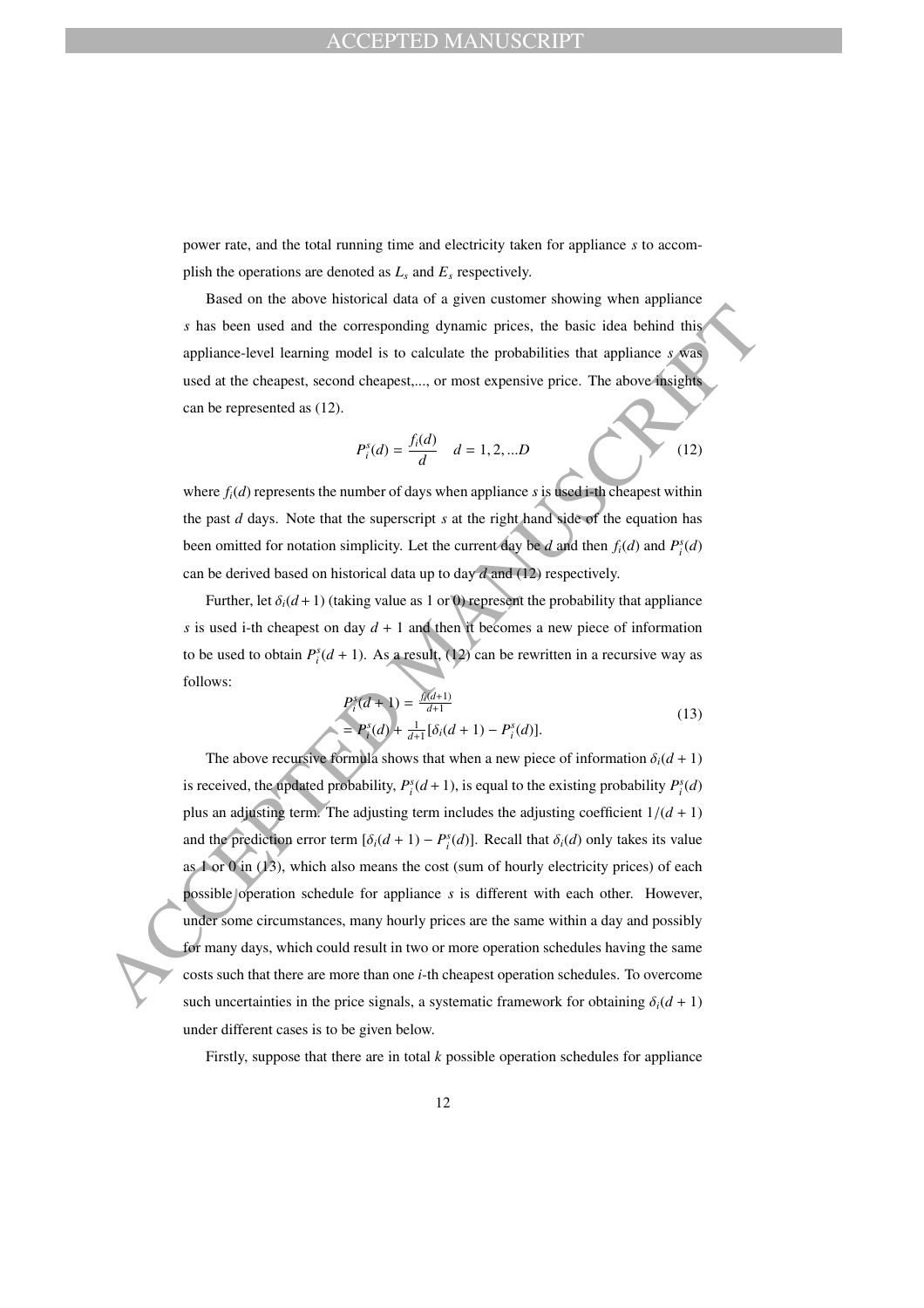*s* and the cost of each schedule (i.e. sum of the hourly prices) on day  $d + 1$  is  $c_j(d + 1)$ where  $j = 1, ..., k$  is an unique index for each schedule. Secondly,  $c_j(d + 1)$  is sorted in an ascending order. For the cases where there are two or more schedules having the same cost, these costs are treated as the order they appear in  $c_j(d + 1)$  ( $j = 1, ..., k$ ). As a result, the cost of *m*-th cheapest schedule can be denoted as  $r_m(d + 1)$  ( $m = 1, ..., k$ ).

Finally, when electricity prices and the usage data of each appliance are received at the end of day  $d + 1$ ,  $\delta_i(d + 1)$  is calculated based on the following three cases

• Case 1. *s* is not operated as the i-th cheapest schedule on day  $d + 1$ , then

$$
\delta_i(d+1)=0;
$$

• Case 2. *s* is operated using the i-th cheapest schedule on day  $d+1$  with the cost  $r_i(d+1)$  which satisfies  $r_i(d+1) \neq r_m(d+1)$  ( $\forall m, m \neq i$ ), then

$$
\delta_i(d+1)=1;
$$

same cost, these costs are treated as the order they appear in  $c/d + 1$ )  $(j = 1, ..., k)$ . And<br>a result, the cost of  $m$ -th cheapest schedule can be denoted as  $r_m(d + 1)$  ( $m = 1, ..., k$ ).<br>
Finally, when clearly it yies and the follow • Case 3. *s* is operated using the i-th cheapest schedule on day  $d + 1$  with the cost *r*<sub>*i*</sub>(*d*+1) but there are *k*<sub>0</sub> additional operation schedules where  $r_{m_l}(d+1) = r_i(d+1)$  (*l* =  $1, ..., k_0$ ), then

$$
\delta_i(d+1) = \frac{P_i^s(d)}{P_i^s(d) + \sum_{l=1}^{k_0} P_{m_l}^s(d)}
$$

Based on the above probabilistic usage model  $P_i^s$ , the expected bill of each shiftable appliance *s* on a given day can be calculated from the perspective of retailer as follows.

$$
B_s = \sum_i \left( PC_i^s \times E_s / L_s \times P_i^s \right) \tag{14}
$$

.

where  $PC_i^s$  denote the cost of i-th cheapest schedule  $PT_i^s$  on that given day.

Furthermore, the expected hourly energy consumption of each shiftable appliance *s* can be calculated as follows.

$$
\overline{y_{s,h}} = \sum_{i} \left( E_s / L_s \times P_i^s \times I_{i,s}^h \right) \tag{15}
$$

where  $I_{i,s}^h$  is defined as follows:

$$
I_{i,s}^h = \begin{cases} 1 & \text{if } h \in PT_i^s \\ 0 & \text{if } h \notin PT_i^s \end{cases}.
$$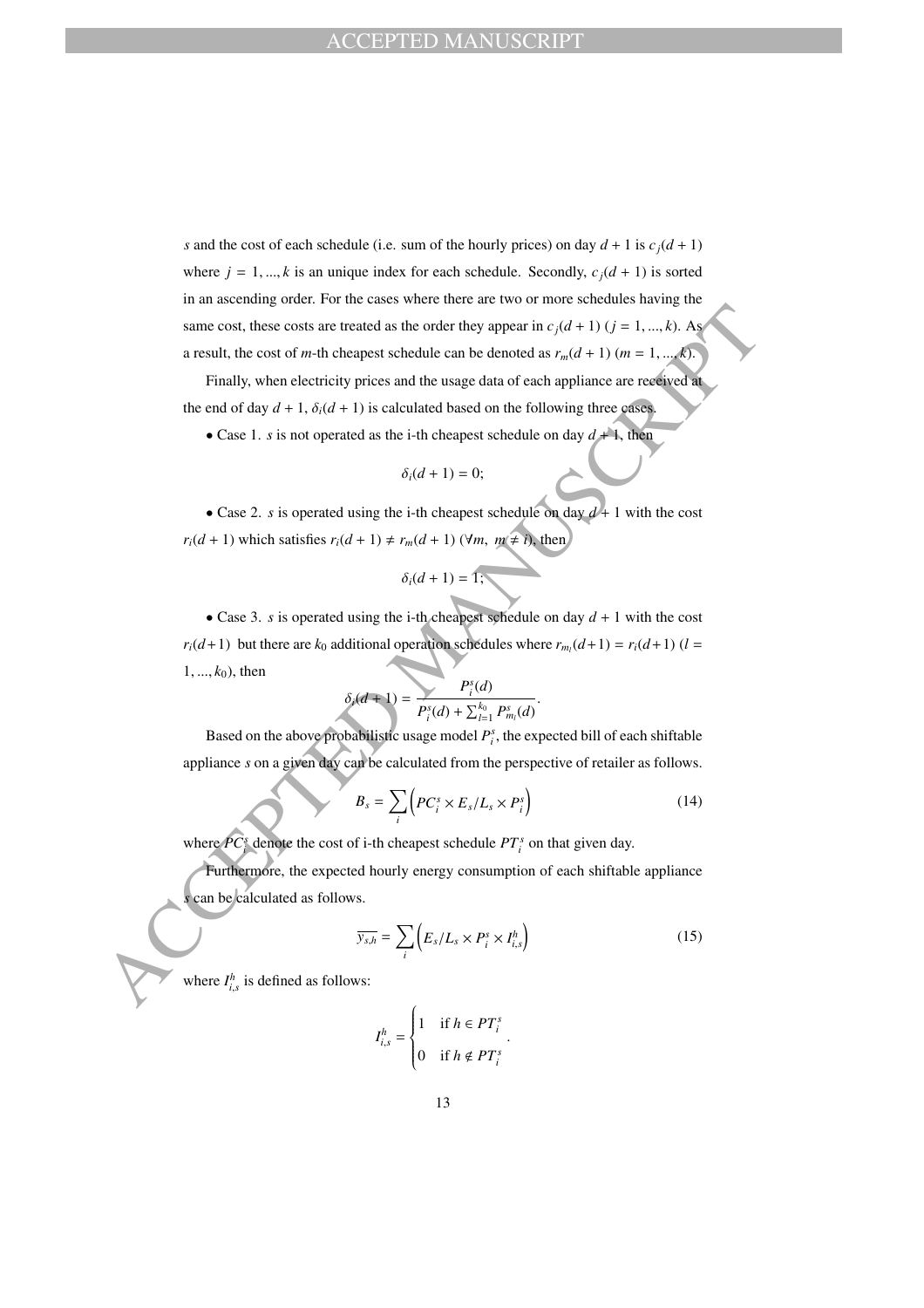#### *4.2. Curtailable Appliances*

Broad). Figure 1 Excelse, the least square is added to mean the three twantines and the properties of the properties of the strength and the control of a properties of the strength of a properties of the strength of a pro The scheduling window of appliance  $c \in C_n$  is defined as  $\mathcal{H}_c \triangleq \{a_c, ..., b_c\}$ . Let  $\{y_{c,h}(d), \bar{\mathbf{p}}(d)\}\ =\ \{y_{c,h}(d), [p^{a_c}(d), ..., p^{b_c}(d)]\}\$ ,  $d = 1, ..., D$  be the available historical input-output data of an unknown demand function, where the input data  $\bar{\mathbf{p}} = [p^{a_c}(d), ..., p]$  $p^{b_c}(d)$ ] represent the price signals during the scheduling window  $H_c$  on day *d* and the output data  $y_{c,h}(d)$  represent the energy consumption of appliance  $c$  at time slot  $h$  on day *d*.

We use a linear demand function to model how a customer responds to dynamic price signals when using curtailable appliances, which is formulated as follows.

$$
\hat{y}_{c,h} = \alpha_{c,h,0} + \beta_{c,h,a_c} p^{a_c} + \dots + \beta_{c,h,b_c} p^{b_c}
$$
 (16)

where  $\hat{y}_{c,h}$  represents the expected demand of appliance *c* at time *h*,  $p^h$  is the electricity price at time slot *h*,  $\alpha_{c,h,0}, \beta_{c,h,a_c}, ..., \beta_{c,h,b_c}$  are the parameters to be identified.

In this paper, the least square is adopted to estimate model parameters  $\beta = [\alpha_{c,h,0}, \beta_{c,h,a_c}, \beta_{c,h,a_c}]$  $\ldots, \beta_{c,h,b_c}$ , where the best estimates  $\hat{\beta}$  are obtained by solving (17).

$$
\hat{\beta} = \underset{\beta}{\text{argmin}} \ \sum_{d=1}^{D} \left( y_{c,h}(d) - \alpha_{c,h,0} - \beta_{c,h,a_c} p_{a_c}(d) - \dots - \beta_{c,h,b_c} p_{b_c}(d) \right)^2. \tag{17}
$$

Finally, the expected hourly energy consumption of appliance *c* for a given day, denoted as  $\overline{y_{c,h}}$ , can be predicted based on the above established demand model. Further, the expected daily bill of *c* on that day can be represented as  $B_c = \sum$ *h*∈H*<sup>c</sup>*  $p^h \times \overline{y_{c,h}}$ .

## **5. Aggregated Demand Modelling for C-NONE**

In this section, an aggregated demand model is proposed to identify the demand patterns of C-NONE.

Suppose the electricity prices and aggregated consumption data for all C-NONE in last *D* days are available. We define the electricity price vector on day  $d \in \mathcal{D} \triangleq$  $\{1, ..., D\}$  as  $\mathbf{p}(d) = [p^1(d), ..., p^h(d), ..., p^H(d)]$  where  $p^h(d)$  represents the price at hour *h* ∈ *H* on day *d*. Furthermore, we define the aggregated electricity consumption vector on day  $d \in \mathcal{D}$  as  $\mathbf{y}(d) = [y_1(d), ..., y_h(d), ..., y_H(d)]$ , where  $y_h(d)$  represents the aggregated consumption by all C-NONE at hour *h*.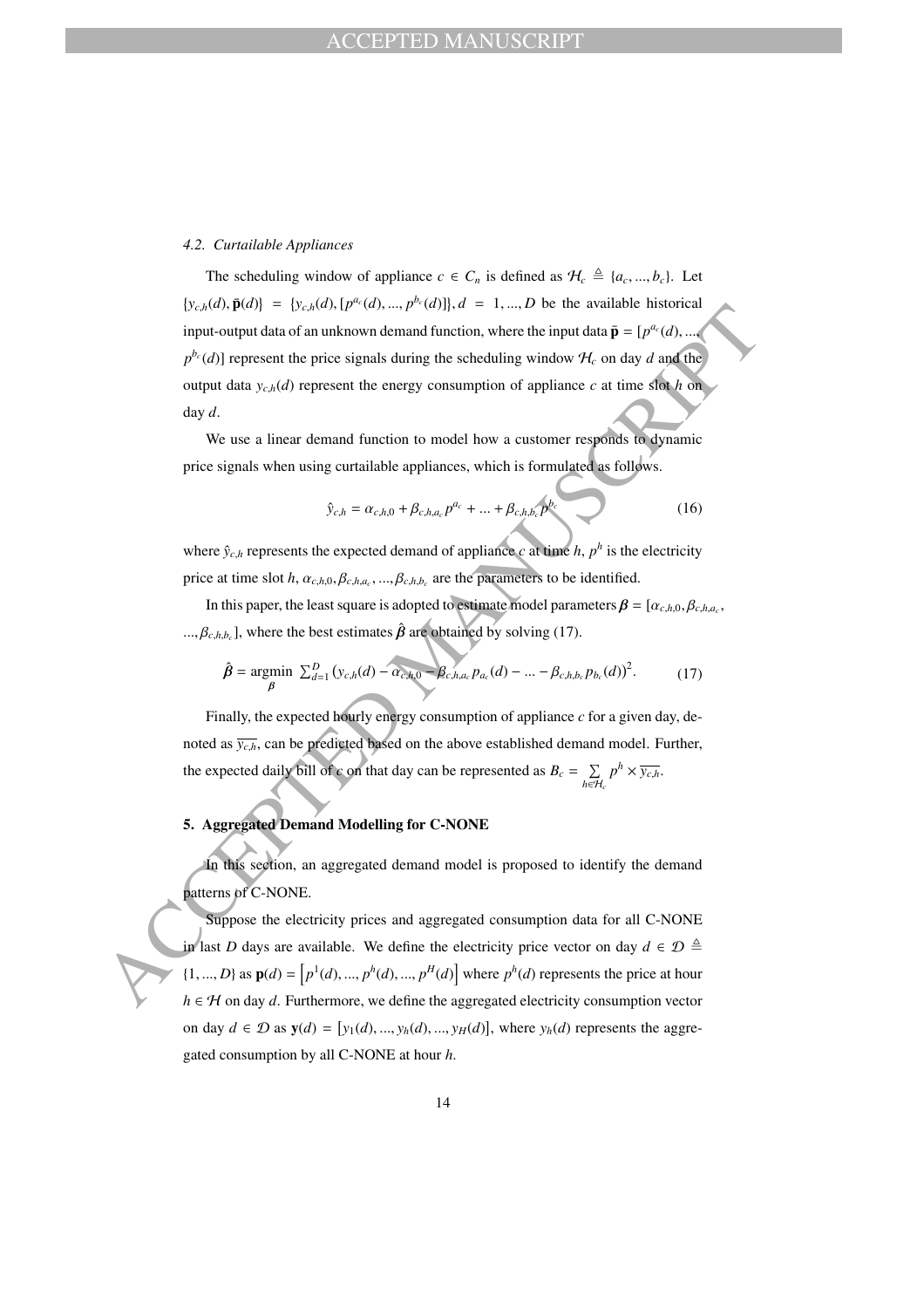It is believed that the aggregated electricity demand of C-NONE at hour *h* not only depends on the price at *h* but also on prices at other hours due to the cross effect of usage switching [22] [26]. Therefore the aggregated demand model at hour *h* can be expressed as follows:

$$
y_h = R_h(p^1, p^2, ..., p^H).
$$

As the mathematical form of  $R_h(\cdot)$  is usually unknown, we need to find an estimated demand function  $\hat{R}_h(p^1, p^2, ..., p^H)$  that is as close to  $R_h(p^1, p^2, ..., p^H)$  as possible. For this purpose, we use a linear demand function to represent  $\hat{R}_h(p^1, p^2, ..., p^H)$  as follows.

$$
\hat{R}_h(p^1, p^2, ..., p^H) = \alpha_h + \beta_{h,1} p^1 + \dots + \beta_{h,h} p^h + \dots + \beta_{h,H} p^H.
$$
 (19)

 $(18)$ 

expressed as follows:<br>  $y_k = R_0(\rho^1, \rho^2, ..., \rho^N)$ .<br>
As the mathematical form of  $R_0(\cdot)$  is usually unknown, we need to find an definated<br>
demand function  $\hat{R}_0(\rho^1, \rho^2, ..., \rho^N)$  that is a clear to  $R_0(\rho^1, \rho^2, ..., \rho^N)$  as where  $\beta_{h,h}$  is called the self or direct price elasticity of demand, which measures the responsiveness of electricity demand at hour *h* to changes in the electricity price at *h*. When the price at hour *h* increases but prices at other times remain unchanged, the demand at hour *h* typically decreases, and thus the self-elasticity is usually negative [22] (see (20)).  $\beta_{h,l}$  ( $h \neq l$ ) is the cross-price elasticity, which measures the responsiveness of the demand for the electricity at hour *h* to changes in price at some other hour  $l \neq h$ . When the price of electricity at hour *l* increases but prices at other times remain unchanged, some demand at hour *l* will typically be shifted to hour *h*, and therefore the demand at hour *h* increases. Thus, cross elasticities are usually positive [22] (see (21)). Furthermore, we consider an important necessary and sufficient condition (see (22)) for the electricity to be a demand consistent retail product to ensure that the proposed demand model follows a normal market behavior. That is, when the overall market price is decreased, the overall market demand should increase or remain unchanged.

$$
\beta_{h,h} < 0. \tag{20}
$$

$$
\beta_{h,l} > 0 \text{ if } h \neq l. \tag{21}
$$

$$
\beta_{h,h} + \sum_{l \in \mathcal{H}, l \neq h} \beta_{l,h} \le 0 \tag{22}
$$

It should be emphasized that the important reasons behind using linear demand models are: 1) As the prices of electricity are normally changing slowly with time, at a given time, we only need to model the demand around a small price interval or locally.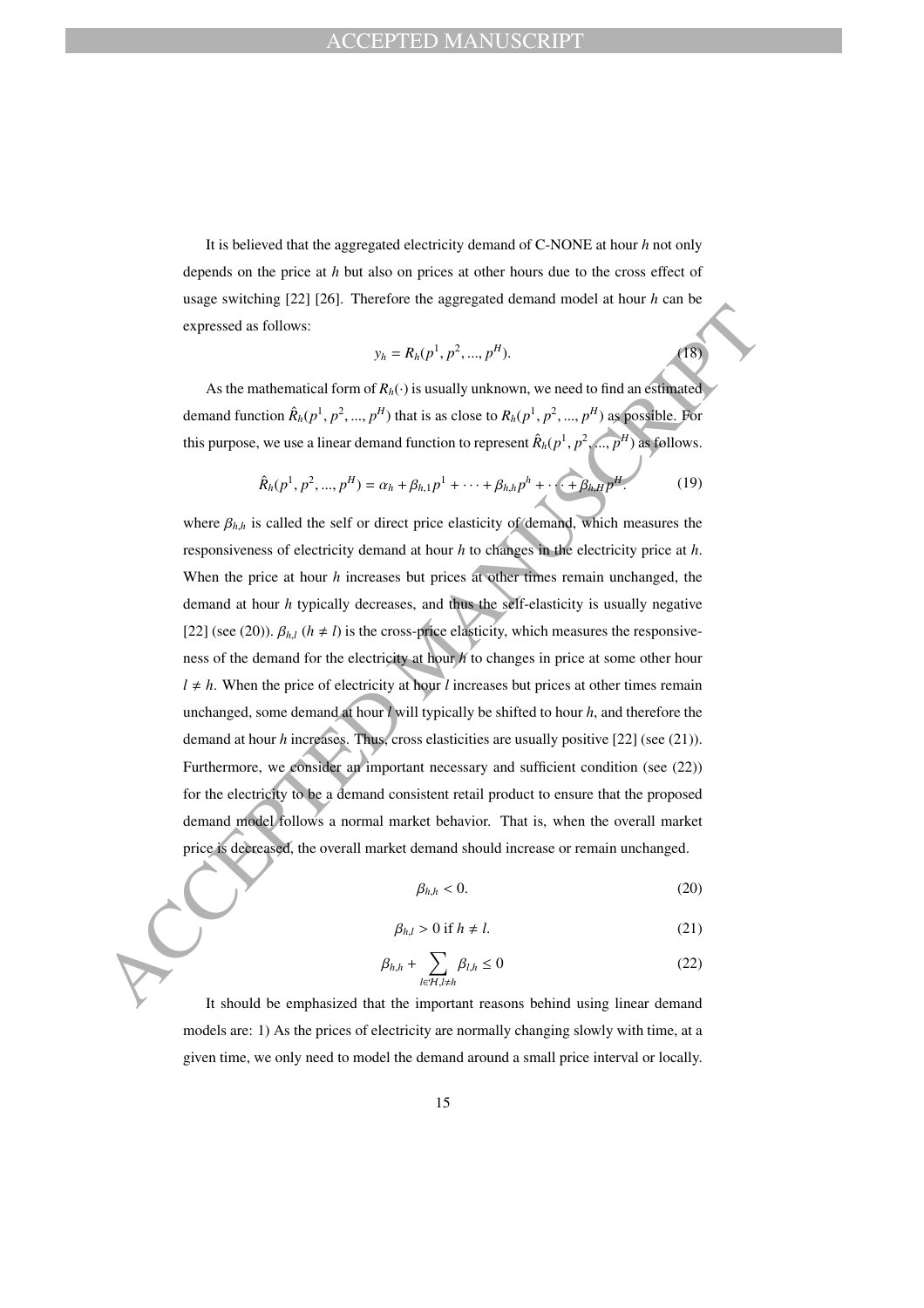maket behavior that demands go down when prices go up and vice versa during the<br>pricing optimization. However, nonlinear demand models often fail to maintain dis-<br>this multi-trial und cool treath in simulation star-<br>in th Since any non-linear behavior can be approximated well via a linear model locally, it is the main reason that linear demand model is widely used in this research area [26] [4] and selected in this work; 2) with conditions (20) - (22), it ensures the basic market behavior that demands go down when prices go up and vice versa during the pricing optimization. However, nonlinear demand models often fail to maintain this basic market rule and could result in situations such as higher market prices leading to higher usages. As a result, using such nonlinear demand models in the pricing optimization could result in incorrect pricing for the retailer; 3) it enables the market operator or retailers to see the cross effect of usage switching such as customers usually only shift their usages to nearby hours but rarely to far away hours.

Finally, the demand model parameters  $\beta_{h,l}$ ,  $l = 1, ..., H$  can be identified by solving the following optimization problem.

$$
\min \sum_{d=1}^{D} \sum_{h=1}^{H} \lambda^{(D-d)} (\alpha_h + \beta_{h,1} p^1(d) + \dots + \beta_{h,H} p^H(d) - y_h(d))^2
$$
\nsubject to (20), (21), and (22).

where  $0 \le \lambda \le 1$  is the forgetting factor which exponentially discounts the influence of old data and therefore the model will catch up the behavior change of customers with time. (23) is a quadratic programming problem and can be solved using existing solvers.

### **6. Pricing Optimization for the Retailer**

From this section, we restart using the subscript *n* in all of the following mathematical representations, which has been omitted in Section 4.

We define a cost function  $C_h(L_h)$  to represent the retailer's cost of providing  $L_h$ electricity to all customers at each hour  $h \in \mathcal{H}$ . We make the same assumption as [31] that the cost function  $C_h(L_h)$  is convex increasing in  $L_h$ , which is designed as follows.

$$
C_h(L_h) = a_h L_h^2 + b_h L_h + c_h \tag{24}
$$

where  $a_h > 0$  and  $b_h \geq 0$ ,  $c_h \geq 0$  for each hour  $h \in \mathcal{H}$ .

We denote the minimum price (e.g., the wholesale price) that the retailer can offer as  $p_h^{min}$  and the maximum price (e.g., the retail price cap due to retail market competi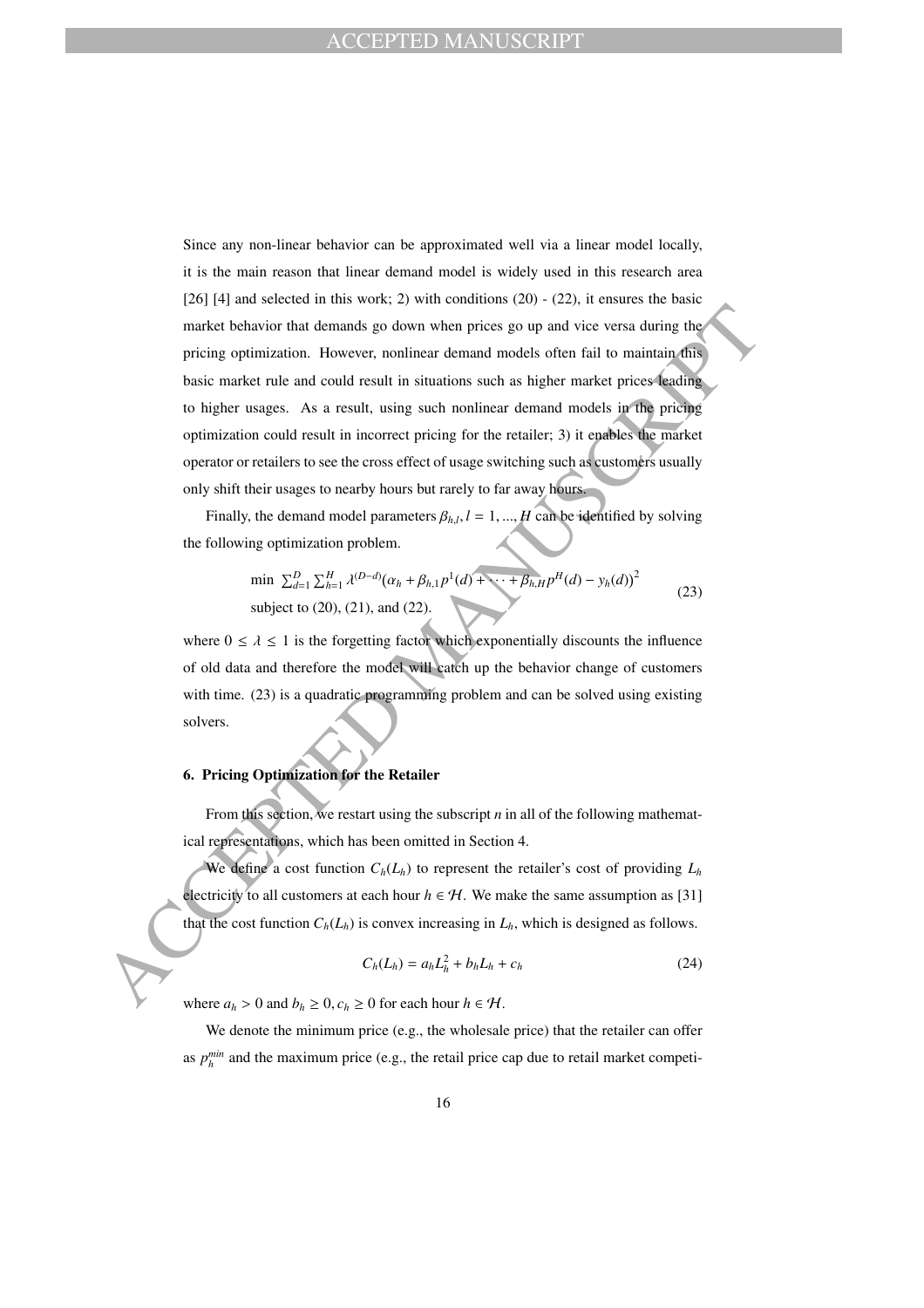tion and regulation) as  $p_h^{max}$ . As a result, we have:

$$
p_h^{min} \le p^h \le p_h^{max}.\tag{25}
$$

A maximum energy supply at each time slot, denoted as  $E_h^{\text{max}}$ , is imposed on the retailer to respect the power network capacity. Thus, we have

$$
E_h = \sum_{n \in \mathcal{N}_1} \sum_{a \in A_n} x_{n,a}^h + \sum_{n \in \mathcal{N}_2} \left( \sum_{s \in S_n} \overline{y_{n,s,h}} + \sum_{c \in C_n} \overline{y_{n,c,h}} \right) + \hat{R}_h(p^1, p^2, ..., p^H) \le E_h^{\max}, \forall h \in \mathcal{H}
$$
\n(26)

Due to the retail market regulation, we add the revenue constraint to ensure a sufficient number of low price periods and thus to improve the acceptability of retailer's pricing strategies. That is, there exists a total revenue cap, denoted as *REmax*, for the retailer. Thus, we have the following constraint  $2$ :

$$
RE = \sum_{h \in \mathcal{H}} p^h \times \sum_{n \in \mathcal{N}_1} \sum_{a \in A_n} x_{n,a}^h + \sum_{n \in \mathcal{N}_2} (\sum_{s \in S_n} B_{n,s} + \sum_{n \in \mathcal{H}} B_{n,c}) + \sum_{h \in \mathcal{H}} p^h \times \hat{R}_h(p^1, p^2, ..., p^H) \leq RE^{max}
$$
\n
$$
(27)
$$

Finally, the profit maximization problem for the retailer to optimize the electricity prices for the next day is modelled as follows:

$$
\max_{p^h} \left\{ RE - \sum_{h \in \mathcal{H}} C_h(E_h) \right\}
$$
subject to constraints (25), (26), and (27). (28)

## **7. GA based Solution Algorithms to the above Two-level Model**

### *7.1. Solution Framework*

A maximum energy supply at each time slot, denoted as  $F_n^{\text{max}}$ , is imposed on the<br>retailer to respect the power network capacity. Thus, we have<br> $F_n = \sum_{n \text{min}} \sum_{n \neq n} x_{n+1}^{\text{max}} = \sum_{n \neq n} \sum_{n \neq n} \sum_{n \neq n} \sum_{n \neq n} \sum_{n$ As the proposed two-level pricing optimization problem consisting of the profit maximization problem for the retailer and integrated *optimization+ learning* based demand modelling problems for customers is non-convex, non-differentiable and discontinuous, it is intractable for conventional non-linear optimization methods. As a result,

 ${}^{2}$ It should be highlighted that such a revenue cap is necessary for the pricing optimization. Since the electricity is the basic necessity in daily life and fundamentally less elastic, without such a revenue cap, a retailer could lift its profit significantly by increasing its prices aggressively. However, such a pricing strategy will anger customers and could lead to political consequences [1]. For such a reason, the revenue cap which basically is the total customers' bill cap is necessary to ensure the sensible pricing strategy for a retailer.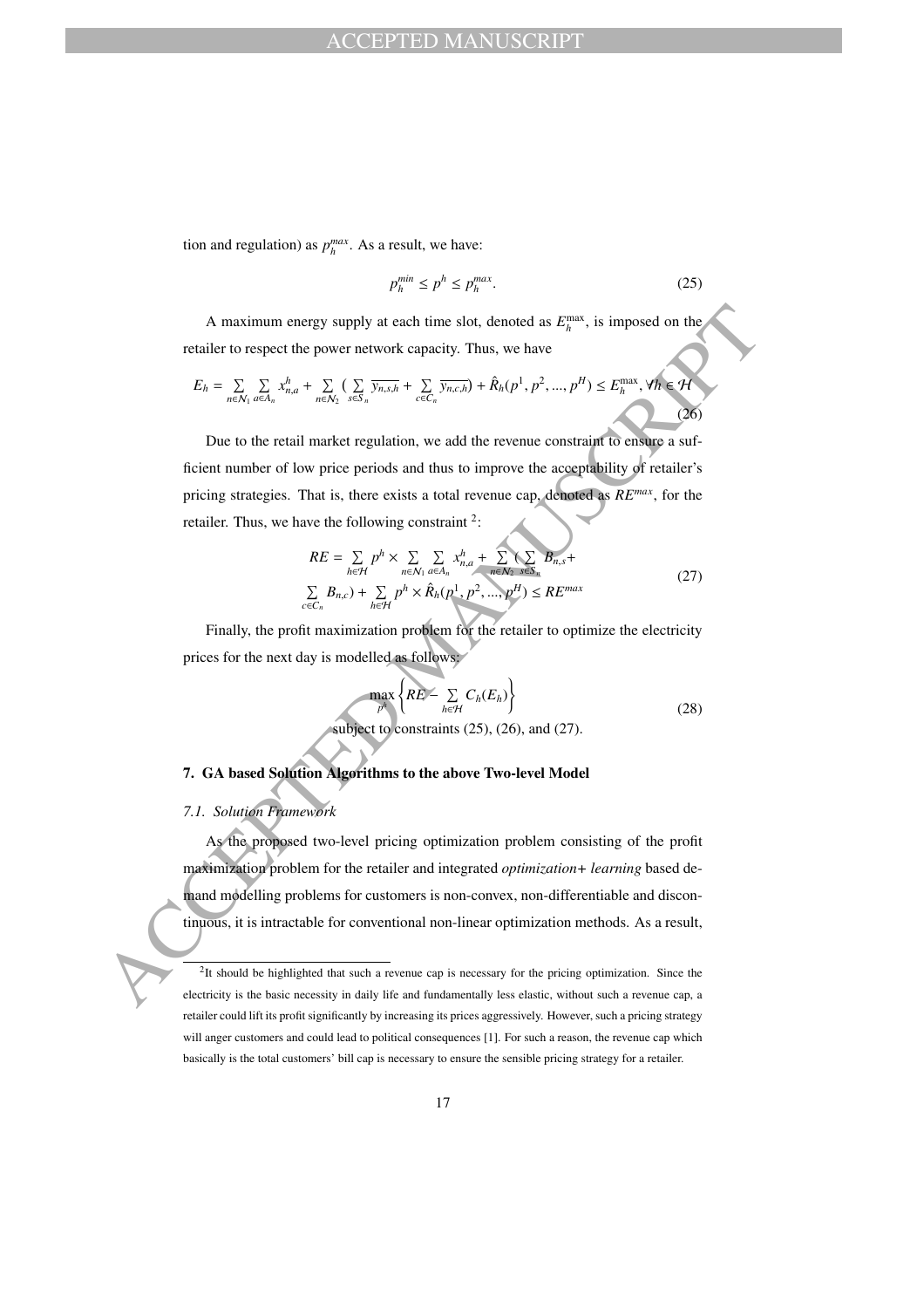we adopt a genetic algorithm (GA) based solution methods to solve the problems for retailer and its customers in a distributed and coordinated manner.

In our proposed genetic algorithms, binary encoding and deterministic tournament selection without replacement is adopted. For the crossover and mutation operations, we employ uniform crossover and bit flip mutation respectively. The constraints are handled by the approach proposed in [11]. Readers are referred to [28] for more details on our adopted GA.

selection without replacement is adopted. For the crossover and mutation operations<br>we employ uniform crossover and bit flip mutation respectively. The constraints of<br>hunded by the approach proposed in [11]. Readers are r Finally, the GA based distributed pricing optimization framework are given in Algorithm 1. Moreover, the optimal home energy management algorithm for C-HEMS is given in Algorithm 2. The appliance-level learning algorithms for C-SM is presented in Algorithm 3. For C-NONE, the retailer could directly use the established demand models presented in Section 5 to forecast customers' consumptions. It is worth mentioning that at the end of each day, the established demand models of C-SM and C-NONE will be updated based on the newly available prices and usages data of that day. At the end, the optimal dynamic prices are found for the retailer.

**Algorithm 1** GA based pricing optimization algorithm to (28) executed by the retailer

- 1: Population initialization by generating a population of *PN* chromosomes randomly; each chromosome represents a strategy (i.e. prices over *H*) of the retailer.
- 2: **for** i=1 to *PN* **do**
- 3: The retailer announces strategy *i* to customers.
- 4: Receive the responsive demand from  $n \in \mathcal{N}_1 \cup \mathcal{N}_2$  (i.e., Algorithm 2 and 3). In addition, the responsive demands from C-NONE are estimated based on the aggregated demand model proposed in Section 5.

Fitness evaluation and constraint handling [11] to satisfy constraints (25 - 27). 6: **end for**

7: A new generation are created by using deterministic tournament selection without replacement, uniform crossover and bit flip mutation.

8: Steps 2-7 are repeated until the stopping condition is reached and the retailer announces final prices to all the customers.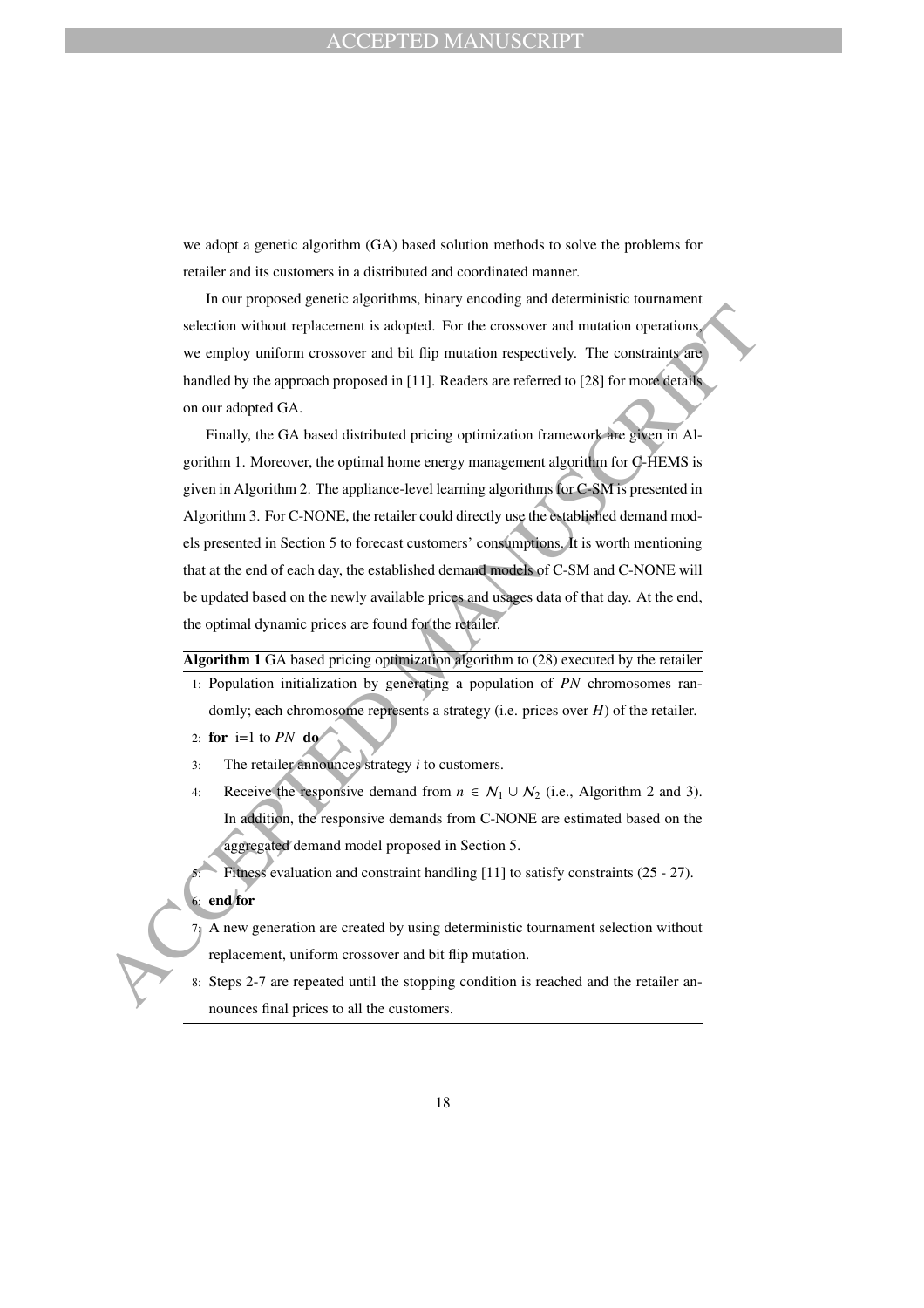#### **Algorithm 2** HEMS executed by each smart meter for C-HEMS

- 1: Receive the price signals from the retailer via smart meter.
- 2: The smart meter schedules energy consumption based on prices by solving optimization problems in Section 3.
- 3: The smart meter only sends back the aggregated hourly demand of the household to retailer via the two-way communication infrastructure.

**Algorithm 3** Appliance-level learning executed by each smart meter for C-SM

- 1: Receive the price signals from the retailer via smart meter.
- 2: The smart meter calculates the expected hourly energy consumption and daily bill payment of each appliance based on the learning models proposed in Section 4.
- 3: The smart meter sends back aggregated hourly demand and daily bill information of the household to the retailer via the two-way communication infrastructure.

#### *7.2. Computational Aspects of the Model*

mization problems in Section 3.<br>
3. The smart meter only sends back the aggregated bourly demand of the household<br>
to retailer value trow-say communication infrastructure.<br>
Algorithm 3 Applinace-level learning occurred by The considered bilevel model has a hierarchical structure where the retailer acting as the upper level agent and customers acting as decentralized lower level agents (for C-NONE, the problem is solved directly at the retailer side). The subsequent proposed solution framework solves the problem in a distributed and coordinated manner, where the retailer determines the prices first and then customers (C-HEMS and C-SM) simultaneously determines their consumptions based on the price signal. Since each customer (C-HEMS and C-SM) is equipped with a smart meter which is assumed to have the computational capacity to solve its own consumption scheduling problem independently and simultaneously when receiving the price signal, it is believed that increasing the customer number does not increase the total computation time significantly. Similar conclusions have been reported in [33] where a simulated annealing algorithm is adopted to solve their upper level pricing optimization problem with independent customers. In addition, a similar solution procedure as ours where the upper level problem is firstly evaluated via metaheuristic optimization algorithms and the lower level problem is tackled via standard solvers (e.g., integer programming and linear programming solvers) has been recently reported in [16] and been proved to be effective in solving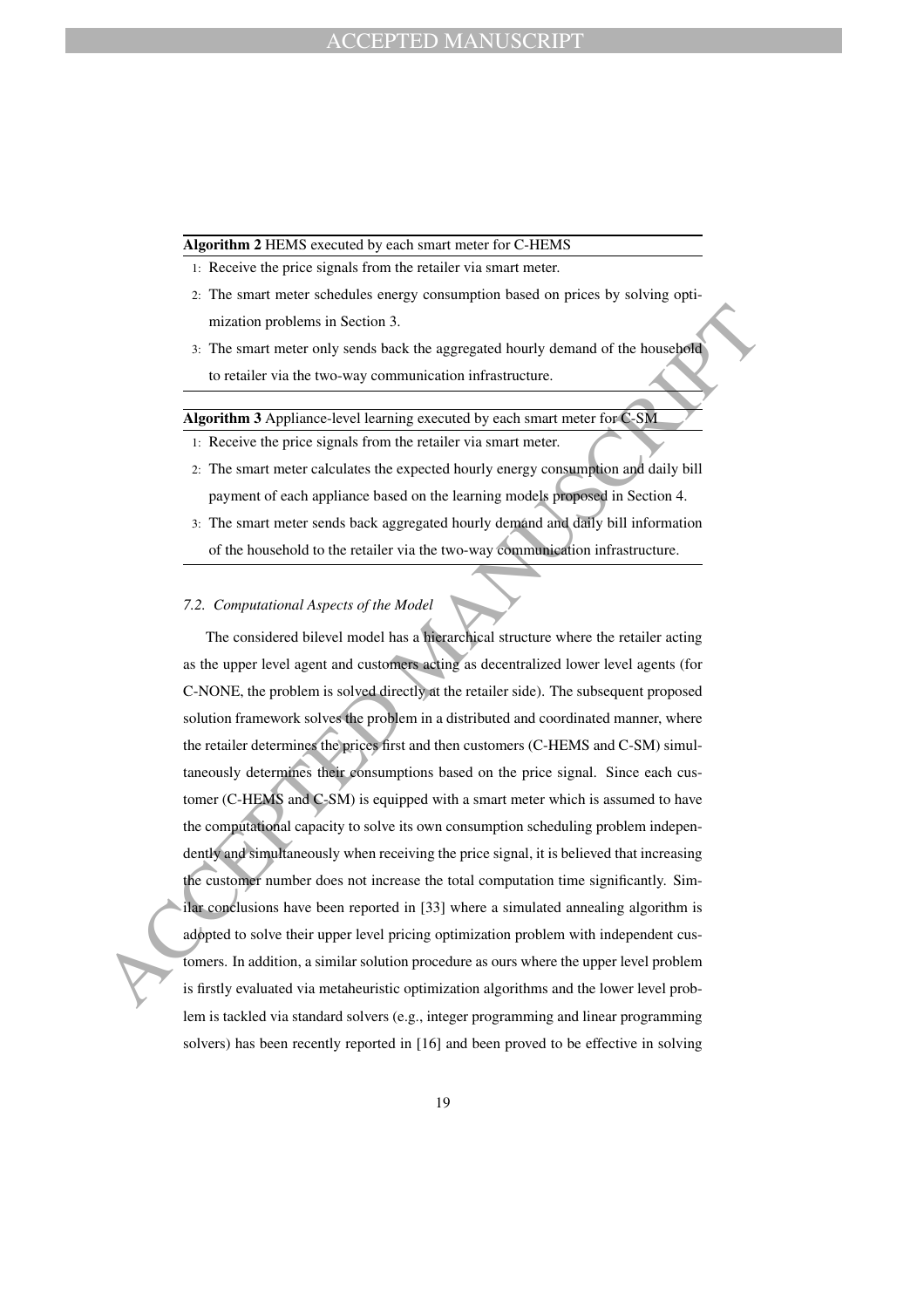large scale bi-level problems.

problems are linear programs, it is proved to be NP-hard (81) and might face scalar<br>bility issues in solving very large scale problems. One possible solution to overcome<br>the variability issues in individual solution for t Although promising, it should be noted that bilevel optimization problems are generally difficult to solve (e.g., for the simplest case where both upper and lower level problems are linear programs, it is proved to be NP-hard [8]) and might face scalability issues in solving very large scale problems. One possible solution to overcome the scalability issues is to find good initial solutions for the problem by utilizing and learning from historical data using machine learning algorithms, which can therefore greatly reduce the number of iterations needed. For instance, in our considered bilevel problem, due to the daily pricing practice, there are many historical data of past daily prices and customer responses (consumptions). By going through these data at the retailer side, some approximated optimal prices can be found, which can be chosen as starting points for GA. As a result, the optimal prices for the next day are likely to be found within a smaller number of iterations.

#### **8. Simulation Results**

In this section, we conduct simulations to evaluate the proposed pricing optimization model with different types of customers. Ideally, we would use observed data from relevant trials in the simulations, however, not all of them are available. As a result, for those data which are publicly available (e.g., the electricity price and demand data used for the aggregated demand modelling [3]), relevant links/references have been cited in the text. For those data which are not publicly available, we will simulate the required data (e.g., the dynamic electricity price and consumption response data at the appliance level used for customer behaviour learning model for C-SM) or provide the required data directly in the paper (e.g., the parameter settings of appliances for the C-HEMS models).

#### *8.1. Simulation Set-up*

We simulate a neighbourhood consisting of one retailer and three different types of customers (i.e., C-HEMS, C-SM, C-NONE) where the total number of customers is set to 100. It is assumed that each customer has 5 appliances: EV, dishwasher,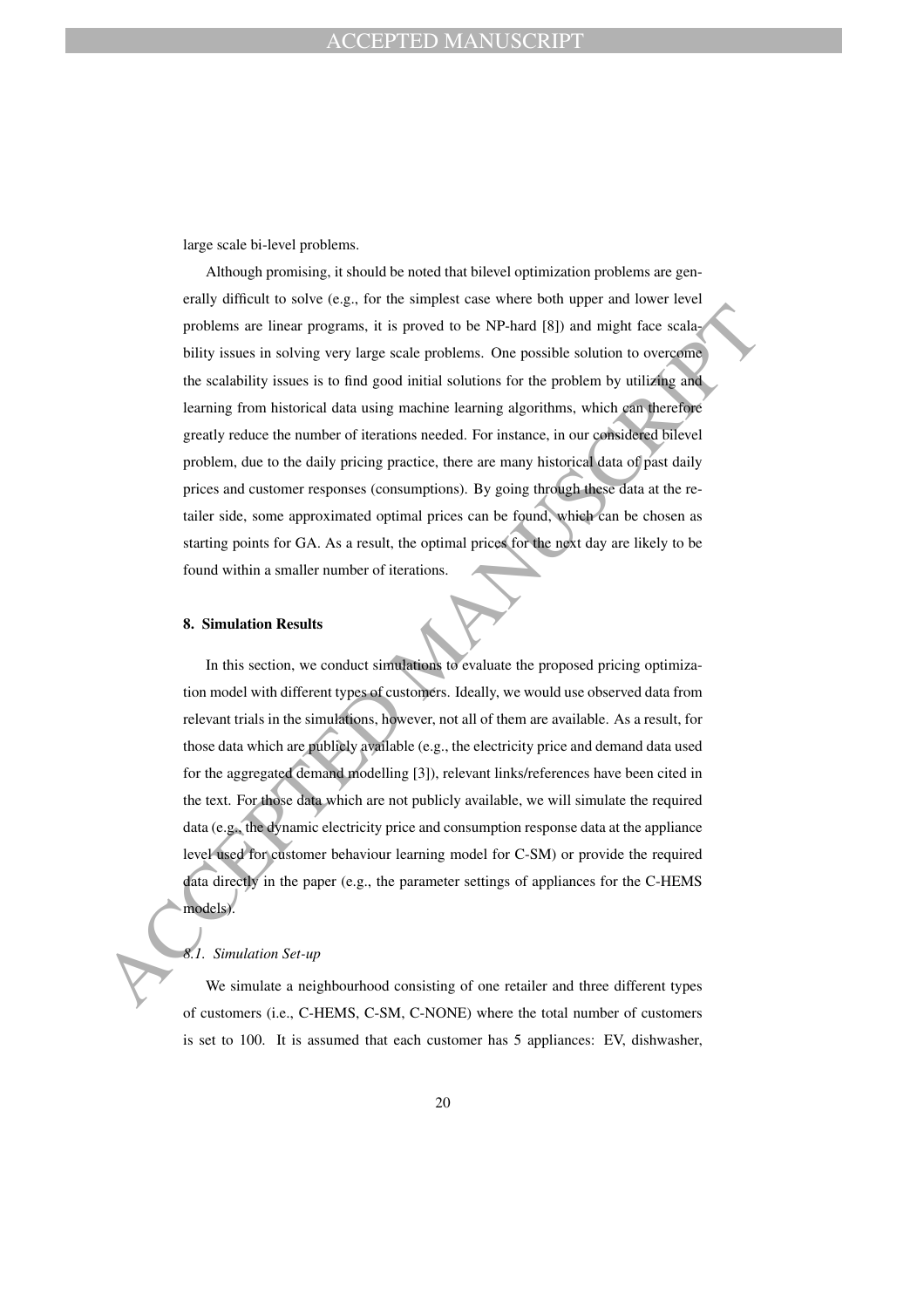Table 1: Parameters for each interruptible appliance

| Appliance Name $E_a$ |       | Н.,            | $x_{n,a}^{rated}$ |
|----------------------|-------|----------------|-------------------|
| Dishwasher           |       | 1.8kWh 8PM-7AM | 1kWh              |
| <b>PHEV</b>          | 10kWh | 7PM-7AM 2.5kWh |                   |

|  | Dishwasher                                                                                                                 | $1.8$ kWh   | 8PM-7AM                                                  |                     | 1kWh               |  |
|--|----------------------------------------------------------------------------------------------------------------------------|-------------|----------------------------------------------------------|---------------------|--------------------|--|
|  | <b>PHEV</b>                                                                                                                | 10kWh       | 7PM-7AM                                                  |                     | 2.5kWh             |  |
|  |                                                                                                                            |             | Table 2: Parameters for each non-interruptible appliance |                     |                    |  |
|  | <b>Appliance Name</b>                                                                                                      | $E_a$       | $H_a$                                                    | $x_{n,a}^{rated}$   | $L_a$              |  |
|  | Washing machine                                                                                                            | 2kWh        | 8AM-9PM                                                  | 1kWh                | 2hrs               |  |
|  | <b>Clothes Dryer</b>                                                                                                       | 3kWh        | 8PM-6AM                                                  | 1.5kWh              | 2hrs               |  |
|  |                                                                                                                            |             | Table 3: Parameters for each curtailable appliance       |                     |                    |  |
|  | <b>Appliance Name</b>                                                                                                      | $U_a^{min}$ | $H_a$                                                    | $\underline{u}_a^h$ | $\overline{u}_a^h$ |  |
|  | Air-conditioner                                                                                                            | 18kWh       | 12PM-12AM                                                | 1kWh                | 2kWh               |  |
|  |                                                                                                                            |             |                                                          |                     |                    |  |
|  | washing machine, clothes dryer and air conditioner. Further, a fixed amount (0.05                                          |             |                                                          |                     |                    |  |
|  | kWh) of background consumption at each hour is considered for each household. The                                          |             |                                                          |                     |                    |  |
|  | scheduling window is set from 8AM to 8AM (the next day). It is worth mentioning                                            |             |                                                          |                     |                    |  |
|  | that customers are assumed to be homogeneous due to hardware constraints with the                                          |             |                                                          |                     |                    |  |
|  | aim to simply the model implementation process. For details on how to implement a                                          |             |                                                          |                     |                    |  |
|  | similar kind of model with heterogeneous customers, readers are referred to [33].                                          |             |                                                          |                     |                    |  |
|  | The parameter settings for HEMS optimization models of C-HEMS are given in                                                 |             |                                                          |                     |                    |  |
|  | Tables $\overline{1}$ $\overline{2}$ $\overline{3}$ . Despite an extensive search, however, we have not found any publicly |             |                                                          |                     |                    |  |
|  | available real-world data for real-time prices and consequence demand response at the                                      |             |                                                          |                     |                    |  |
|  | individual appliance level, data which are required for our simulation for C-SM. As a                                      |             |                                                          |                     |                    |  |
|  | result, the historical usage data used in appliance-level customer behavior learning for                                   |             |                                                          |                     |                    |  |
|  | shiftable appliances in C-SM are generated by tuning HEMS optimization models with                                         |             |                                                          |                     |                    |  |
|  | waiting time costs [29] whereas the historical usage data for identifying the demand                                       |             |                                                          |                     |                    |  |
|  | model of curtailable appliances are simulated based on Section 3.3. For C-NONE.                                            |             |                                                          |                     |                    |  |

The parameter settings for HEMS optimization models of C-HEMS are given in Tables 1 2 3. Despite an extensive search, however, we have not found any publicly available real-world data for real-time prices and consequence demand response at the individual appliance level, data which are required for our simulation for C-SM. As a result, the historical usage data used in appliance-level customer behavior learning for shiftable appliances in C-SM are generated by tuning HEMS optimization models with waiting time costs [29] whereas the historical usage data for identifying the demand model of curtailable appliances are simulated based on Section 3.3. For C-NONE, the aggregated demand model is learned from history electricity price data and down-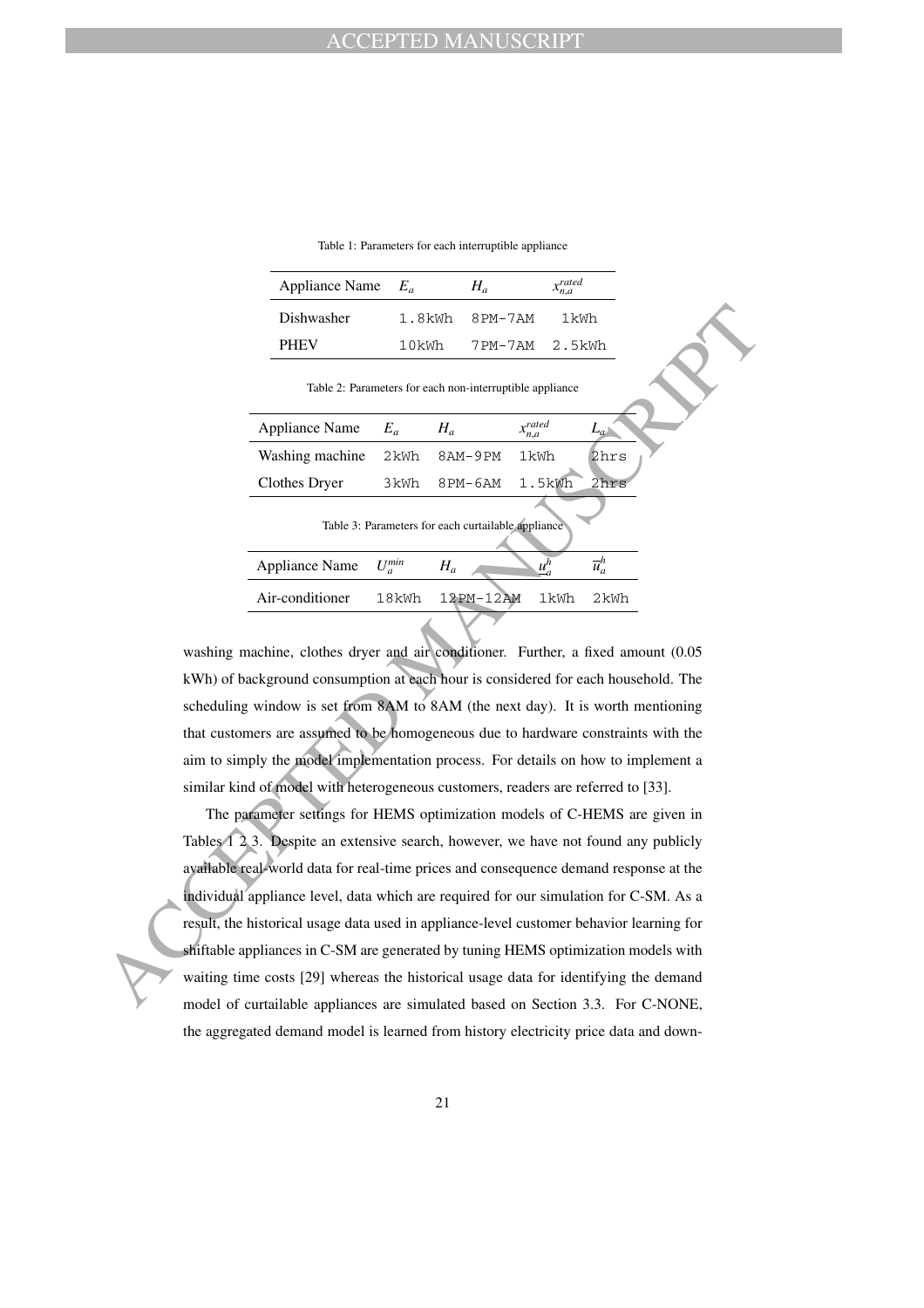Table 4: Parameter settings of GA

| Parameter Name                | Symbol        | Values         |
|-------------------------------|---------------|----------------|
| Chromosome Length             | $L_{\varrho}$ | $10 \times 24$ |
| Population Size               | PN            | 300            |
| <b>Mutation Probability</b>   | $P_{\rho}$    | 0.005          |
| <b>Termination Generation</b> | $T_{o}$       | 300            |

Chromosome Length  $L_z$  10 × 24<br>
Population Size  $\mu_Y$  300<br>
Mutation Forbability  $\mu_z$  0.005<br>
Mutation Forbability  $\mu_z$  0.005<br>
Termination Generation  $T_x$  300<br>
Scaled energy consumption ofta (i.e., daily consumption of ea scaled energy consumption data (i.e., daily consumption of each household is scaled down to the same amount as C-HEMS and C-SM) between 1 January 2012 and 21 December 2012 of ISO New England [3]. For the retailer, the maximum price and minimum price at each hour are set to 6.00 cents and 14.00 cents respectively. Further, the parameters of GA are set as Table 4. More specifically, the chromosome length  $L_g$ is determined based on the value range (i.e. [6.00 cents, 14.00 cents] in our study) and precision requirement (i.e. two digits after the decimal point) of each decision variable  $p^h$ , *h* = 1, 2, ...24. Since there are in total (14.00 – 6.00)/0.01 = 800 possible values for each variable  $p^h$ , at least 10 binary bits ( $2^9$  < 800 and  $2^{10}$  > 800) are needed to satisfy the precision requirement of each variable. Therefore, the chromosome, which represents a vector of 24 decision variables, needs to be (at least) 240 binary bits long [28]. To set the mutation rate  $P_g$ , we start with the standard mutation rate setting (i.e.  $1/L<sub>g</sub> \approx 0.0042$  in our study), and finally find that a mutation rate of 0.005 works well for our problem. For the population size, which usually increases with the problem size (dimensions), we start with the setting used in [11] (i.e. the population size is set to 10 multiplied by the problem dimension – 240 in our study), and finally find that a population size of 300 works well for our problem. Considering the problem complexity, the termination generation is set to 300 to ensure sufficient evolutions of the GA.

### *8.2. Results and Analysis*

The simulations are implemented in the Matlab R2016b software environment on a 64 bit Linux PC with Intel Core i5-6500T CPU @ 2.50GHz and 16 GB RAM.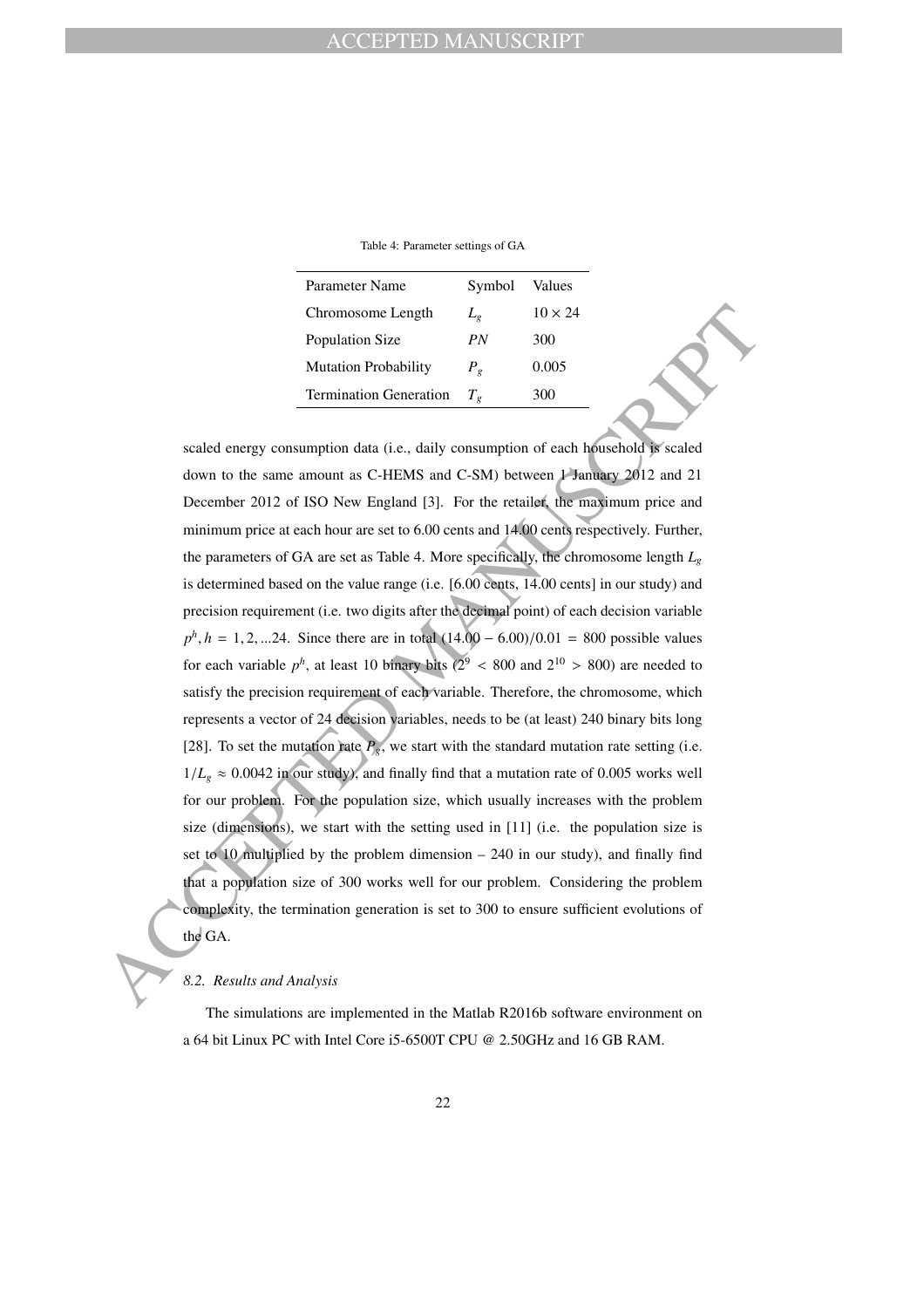| Case study number C-HEMS C-SM C-NONE |                  |              |                  |
|--------------------------------------|------------------|--------------|------------------|
| 1                                    | $\overline{0}$   | $\mathbf{0}$ | 100              |
| $\overline{2}$                       | $\overline{0}$   | 30           | 70               |
| 3                                    | $\overline{0}$   | 100          | $\boldsymbol{0}$ |
| $\overline{4}$                       | 30               | 70           | $\overline{0}$   |
| 5                                    | 100              | $\mathbf{0}$ | $\boldsymbol{0}$ |
| 6                                    | 50               | 30           | 20               |
| 7                                    | $\boldsymbol{0}$ | 70           | 30               |
| 8                                    | $70\,$           | 30           | H                |
| 9                                    | 30               | 60           | 10               |
| 10                                   | $20\,$           | 30           | $\overline{50}$  |

Table 5: Combinations of different types of customers for pricing optimization

1 0 0 0 100<br>
2 0 30 70<br>
3 0 30 70<br>
4 3 0 70 0<br>
5 100 0 0<br>
6 50 30 70<br>
6 10 100 0<br>
6 50 30 70<br>
7 2<br>
7 10 30 2<br>
7 10 30 2<br>
10 20 2<br>
7 10 30 2<br>
10 20 2<br>
10 20 2<br>
10 20 2<br>
10 30 4<br>
10 20 2<br>
10 30 5<br>
We implement the proposed We implement the proposed pricing optimization under each case study listed in Table 5 where the evolution processes of GA are shown in Figure 2. The revenue, cost and profit of the retailer as well as the CPU computation time under different case studies are given in Table 6. Note that for case studies where C-HEMS and C-SM coexist (C-NONE are directly handled at the retailer side), the energy consumption problems of C-HEMS and C-SM under each retailer's pricing strategy are solved sequentially in this paper, which leads to a CPU time of around 2000 seconds. However, since in real applications customers' energy consumption problems are tackled simultaneously by each smart meter in parallel, the total computation time is only constrained by the customers energy consumption problem with the highest computation time and will be much shorter (i.e. around 1000 seconds for C-HEMS in this study). It is also worth mentioning that our proposed optimal dynamic pricing for the retailer is updated every 24 hours, and therefore the solution method is sufficiently fast for this purpose.

In addition, it can be found from Table 6 that, if all customers are C-SM, the profit of retailer will be \$120.12 compared with that of \$92.12 under 100% C-NONE. In addition, the profit of retailer can be further increased to \$124.05 if all customers become C-HEMS. The above results show that, without increasing its revenue, the retailer can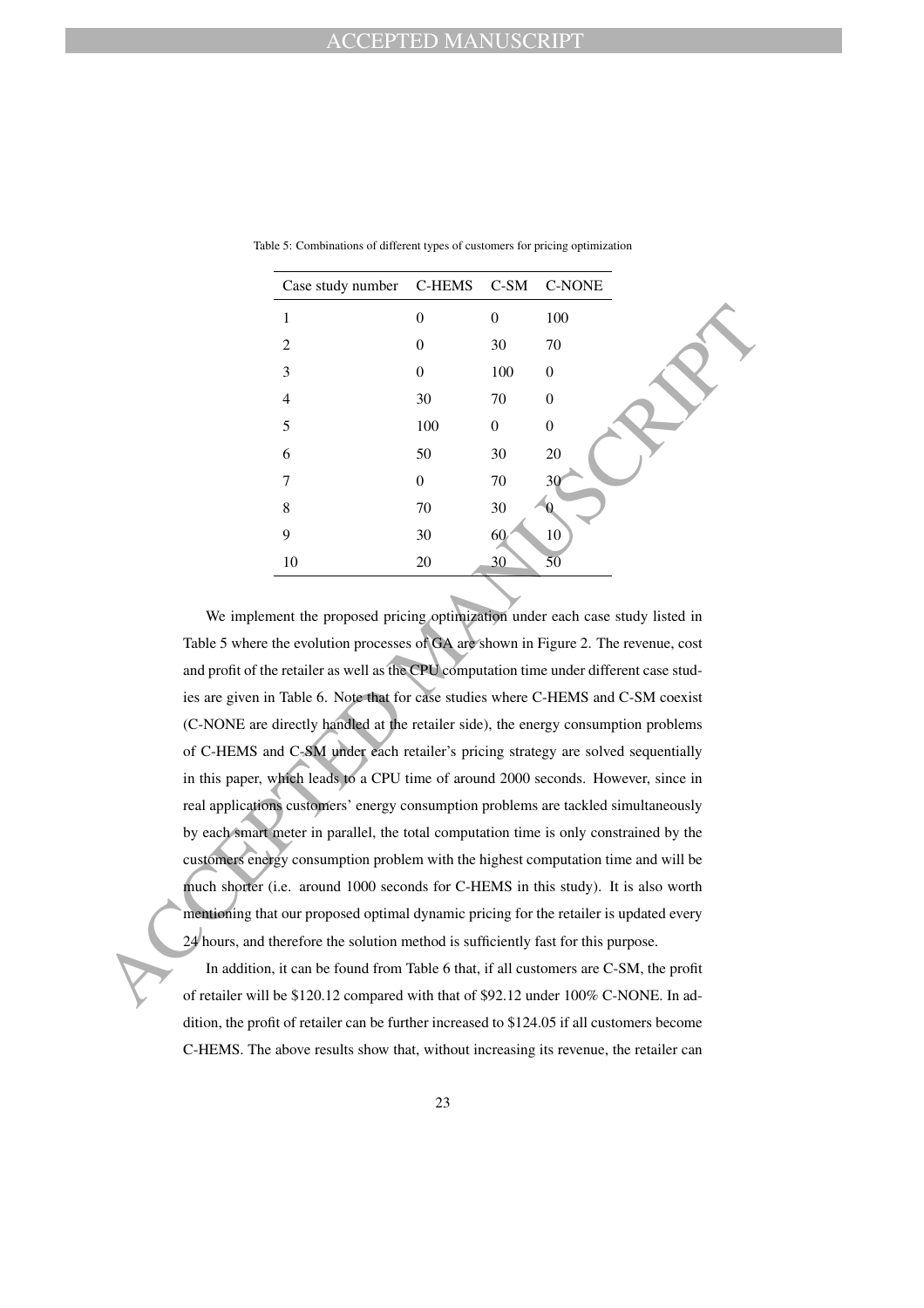

Figure 2: The evolution process of GA with different penetration rates of smart meter and HEMS.

| Table 6: Comparison of revenue, cost and profit of the retailer as well as the CPU computation time under |  |  |  |  |
|-----------------------------------------------------------------------------------------------------------|--|--|--|--|
|                                                                                                           |  |  |  |  |
| different case studies                                                                                    |  |  |  |  |

| 1.15<br>fitness value<br>1.1<br>1.05<br>1                                                                 |              | Case 1<br>Case 2<br>Case 3<br>Case 4<br>Case 5<br>Case 6<br>Case 7<br>Case 8<br>Case 9 | Case 10     |             |
|-----------------------------------------------------------------------------------------------------------|--------------|----------------------------------------------------------------------------------------|-------------|-------------|
| 0.95<br>0.9<br>$\mathbf 0$                                                                                | 50<br>100    | 150<br>generation number of GAs                                                        | 200<br>250  | 300         |
| Figure 2: The evolution process of GA with different penetration rates of smart meter and HEMS.           |              |                                                                                        |             |             |
|                                                                                                           |              |                                                                                        |             |             |
| Table 6: Comparison of revenue, cost and profit of the retailer as well as the CPU computation time under |              |                                                                                        |             |             |
| different case studies                                                                                    |              |                                                                                        |             |             |
| Case study number                                                                                         | Revenue (\$) | $Cost($ \$)                                                                            | Profit (\$) | CPU time(s) |
| $\mathbf{1}$                                                                                              | 350          | 257.88                                                                                 | 92.12       | 9           |
| $\overline{c}$                                                                                            | 350          | 249.25                                                                                 | 100.75      | 838         |
| 3                                                                                                         | 350          | 229.88                                                                                 | 120.12      | 853         |
| $\overline{4}$                                                                                            | 350          | 228.89                                                                                 | 121.11      | 2015        |
| 5                                                                                                         | 350          | 225.95                                                                                 | 124.05      | 1013        |
|                                                                                                           | 350          | 233.47                                                                                 | 116.53      | 1999        |
|                                                                                                           | 350          | 238.14                                                                                 | 111.86      | 838         |
| 8                                                                                                         | 350          | 227.20                                                                                 | 122.80      | 2013        |
| ğ                                                                                                         | 350          | 231.60                                                                                 | 118.40      | 2010        |

actually gain more profit with the installation of smart meters and HEMS in households, which indicates that the retailers are likely to have strong motivations to participate in and promote the proposed pricing based demand response programs.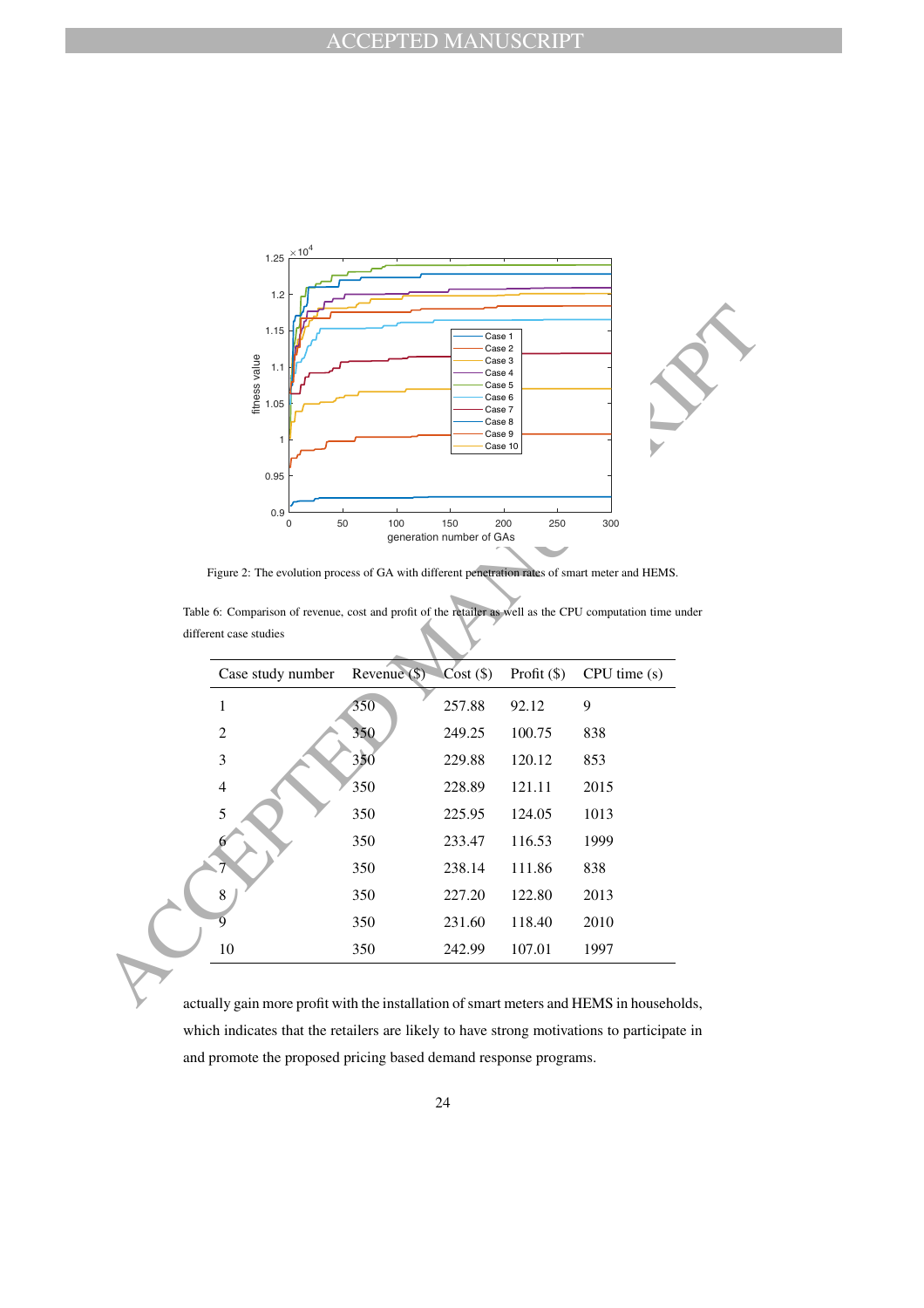the demands of C-IIEMS and SM are more responsive to prices, and are effectively<br>sinifed from peak-demand periods (lugher prices) to off-peak demand periods (lower<br>prices).<br>
The case where a different theoretic constraint Furthermore, the optimized electricity prices under several selected case studies are shown in Figure 3 where the corresponding energy consumption of customers are plotted in Figure 4. It can be found from Figures 3 4 that, compared with that of C-NONE, the demands of C-HEMS and SM are more responsive to prices, and are effectively shifted from peak-demand periods (higher prices) to off-peak demand periods (lower prices). In the case where 3 different types of customers co-exist, the resulted prices and demands exhibit a mixed and synthesized behavior. For instance, the demand of a mixed pool of customers under Case 6 is still responsive to price signals but less sensitive than that of C-HEMS (Case 3). In other words, in a realistic scenario like Case 6, our proposed pricing optimization model can generate profitable electricity prices for the retailer and lead to a reasonable consumption behavior for customers.



Figure 3: Optimal prices for different case studies.

# *8.3. Emerging Scenarios with PV Generation and Energy Storage*

In the following, we consider the availability of PV generation for all types of customers (e.g., C-HEMS, C-SM, C-NONE) and also battery energy storage for C-HEMS. The pricing optimization for the retailer under such emerging scenarios are investigated in this subsection.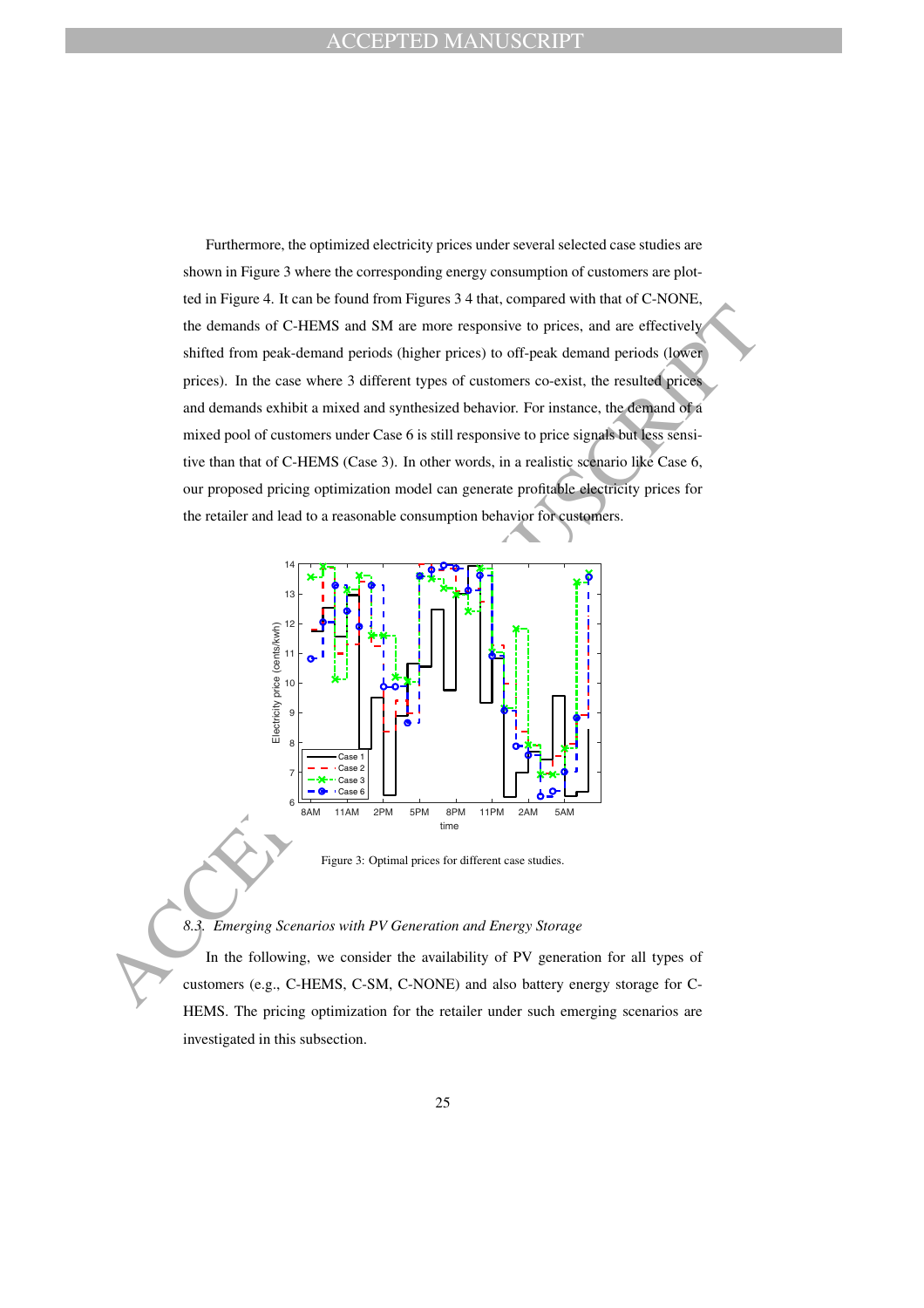

Figure 4: Electricity demand of customers under different case studies.

 $\frac{2}{3}$  and  $\frac{2}{3}$  are  $\frac{2}{3}$  and  $\frac{2}{3}$  and  $\frac{2}{3}$  and  $\frac{2}{3}$  and  $\frac{2}{3}$  and  $\frac{2}{3}$  and  $\frac{2}{3}$  and  $\frac{2}{3}$  and  $\frac{2}{3}$  and  $\frac{2}{3}$  and  $\frac{2}{3}$  and  $\frac{2}{3}$  and  $\frac{2}{3}$  and  $\frac{2}{3}$  a Suppose that a forecast of PV generation is known as a prior at the beginning of each day. It is further assumed that PV generation will be firstly used by customers whereas any surplus will be sold back to the grid at same retail price of that time. The PV generation data used in this simulation is adopted from [48]. Furthermore, the revenue cap imposed on the retailer is reduced accordingly from \$350 to \$270 due to the availability of PV generation and therefore the reduction of energy demand of customers. In addition, we assume that C-HEMS use energy storage for price arbitrage to minimize their energy cost. The energy storage model is adopted from [48] and we consider *perfect charging and discharging*, i.e., the charging/discharging efficiency factor is equal to 1. The battery capacity is considered as 10 kWh and the maximum amount of energy to be charged/discharged in each time period is constrained to 2 kWh. Furthermore, the initial and final state of charge (SoC) are set to 80% (i.e., 8 kWh in this simulation). Note that a full battery energy storage model considering self-discharging and degradation [42] is out of scope of this paper.

The impact of PV penetration on the retailer is investigated under case studies shown in Table 5, where the simulation results can be found in Table 7. Compared with those in Table 6, we can see that the retailer achieves similar profit levels (i.e.,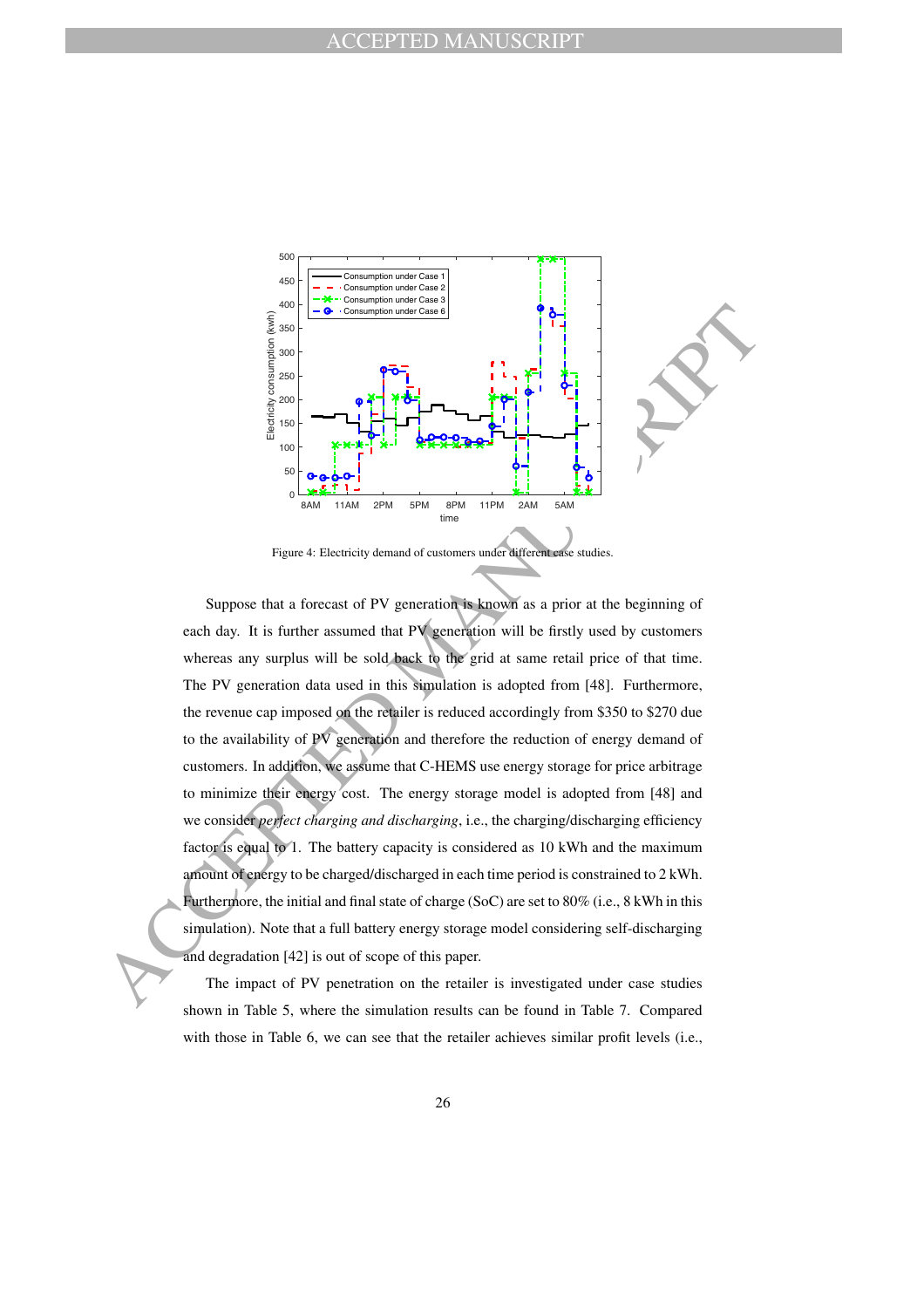| Case study number Revenue $(\$)$ Cost $(\$)$ Profit $(\$)$ |     |        |        |
|------------------------------------------------------------|-----|--------|--------|
|                                                            | 270 | 198.64 | 71.36  |
| 3                                                          | 270 | 170.66 | 99.34  |
| 5                                                          | 270 | 167.29 | 102.71 |
|                                                            | 270 | 174.63 | 95.37  |

Table 7: Comparison of revenue, cost and profit of the retailer under different case studies with PV generation

Table 8: Comparison of revenue, cost and profit of the retailer under C-HEMS with PV and energy storage

| Scenario                                     | $Cost($ \$)<br>Revenue $(\mathbb{S})$ | Profit $(\$)$ |
|----------------------------------------------|---------------------------------------|---------------|
| C-HEMS with PV and storage (no selling back) | -145.45<br>270                        | 124.55        |
| C-HEMS with PV and storage (selling back)    | 270<br>124.98                         | 145.02        |
|                                              |                                       |               |

ratio of profit to revenue). The above finding indicates that the profit of retailer is not significantly influenced by the penetration of PV generation.

1 270 198.64 71.36<br>
3 270 170.66 9 241<br>
5 270 170.66 9 241<br>
5 270 170.69 10.2.71<br>
6 270 174.63 95.37<br>
This is comparison of researce, can and profit of the readier under C-HTMS with pV and example second<br>
Securation<br>
Secu Additionally, we study the impact of battery energy storage on the retailer where customers are C-HEMS. We consider two scenarios for C-HEMS (i.e., with/without the capability of selling electricity back to the grid) where the profits of retailer are given in Table 8. The above results reveal two-fold findings: 1) the retailer can improve its profit with the energy storage penetration in households; 2) the retailer could gain even more profit if customers (C-HEMS) have the capability of selling electricity back to the grid. To be more specific, with battery energy storage, customers will have the demand flexibility where some electricity can be bought at cheap price time periods beforehand and stored in the energy storage units for use in high price periods. As dynamic prices reflect wholesale prices, the purchase cost of the retailer for such electricity in the wholesale market will also be low. Without increasing its revenue, the retailer can increase its profit. In addition, if customers can sell electricity back to the grid, the energy storage charging/discharging operations are no longer constrained by the amount of electricity customers actually use (i.e. the energy storage units charge/discharge at higher power rates), which gives customers more demand flexibility. Thus, more electricity can be bought at cheap price time periods beforehand, which on the other hand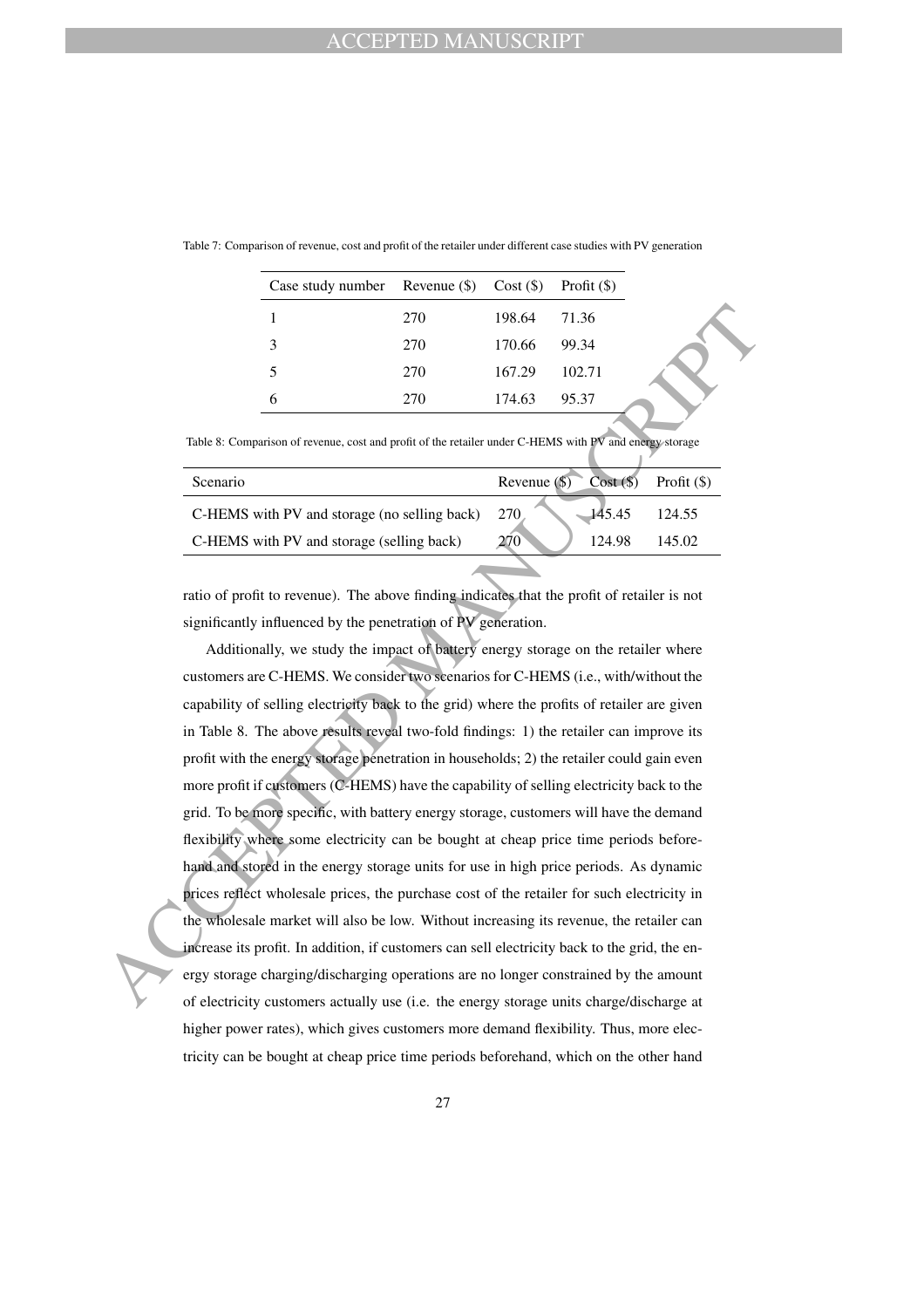leads to a lower wholesale electricity purchase cost for the retailer. As a result, without increasing its revenue, the retailer can gain even more profit. Furthermore, the optimized prices and corresponding storage operations and appliance consumption profiles in the above two scenarios are illustrated in Figures 5 and 6. It can be easily found out that the customers with capacity of selling back electricity often charge/discharge the battery at maximum rate in order to take full advantage of price arbitrage to minimize their energy bills.



Figure 5: Storage operation and appliance consumption profile of one household (no selling back).

#### *8.4. Solution Algorithms Comparison*

In general, algorithms to solve bilevel problems can be approximated categorized into three groups: iterative algorithms based on the definitions of bilevel/Stackelberg equilibriums (e.g.,[27]), KKT based classical mathematical optimization algorithms (i.e. KKT based single level reduction) and GA type of metaheuristic algorithms [38]. In this subsection, we conduct further simulations to compare our GA based solution algorithm with the other two types of algorithms.

Firstly, we compare GA with a two-step iterative algorithm [27] on selected representative case studies listed in Table 5. Same as our GA based solution method, the iterative algorithm is also working in a distributed manner that the retailer and cus-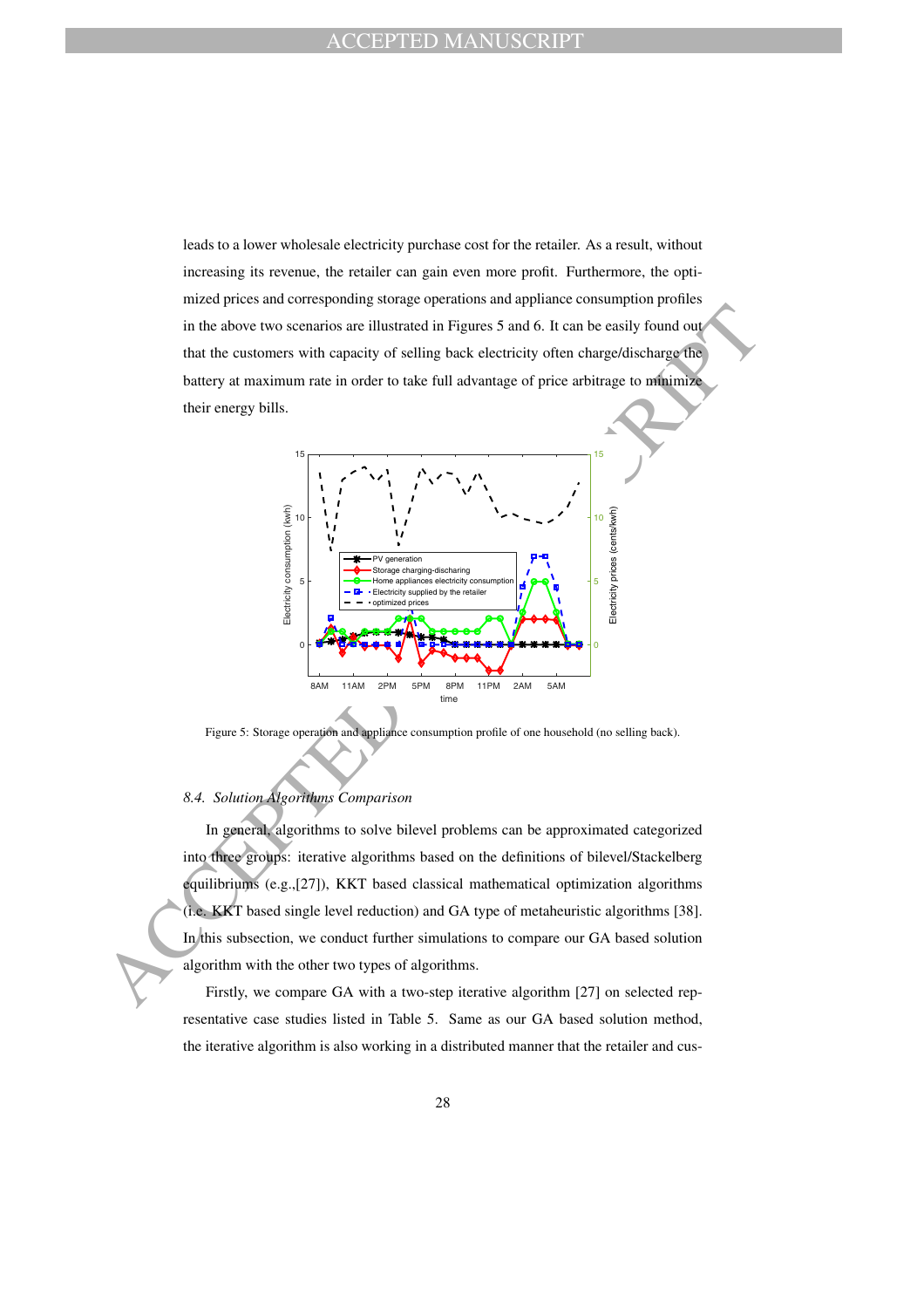

Figure 6: Storage operation and appliance consumption profile of one household (selling back).

For  $\frac{1}{2}$  and  $\frac{1}{2}$  and  $\frac{1}{2}$  and  $\frac{1}{2}$  and  $\frac{1}{2}$  and  $\frac{1}{2}$  and  $\frac{1}{2}$  and  $\frac{1}{2}$  and  $\frac{1}{2}$  and  $\frac{1}{2}$  and  $\frac{1}{2}$  and  $\frac{1}{2}$  and  $\frac{1}{2}$  and  $\frac{1}{2}$  and  $\frac{1}{2}$  and  $\frac{1}{2$ tomers solve their optimization problems sequentially. The description of the algorithm in the context of our problem setting is given as follows: (1) find an initial feasible price vector for the retailer; (2) given a price vector announced by the retailer, each customer solves their energy consumption problem and obtains optimal energy consumption in response to the price vector; (3) the retailer receives energy consumptions of all customers and treats them as known parameters in the profit maximization model Eq. (28). Therefore, Eq. (28) becomes a linear programming problem, from solving which the retailer obtains a new price vector; (4) If the previous two price vectors satisfy the termination criterion (i.e. prices are close enough), the best solution is recorded and the algorithm is terminated; otherwise, go to step (2).

The solutions obtained by GA and the iterative algorithm are reported in Table 9. Note that the reported results of the iterative algorithm are based on the best initial conditions among several attempts for each case study. From the results, we can find that GA outperforms the iterative algorithm in all cases. It is also observed that the iterative algorithm performs worst in the case where customers are all C-HEMS (mathematical optimization models at the lower level) whereas it performs best in the case where customers are all C-NONE (analytical electricity demand functions at the lower level). The above can explained by the fact that the iterative algorithm is a local search based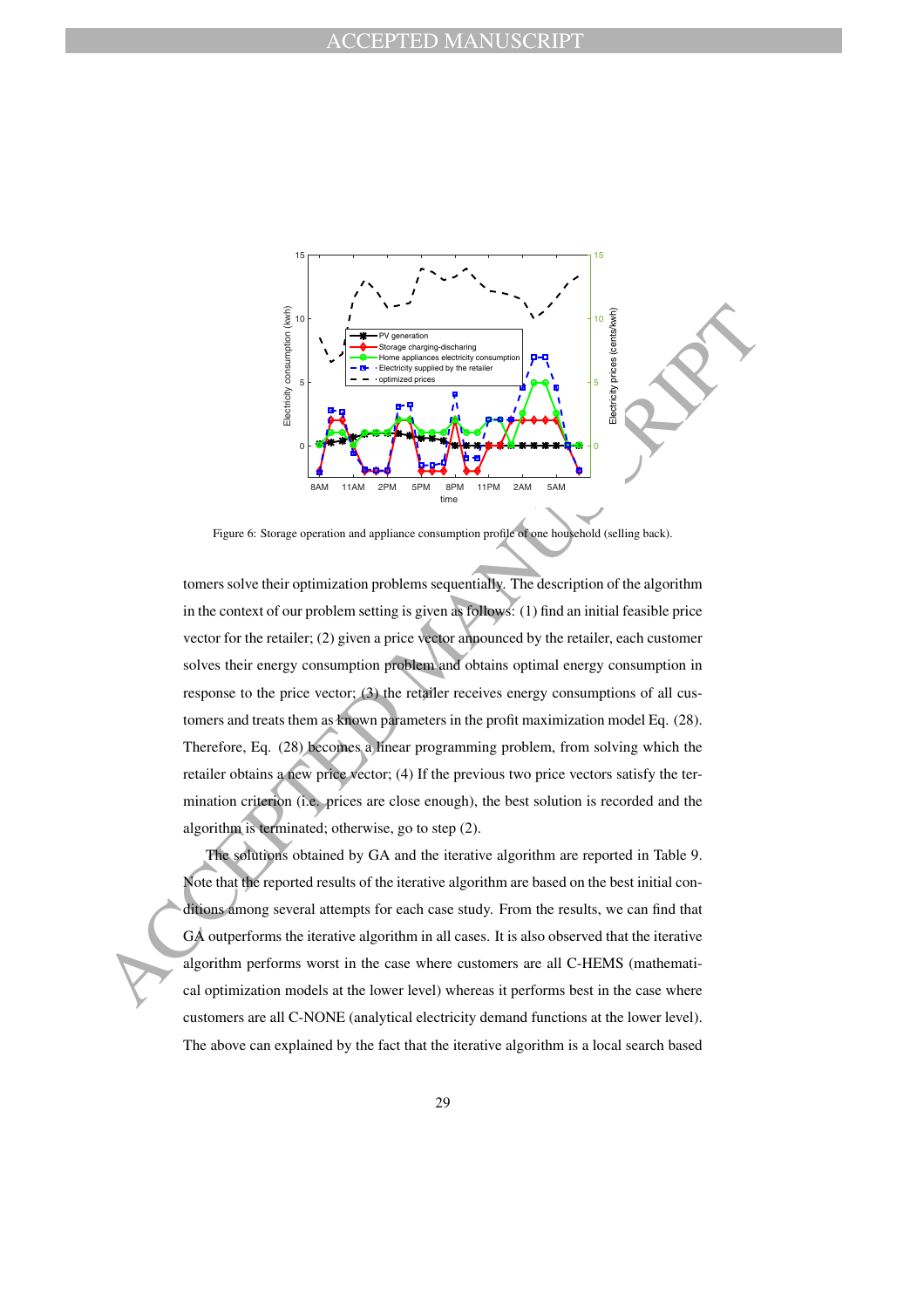|                   | GA      |        | Iterative algorithm |        |
|-------------------|---------|--------|---------------------|--------|
| Case study number | Revenue | Profit | Revenue             | Profit |
|                   | 350     | 92.12  | 350                 | 89.98  |
| 3                 | 350     | 120.12 | 350                 | 80.05  |
| 5                 | 350     | 124.05 | 350                 | 73.48  |
| 6                 | 350     | 116.53 | 350                 | 80.50  |
|                   |         |        |                     |        |

Table 9: Comparison of GA with the iterative algorithm

heuristic and is more likely to be trapped in the local minima, especially for more complex problems. Instead, GA is a population based meta-heuristic algorithm with global search characteristics and has more chances to find the global optimal/near-optimal solutions.

Eventue Profit Revenue Profit Revenue Profit Revenue Profit<br>
1 350 1212 350 89.98<br>
2 120.12 350 89.98<br>
5 350 1214.05 350 89.98<br>
6 350 1214.05 360 89.98<br>
6 350 1214.05 360 89.98<br>
heuristic and is more listely to be trapped Secondly, we are also interested in knowing how good solutions that our proposed GA could achieve compared with theoretical optimal or near-optimal solutions, which are usually obtained by classical mathematical optimization methods such as KKT based single level reduction method. It should be noted that the KKT based method solves the bilevel model in a centralized manner at the retailer's side, by which it assumes that an optimistic bilevel model is adopted, i.e. customers are always expected to make decisions that lead to the best possible profit of the retailer [38]. Clearly, the above assumption is strong and therefore the best solutions obtained by the KKT based centralized method (given that the real optimums are attained) are deemed to be better than solutions obtained by distributed solution methods considering game behaviours between the retailer and customers such as our GA based distributed method. Since the KKT based method requires a well-defined convex and continuous lower level optimization problem, it cannot be directly used to solve our bilevel model. To make the comparisons achievable, we modify our bilevel model such that only C-HEMS are considered at the lower level problem. In addition, the integer linear programming problems of interruptible and non-interruptible appliances of C-HEMS are modified to linear programs. Finally, the modified bilevel model has a lower level with only linear programming problems and the KKT based method is implemented in Matlab with the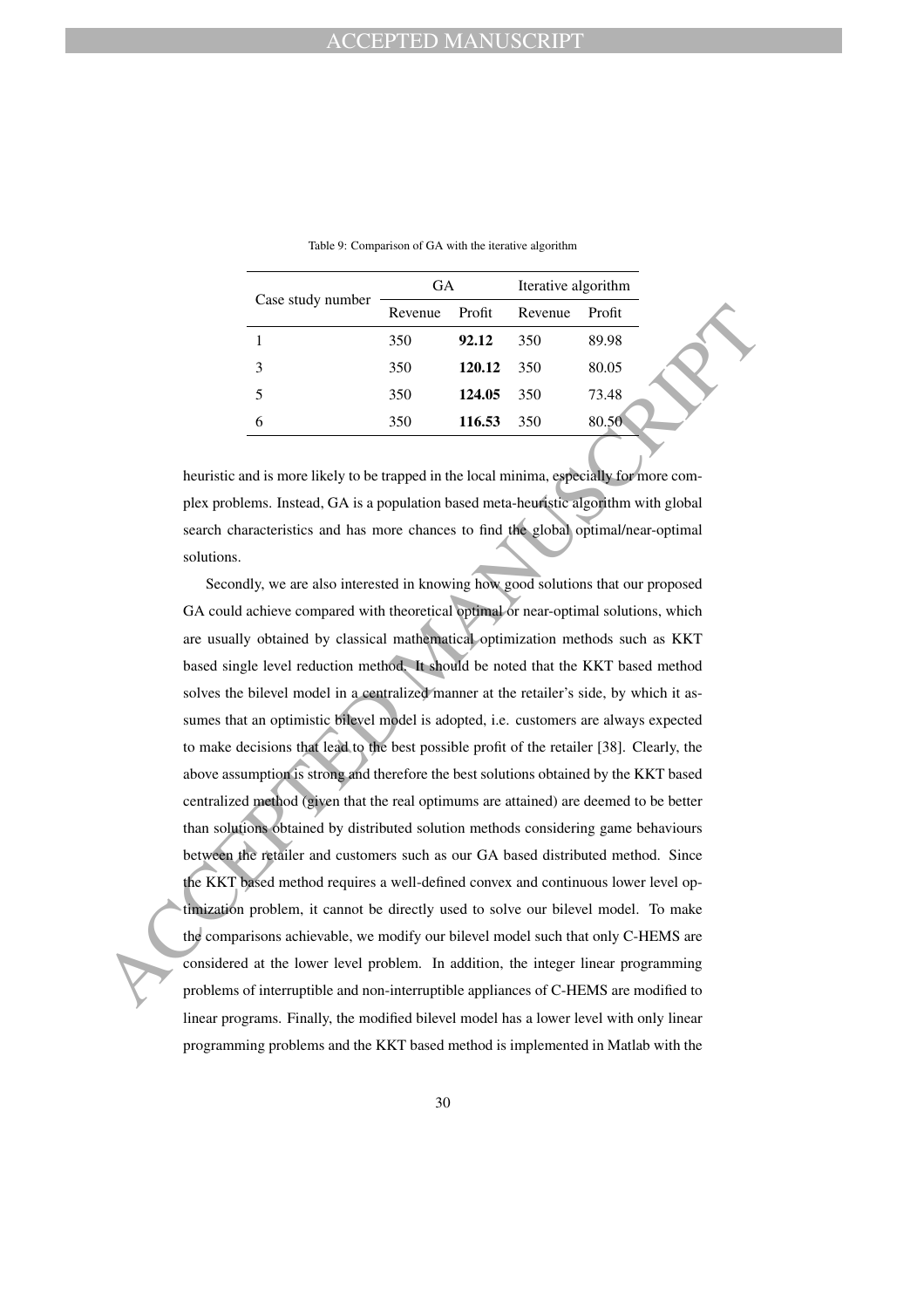| Test problem                | Customer profiles $3$ | Number of lower          | <b>GA</b> | <b>KKT</b> |                |
|-----------------------------|-----------------------|--------------------------|-----------|------------|----------------|
|                             |                       | level decision variables | Profit    | Profit     | Optimality gap |
|                             |                       | 63                       | 124.05    | 124.05     | 0.0000%        |
| $\mathcal{D}_{\mathcal{L}}$ | $1 - 2$               | 131                      | 96.76     | 96.80      | $0.0000\%$     |
| 3                           | $1 - 3$               | 221                      | 127.47    | 127.53     | 0.0036%        |
| $\overline{4}$              | $1 - 4$               | 296                      | 135.98    | 135.96     | 0.0281%        |
| 5                           | $1 - 5$               | 351                      | 141.62    | 141.58     | $0.0344\%$     |
| 6                           | $1 - 6$               | 460                      | 134.19    | 133.74     | 0.4142\%       |

Table 10: Comparison of GA with KKT based single level reduction method

assistance of YALMIP toolbox [23].

Level decision variables Profit Optimalis<br>
11 16 1448 12448 12468 12468 12468 12468 12468 12468 12468 12468 12468 12468 12468 12468 12468 12468 12468 12468 12468 12468 12468 12468 12468 12468 12468 12468 12468 12468 12468 In this particular simulation, we consider six different model instances (customer profiles) of the relaxed C-HEMS model, which are named from C-HEMS-1 to C-HEMS-6 respectively. Except for the first customer profile (C-HEMS-1) which is directly adapted from Tables 1 2 3, the other five customer profiles are generated by adding random numbers to the above settings. Finally, we compare GA with KKT based method on six test problems as shown in Table 10 . For all the test problems, GA uses the same settings as Table 4. For KKT based method, we set the relative optimality gap of solvers to 0.01% and also a large amount of computation time to achieve as best solutions as possible to provide a reliable benchmark.

The simulation results are reported in Table 10, from which we can find that for relatively small-scale test problems such as problems 1-3, KKT based centralized method could achieve the theoretic optimums or very close optimums with a small optimality gap. On the other side, GA based distributed solution method can attain the theoretic optimum for test problem 1 and could also achieve solutions close to theoretic optimums for test problems 2-3. For larger-scale problems such as test problems 4-6, KKT based centralized method could not achieve an optimality gap of 0.01% within reasonably large computation times (the computation time limit is set to 12000 seconds)

<sup>&</sup>lt;sup>3</sup>The numbers 1 to 6 represents C-HEMS-1, C-HEMS-2, ... C-HEMS-6 respectively.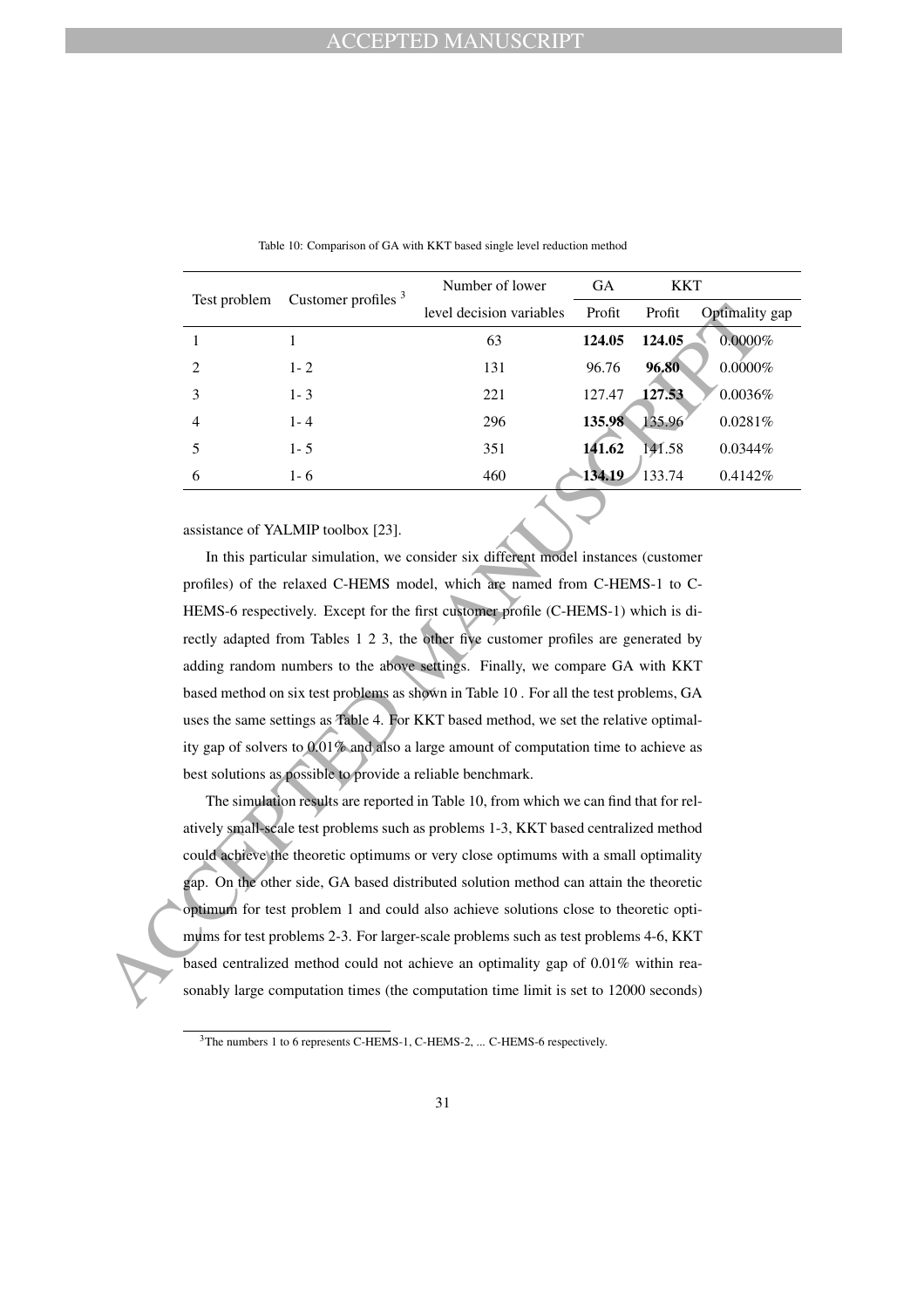and only near optimums are attained. It is also observed that our GA based solution method could achieve actually better near optimums than KKT based solution method on these large scale test problems. As a result, from the above comparisons of GA with the iterative algorithm and KKT based single level reduction method on different test cases, it is reasonable to conclude that our proposed GA are good enough and efficient in solving the proposed bilevel model.

the iterative algorithm and KKT based single level reduction method on different test<br>cases, it is reasonable to conclude that our proposed GA are good enough and efficient<br>in solving the proposed bita control one.<br>It is a It is also worth pointing out that the proposed GA based distributed solution method is also a feasible and effective solution for the realistic cases of energy pricing problem where there may be up to a few millions of customers. The reason is that, by simply distributing the computing of all customers' best responses to the retailer's prices to a small number (saying a few hundreds) of cloud computing devices in which each device computes the best responses of a group of customers (saying a couple of thousands), the corresponding cloud/parallel computing enables the time needed for computing all customers' best responses being largely similar to the time needed for computing of each group of customers. In other words, the proposed GA based solution method enables the parallel computing and leads to the feasibility and effectiveness for the realistic cases of energy pricing with a large number of customers. This is in contrast with the complexity of KKT based optimization algorithms in the same cases, for which it requires the centralised computing with multi-millions of constraints in order to find the feasible and optimal prices. As for the definition based iterative algorithms, the local optimization feature of such algorithms makes it much weaker option compared with our proposed approach.

# **9. Conclusion**

In this paper, we study the dynamic pricing optimization problem in a realistic scenario consisting of one retailer and three different types of customers (C-NONE, C-SM, and C-HEMS). The interactions between retailer and customers are treated as a two-level decision-making framework. Firstly, we propose an integrated *optimization+ machine learning* based demand modelling framework for customers. Secondly, we propose a profit-maximization based dynamic pricing model for the retailer sub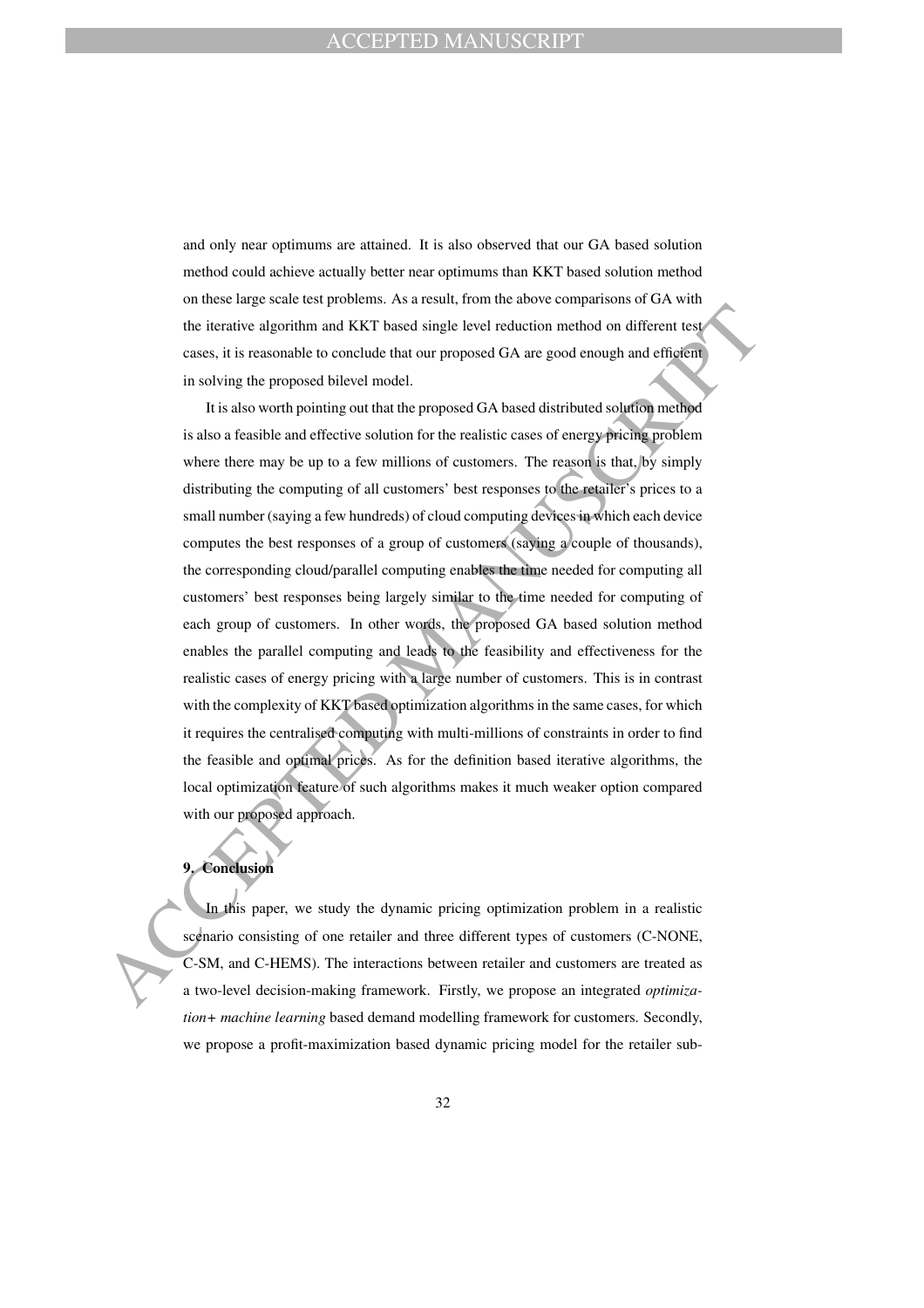gorithms are feasible and effective. However, to understand the computational aspect<br>of bibevel problems and their solution algorithms thoroughly, much work remains to<br>Solution and their solution algorithms throughly, muc ject to realistic market constraints. Finally, GA based distributed pricing optimization algorithms are proposed to tackle the above two-level decision making problems. Simulation results indicate that our proposed pricing optimization model and solution algorithms are feasible and effective. However, to understand the computational aspect of bilevel problems and their solution algorithms thoroughly, much work remains to be done. In our future work, we plan a separate, dedicated contribution on that subject considering both our and more generalized bilevel problems, by taking advantage of e.g., machine learning algorithms and distributed and parallel computational facilities.

#### **Acknowledgements**

This work was partly supported by the National Nature Science Foundation of China (Grant No. 71301133), Humanity and Social Science Youth Foundation of Ministry of Education, China (Grant No. 13YJC630033), and the Engineering and Physical Sciences Research Council, UK (Grant No. EP/I031650/1).

### **References**

#### **References**

- [1] http://www.bbc.co.uk/news/uk-politics-24213366, (accessed August 30, 2016).
- [2] https://www.ofgem.gov.uk/electricity/retail-market/ metering/transition-smart-meters, (accessed July 16, 2017).
- [3] http://iso-ne.com/markets/hstdata/znl\_info/hourly/ index.html, (accessed March 01, 2013).
- [4] H. Aalami, M. P. Moghaddam, G. Yousefi, Modeling and prioritizing demand response programs in power markets, Electric Power Systems Research 80 (4) (2010) 426–435.
- [5] C. O. Adika, L. Wang, Autonomous appliance scheduling for household energy management, IEEE Transactions on Smart Grid 5 (2) (2014) 673–682.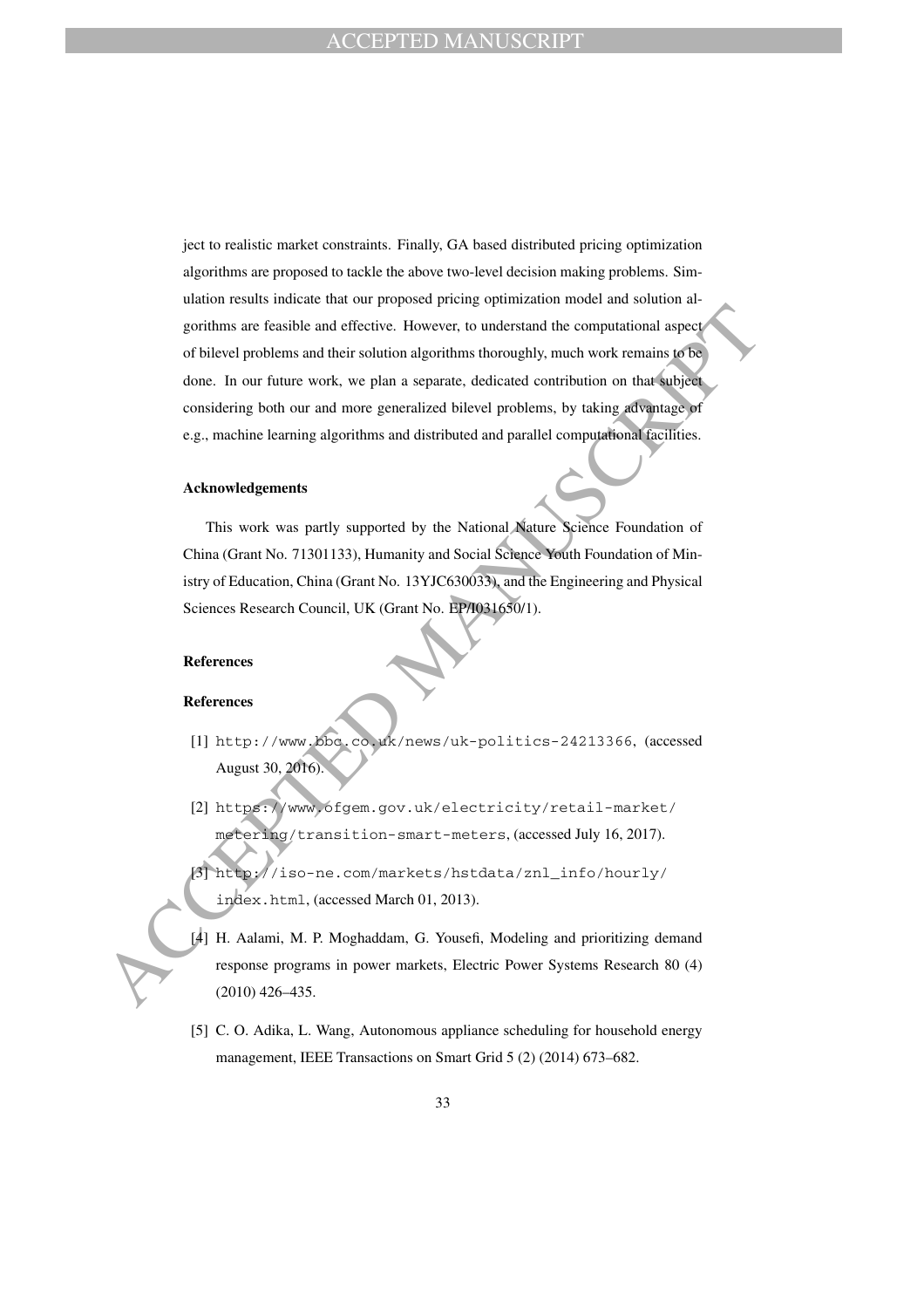- [6] A. Arabali, M. Ghofrani, M. Etezadi-Amoli, M. S. Fadali, Y. Baghzouz, Geneticalgorithm-based optimization approach for energy management, IEEE Transactions on Power Delivery 28 (1) (2013) 162–170.
- (7) A. Assalingiad, M. G. Varianteli, K. Tomsovic, C.-f. Chen, R. Sawhney, Residential customers elasticity estimation and clustering based on their contribution and the street in the contribution of the metric based dema [7] A. Asadinejad, M. G. Varzaneh, K. Tomsovic, C.-f. Chen, R. Sawhney, Residential customers elasticity estimation and clustering based on their contribution at incentive based demand response, in: Power and Energy Society General Meeting (PESGM), 2016, IEEE, 1–5, 2016.
	- [8] O. Ben-Ayed, C. E. Blair, Computational difficulties of bilevel linear programming, Operations Research 38 (3) (1990) 556–560.
	- [9] B. Chai, J. Chen, Z. Yang, Y. Zhang, Demand response management with multiple utility companies: A two-level game approach, IEEE Transactions on Smart Grid 5 (2) (2014) 722–731.
	- [10] S. Datchanamoorthy, S. Kumar, Y. Ozturk, G. Lee, Optimal time-of-use pricing for residential load control, in: Smart Grid Communications (SmartGridComm), 2011 IEEE International Conference on, IEEE, 375–380, 2011.
	- [11] K. Deb, An efficient constraint handling method for genetic algorithms, Computer Methods in Applied Mechanics and Engineering 186 (2) (2000) 311–338.
	- [12] B. P. Esther, K. S. Kumar, A survey on residential Demand Side Management architecture, approaches, optimization models and methods, Renewable and Sustainable Energy Reviews 59 (2016) 342–351.
	- [13] C. Flath, D. Nicolay, T. Conte, C. van Dinther, L. Filipova-Neumann, Cluster Analysis of Smart Metering Data-An Implementation in Practice, Business & Information Systems Engineering 4 (1) (2012) 31–39.
	- [14] X. Fu, X.-J. Zeng, X. R. Luo, D. Wang, D. Xu, Q.-L. Fan, Designing an intelligent decision support system for effective negotiation pricing: A systematic and learning approach, Decision Support Systems 96 (2017) 49–66.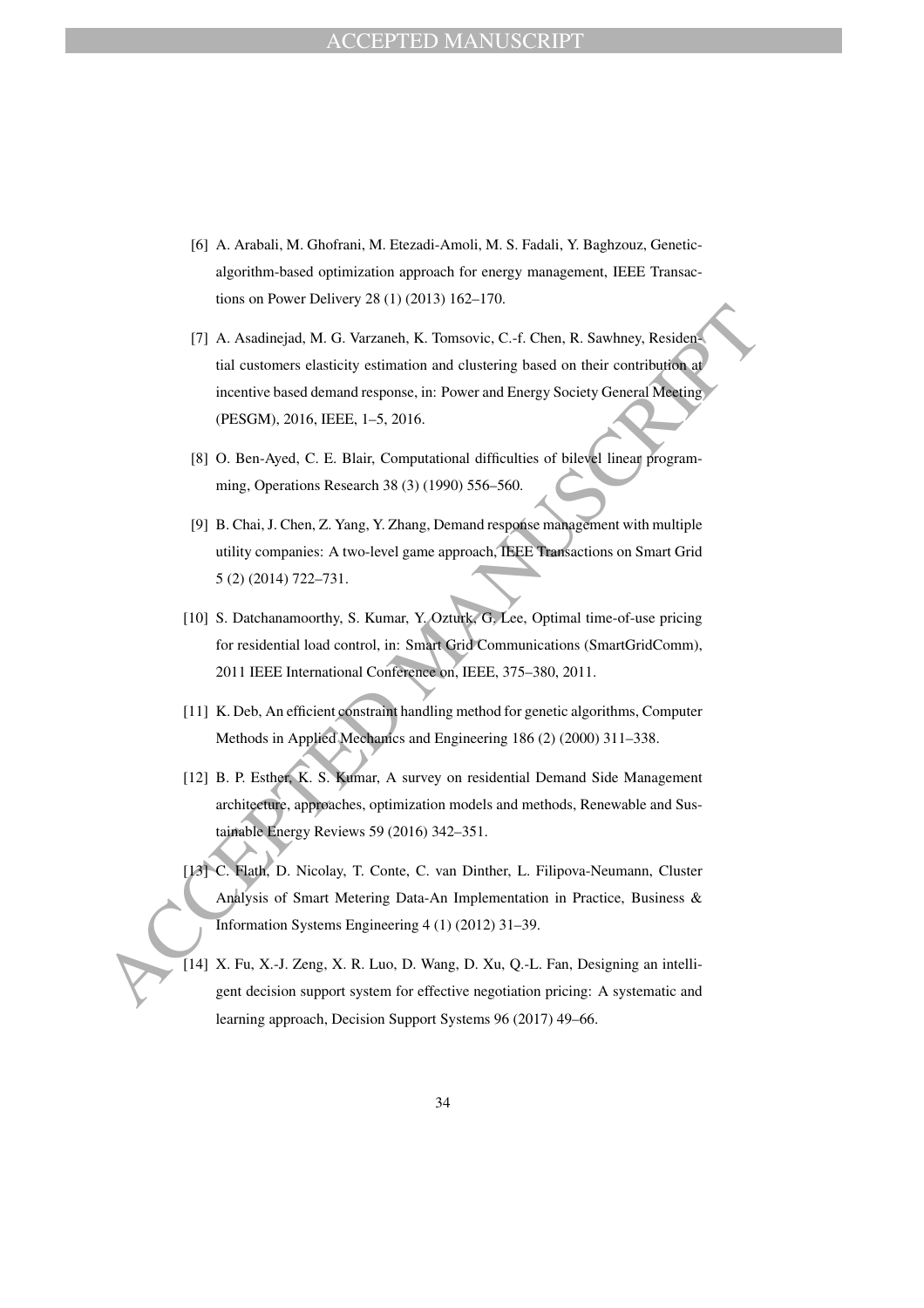- [15] V. Gómez, M. Chertkov, S. Backhaus, H. J. Kappen, Learning price-elasticity of smart consumers in power distribution systems, in: Smart Grid Communications (SmartGridComm), 2012 IEEE Third International Conference on, IEEE, 647– 652, 2012.
- [16] J. Han, G. Zhang, Y. Hu, J. Lu, A solution to bi/tri-level programming problems using particle swarm optimization, Information Sciences 370 (2016) 519–537.
- [17] G. W. Hart, Nonintrusive appliance load monitoring, Proceedings of the IEEE 80 (12) (1992) 1870–1891.
- [18] K. Herter, Residential implementation of critical-peak pricing of electricity, Energy Policy 35 (4) (2007) 2121–2130.
- [19] J. Hosking, R. Natarajan, S. Ghosh, S. Subramanian, X. Zhang, Short-term forecasting of the daily load curve for residential electricity usage in the Smart Grid, Applied Stochastic Models in Business and Industry 29 (6) (2013) 604–620.
- [20] A. R. Khan, A. Mahmood, A. Safdar, Z. A. Khan, N. A. Khan, Load forecasting, dynamic pricing and DSM in smart grid: A review, Renewable and Sustainable Energy Reviews 54 (2016) 1311–1322.
- [21] A. Khotanzad, E. Zhou, H. Elragal, A neuro-fuzzy approach to short-term load forecasting in a price-sensitive environment, IEEE Transactions on Power Systems 17 (4) (2002) 1273–1282.
- 652, 2012.<br>
(16) J. Han, G. Zhang, Y. Hu, J. Lu, A solution to bi/tri-level programming problems<br>
using particle swarm optimization, information Sciences 370 (2016) 519-832.<br>
(17) G. W. Hart, Nonintrustve appliance load m [22] D. S. Kirschen, G. Strbac, P. Cumperayot, D. de Paiva Mendes, Factoring the elasticity of demand in electricity prices, IEEE Transactions on Power Systems 15 (2) (2000) 612–617.
	- [23] J. Lofberg, YALMIP: A toolbox for modeling and optimization in MATLAB, in: Computer Aided Control Systems Design, 2004 IEEE International Symposium on, IEEE, 284–289, 2004.
	- [24] J. Lu, J. Han, Y. Hu, G. Zhang, Multilevel decision-making: a survey, Information Sciences 346 (2016) 463–487.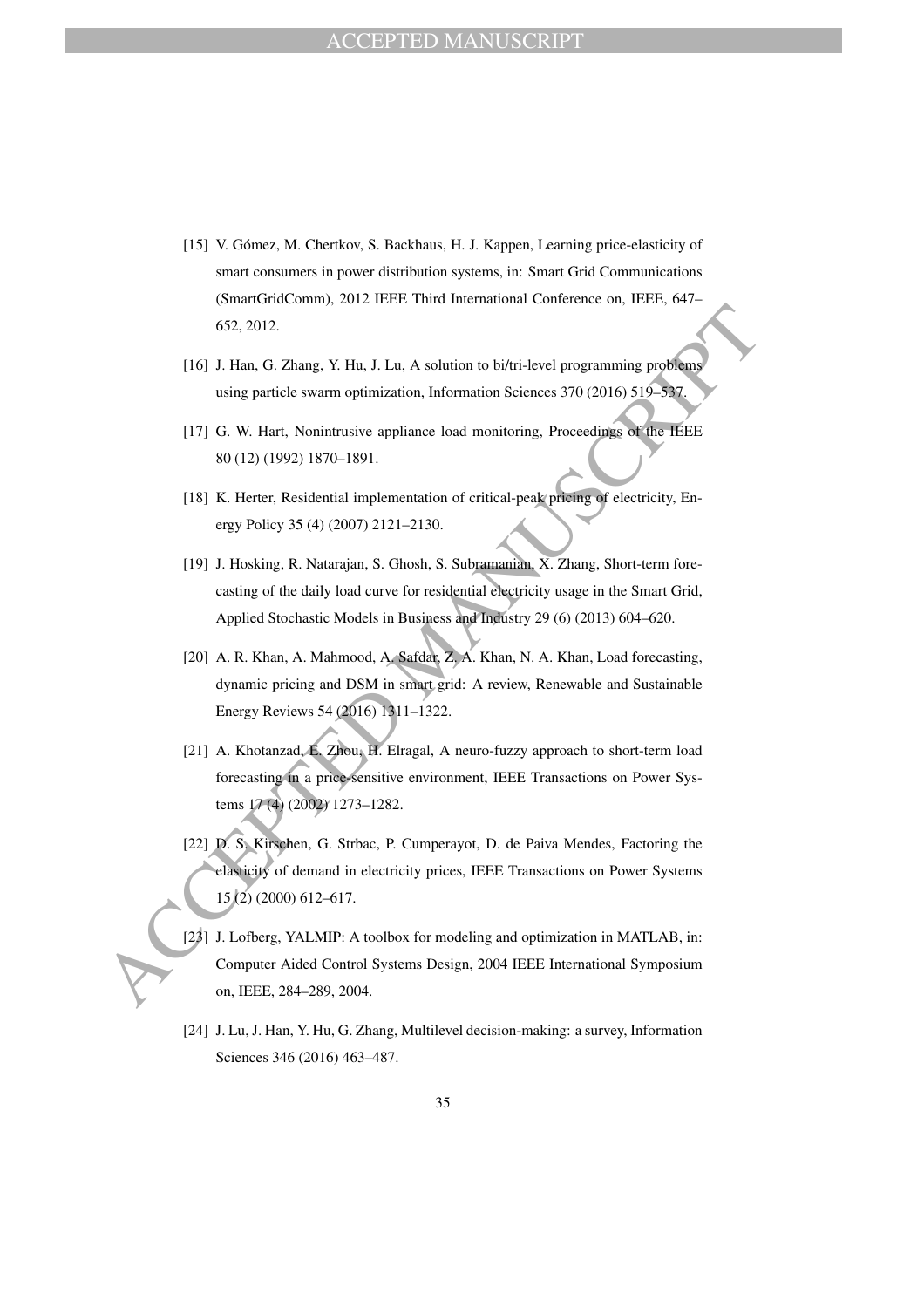- [25] T. Lv, Q. Ai, Y. Zhao, A bi-level multi-objective optimal operation of gridconnected microgrids, Electric Power Systems Research 131 (2016) 60–70.
- [26] Q. Ma, X.-J. Zeng, Demand modelling in electricity market with day-ahead dynamic pricing, in: 2015 IEEE International Conference on Smart Grid Communications (SmartGridComm), IEEE, 97–102, 2015.
- [27] C. Mediwaththe, E. Stephens, D. Smith, A. Mahanti, Competitive Energy Trading Framework for Demand-side Management in Neighborhood Area Networks, IEEE Transactions on Smart Grid (2017) (in press).
- [28] F.-L. Meng, X.-J. Zeng, A Stackelberg game-theoretic approach to optimal realtime pricing for the smart grid, Soft Computing 17 (12) (2013) 2365–2380.
- [29] F.-L. Meng, X.-J. Zeng, A Profit Maximization Approach to Demand Response Management with Customers Behavior Learning in Smart Grid, IEEE Transactions on Smart Grid 7 (3) (2016) 1516–1529.
- [30] A.-H. Mohsenian-Rad, A. Leon-Garcia, Optimal residential load control with price prediction in real-time electricity pricing environments, IEEE Transactions on Smart Grid 1 (2) (2010) 120–133.
- 1261 Q. Ma, X.-1. Zeng, Demand modelling in electricity market with day-ahead dy-<br>nications (SmartGridComm). IEEE. Branzional Conference on Smart Grid Communications (SmartGridComm). IEEE. 97-102. 2015.<br>
127] C. Mediwatht [31] A.-H. Mohsenian-Rad, V. W. Wong, J. Jatskevich, R. Schober, A. Leon-Garcia, Autonomous demand-side management based on game-theoretic energy consumption scheduling for the future smart grid, IEEE Transactions on Smart Grid 1 (3) (2010) 320–331.
	- [32] N. G. Paterakis, O. Erdinc, A. G. Bakirtzis, J. P. Catalão, Optimal household appliances scheduling under day-ahead pricing and load-shaping demand response strategies, IEEE Transactions on Industrial Informatics 11 (6) (2015) 1509–1519.
	- [33] L. P. Qian, Y. J. A. Zhang, J. Huang, Y. Wu, Demand response management via real-time electricity price control in smart grids, IEEE Journal on Selected areas in Communications 31 (7) (2013) 1268–1280.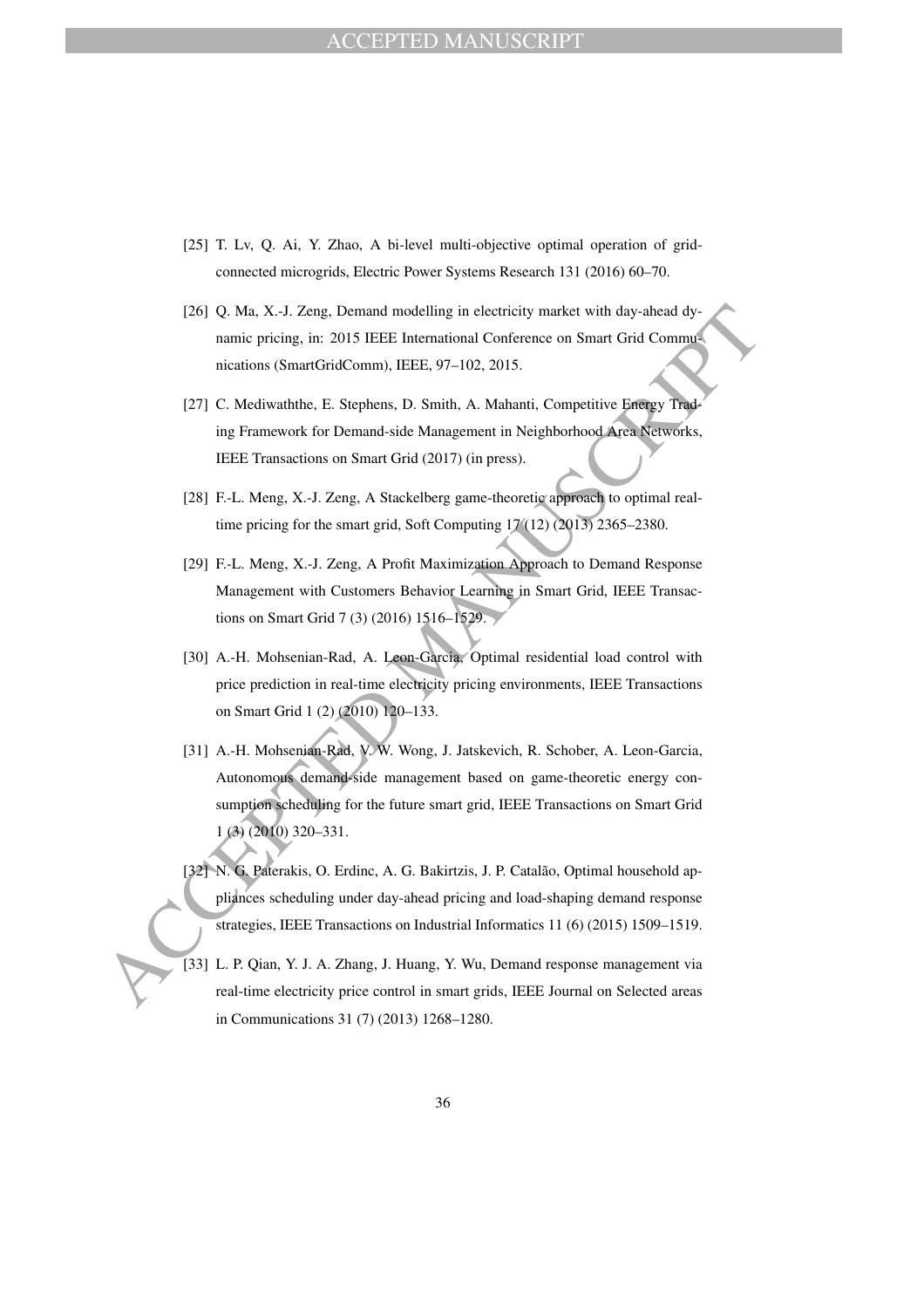- [34] B. Qu, J. Liang, Y. Zhu, Z. Wang, P. N. Suganthan, Economic emission dispatch problems with stochastic wind power using summation based multi-objective evolutionary algorithm, Information Sciences 351 (2016) 48–66.
- [35] Y. Ren, P. N. Suganthan, N. Srikanth, G. Amaratunga, Random vector functional link network for short-term electricity load demand forecasting, Information Sciences 367 (2016) 1078–1093.
- (35) Y. Ren, P. N. Sugamban, N. Srikanth, G. Amaratunga, Random vector functional<br>
ink network for short-term electricity load demand forecasting. Information Saiz<br>
inc. network for short-term electricity load demand fore [36] P. Samadi, A.-H. Mohsenian-Rad, R. Schober, V. W. Wong, J. Jatskevich, Optimal real-time pricing algorithm based on utility maximization for smart grid, in: Smart Grid Communications (SmartGridComm), 2010 First IEEE International Conference on, IEEE, 415–420, 2010.
	- [37] P. Siano, Demand response and smart grids A survey, Renewable and Sustainable Energy Reviews 30 (2014) 461–478.
	- [38] A. Sinha, P. Malo, K. Deb, A Review on Bilevel Optimization: From Classical to Evolutionary Approaches and Applications, IEEE Transactions on Evolutionary Computation (2017) (in press).
	- [39] D. Srinivasan, S. Rajgarhia, B. M. Radhakrishnan, A. Sharma, H. Khincha, Game-Theory based dynamic pricing strategies for demand side management in smart grids, Energy 126 (2017) 132–143.
	- [40] P. R. Thimmapuram, J. Kim, Consumers' price elasticity of demand modeling with economic effects on electricity markets using an agent-based model, IEEE Transactions on Smart Grid 4 (1) (2013) 390–397.
	- [41] A. Trivedi, D. Srinivasan, S. Biswas, T. Reindl, A genetic algorithm-differential evolution based hybrid framework: Case study on unit commitment scheduling problem, Information Sciences 354 (2016) 275–300.
	- [42] J. Vetter, P. Novák, M. Wagner, C. Veit, K.-C. Möller, J. Besenhard, M. Winter, M. Wohlfahrt-Mehrens, C. Vogler, A. Hammouche, Ageing mechanisms in lithium-ion batteries, Journal of Power Sources 147 (1) (2005) 269–281.